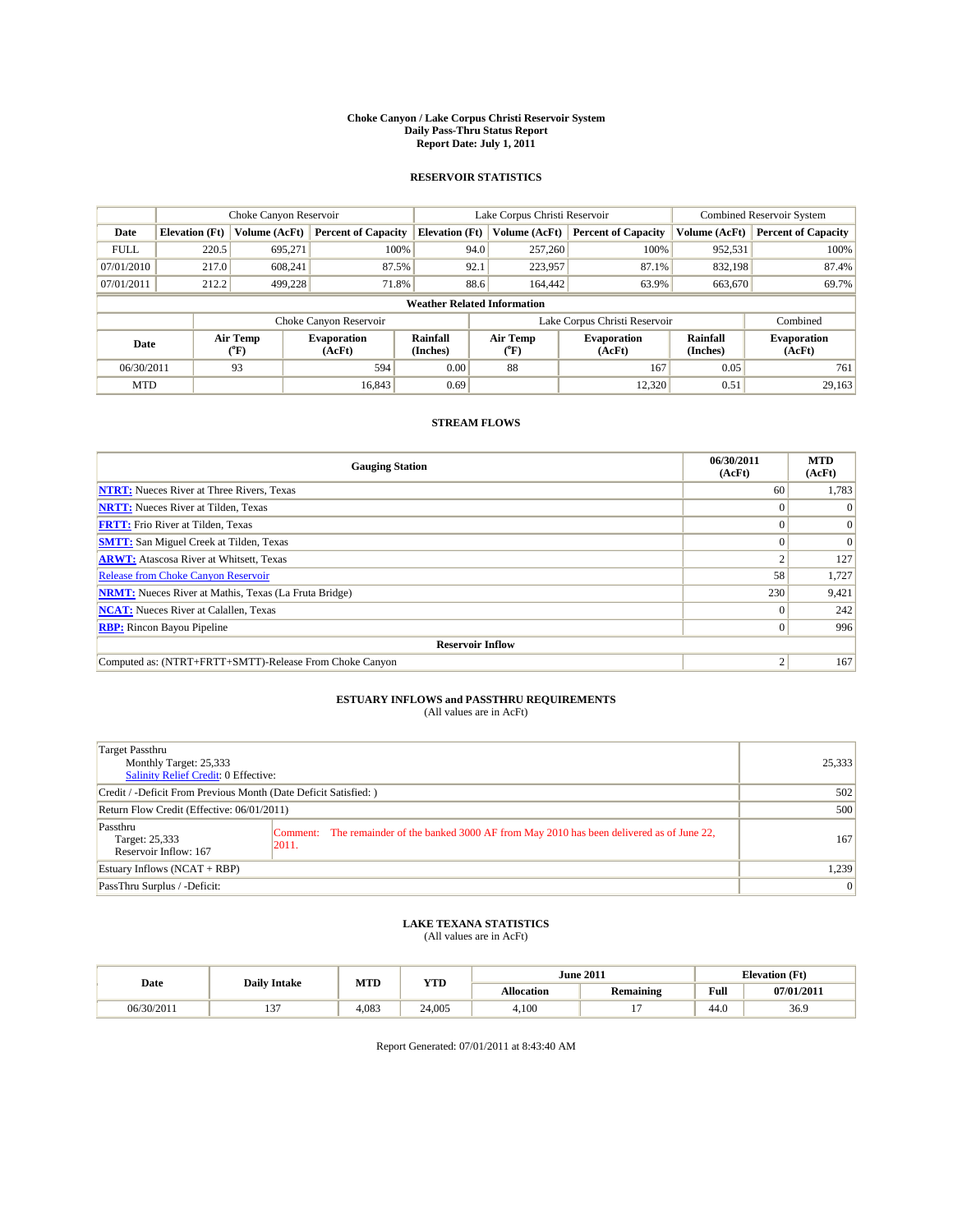#### **Choke Canyon / Lake Corpus Christi Reservoir System Daily Pass-Thru Status Report Report Date: July 2, 2011**

### **RESERVOIR STATISTICS**

|             | Choke Canyon Reservoir             |                  |                              |                             | Lake Corpus Christi Reservoir |                               |                      | Combined Reservoir System    |  |
|-------------|------------------------------------|------------------|------------------------------|-----------------------------|-------------------------------|-------------------------------|----------------------|------------------------------|--|
| Date        | <b>Elevation</b> (Ft)              | Volume (AcFt)    | <b>Percent of Capacity</b>   | <b>Elevation</b> (Ft)       | Volume (AcFt)                 | <b>Percent of Capacity</b>    | Volume (AcFt)        | <b>Percent of Capacity</b>   |  |
| <b>FULL</b> | 220.5                              | 695,271          | 100%                         | 94.0                        | 257,260                       | 100%                          | 952,531              | 100%                         |  |
| 07/02/2010  | 217.1                              | 610,411          | 87.8%                        | 92.4                        | 228,710                       | 88.9%                         | 839,121              | 88.1%                        |  |
| 07/02/2011  | 212.2                              | 498.166          | 71.7%                        | 88.6                        | 163,965                       | 63.7%                         | 662,131              | 69.5%                        |  |
|             | <b>Weather Related Information</b> |                  |                              |                             |                               |                               |                      |                              |  |
|             |                                    |                  | Choke Canyon Reservoir       |                             |                               | Lake Corpus Christi Reservoir |                      | Combined                     |  |
| Date        |                                    | Air Temp<br>(°F) | <b>Evaporation</b><br>(AcFt) | <b>Rainfall</b><br>(Inches) | Air Temp<br>(°F)              | <b>Evaporation</b><br>(AcFt)  | Rainfall<br>(Inches) | <b>Evaporation</b><br>(AcFt) |  |
| 07/01/2011  |                                    | 96               | 631                          | 0.00                        | 92                            | 269                           | 0.00                 | 900                          |  |
| <b>MTD</b>  |                                    |                  | 631                          | 0.00                        |                               | 269                           | 0.00                 | 900                          |  |

## **STREAM FLOWS**

| <b>Gauging Station</b>                                       | 07/01/2011<br>(AcFt) | <b>MTD</b><br>(AcFt) |
|--------------------------------------------------------------|----------------------|----------------------|
| <b>NTRT:</b> Nueces River at Three Rivers, Texas             | 58                   | 58                   |
| <b>NRTT:</b> Nueces River at Tilden, Texas                   |                      | $\Omega$             |
| <b>FRTT:</b> Frio River at Tilden, Texas                     |                      |                      |
| <b>SMTT:</b> San Miguel Creek at Tilden, Texas               |                      |                      |
| <b>ARWT:</b> Atascosa River at Whitsett, Texas               |                      |                      |
| Release from Choke Canyon Reservoir                          | 58                   | 58                   |
| <b>NRMT:</b> Nueces River at Mathis, Texas (La Fruta Bridge) | 228                  | 228                  |
| <b>NCAT:</b> Nueces River at Calallen, Texas                 | $\Omega$             |                      |
| <b>RBP:</b> Rincon Bayou Pipeline                            | $\Omega$             | $\Omega$             |
| <b>Reservoir Inflow</b>                                      |                      |                      |
| Computed as: (NTRT+FRTT+SMTT)-Release From Choke Canyon      | $\Omega$             | $\Omega$             |

# **ESTUARY INFLOWS and PASSTHRU REQUIREMENTS**<br>(All values are in AcFt)

| Target Passthru<br>Monthly Target: 4,500<br>Salinity Relief Credit: 0 Effective: |                                                                                                       | 4,500           |
|----------------------------------------------------------------------------------|-------------------------------------------------------------------------------------------------------|-----------------|
| Credit / -Deficit From Previous Month (Date Deficit Satisfied: )                 | 242                                                                                                   |                 |
| Return Flow Credit (Effective: 07/01/2011)                                       | 500                                                                                                   |                 |
| Passthru<br>Target: 4,500<br>Reservoir Inflow: 0                                 | Comment: The remainder of the banked 3000 AF from May 2010 has been delivered as of June 22,<br>2011. | $\vert 0 \vert$ |
| Estuary Inflows $(NCAT + RBP)$                                                   |                                                                                                       | $\Omega$        |
| PassThru Surplus / -Deficit:                                                     |                                                                                                       | $\mathbf{0}$    |

## **LAKE TEXANA STATISTICS** (All values are in AcFt)

|            | <b>Daily Intake</b> | MTD           | <b>YTD</b> |                   | <b>July 2011</b> | <b>Elevation</b> (Ft)                       |            |
|------------|---------------------|---------------|------------|-------------------|------------------|---------------------------------------------|------------|
| Date       |                     |               |            | <b>Allocation</b> | Remaining        | Full<br>the contract of the contract of the | 07/02/2011 |
| 07/01/2011 | $\sim$<br>…         | $\sim$<br>. . | 24.142     | 4,100             | 3,963            | 44.0                                        | 36.8       |

Report Generated: 07/02/2011 at 7:50:52 AM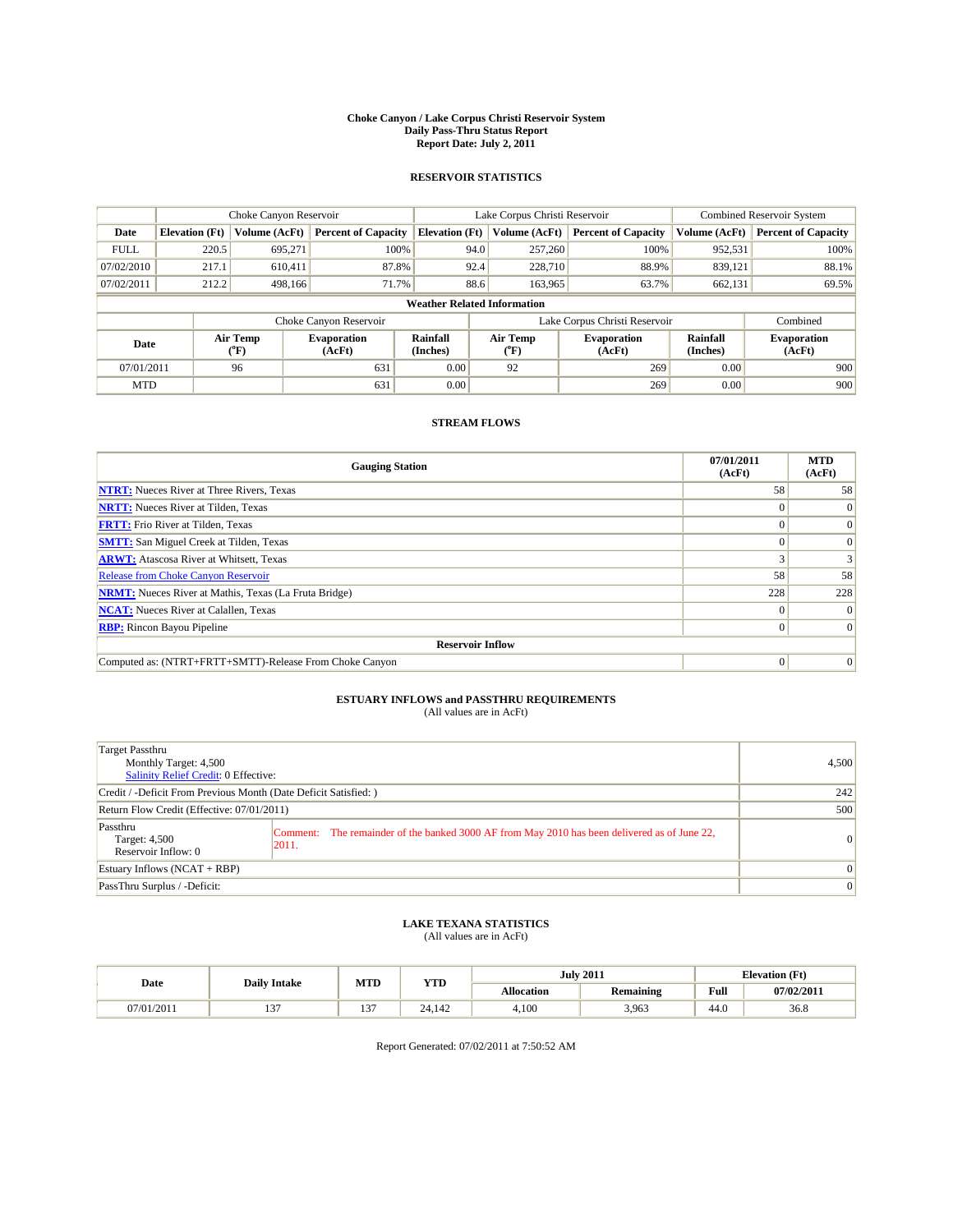#### **Choke Canyon / Lake Corpus Christi Reservoir System Daily Pass-Thru Status Report Report Date: July 3, 2011**

### **RESERVOIR STATISTICS**

|             | Choke Canyon Reservoir             |                  |                              |                             | Lake Corpus Christi Reservoir |                               |                      | <b>Combined Reservoir System</b> |  |
|-------------|------------------------------------|------------------|------------------------------|-----------------------------|-------------------------------|-------------------------------|----------------------|----------------------------------|--|
| Date        | <b>Elevation</b> (Ft)              | Volume (AcFt)    | <b>Percent of Capacity</b>   | <b>Elevation</b> (Ft)       | Volume (AcFt)                 | <b>Percent of Capacity</b>    | Volume (AcFt)        | <b>Percent of Capacity</b>       |  |
| <b>FULL</b> | 220.5                              | 695,271          | 100%                         | 94.0                        | 257,260                       | 100%                          | 952,531              | 100%                             |  |
| 07/03/2010  | 217.2                              | 612,098          | 88.0%                        | 92.7                        | 233,136                       | 90.6%                         | 845,234              | 88.7%                            |  |
| 07/03/2011  | 212.2                              | 497,952          | 71.6%                        | 88.5                        | 163,329                       | 63.5%                         | 661,281              | 69.4%                            |  |
|             | <b>Weather Related Information</b> |                  |                              |                             |                               |                               |                      |                                  |  |
|             |                                    |                  | Choke Canyon Reservoir       |                             |                               | Lake Corpus Christi Reservoir |                      | Combined                         |  |
| Date        |                                    | Air Temp<br>(°F) | <b>Evaporation</b><br>(AcFt) | <b>Rainfall</b><br>(Inches) | Air Temp<br>(°F)              | <b>Evaporation</b><br>(AcFt)  | Rainfall<br>(Inches) | <b>Evaporation</b><br>(AcFt)     |  |
| 07/02/2011  |                                    | 96               | 321                          | 0.00                        | 96                            | 425                           | 0.00                 | 746                              |  |
| <b>MTD</b>  |                                    |                  | 952                          | 0.00                        |                               | 694                           | 0.00                 | 1.646                            |  |

## **STREAM FLOWS**

| <b>Gauging Station</b>                                       | 07/02/2011<br>(AcFt) | <b>MTD</b><br>(AcFt) |  |  |  |  |  |
|--------------------------------------------------------------|----------------------|----------------------|--|--|--|--|--|
| <b>NTRT:</b> Nueces River at Three Rivers, Texas             | 58                   | 115                  |  |  |  |  |  |
| <b>NRTT:</b> Nueces River at Tilden, Texas                   |                      | $\theta$             |  |  |  |  |  |
| <b>FRTT:</b> Frio River at Tilden, Texas                     |                      | $\Omega$             |  |  |  |  |  |
| <b>SMTT:</b> San Miguel Creek at Tilden, Texas               |                      | $\Omega$             |  |  |  |  |  |
| <b>ARWT:</b> Atascosa River at Whitsett, Texas               |                      |                      |  |  |  |  |  |
| <b>Release from Choke Canyon Reservoir</b>                   | 58                   | 115                  |  |  |  |  |  |
| <b>NRMT:</b> Nueces River at Mathis, Texas (La Fruta Bridge) | 230                  | 459                  |  |  |  |  |  |
| <b>NCAT:</b> Nueces River at Calallen, Texas                 | $\Omega$             | $\Omega$             |  |  |  |  |  |
| <b>RBP:</b> Rincon Bayou Pipeline                            | $\overline{0}$       | $\Omega$             |  |  |  |  |  |
| <b>Reservoir Inflow</b>                                      |                      |                      |  |  |  |  |  |
| Computed as: (NTRT+FRTT+SMTT)-Release From Choke Canyon      | $\Omega$             | $\vert 0 \vert$      |  |  |  |  |  |

# **ESTUARY INFLOWS and PASSTHRU REQUIREMENTS**<br>(All values are in AcFt)

| Target Passthru<br>Monthly Target: 4,500<br>Salinity Relief Credit: 0 Effective: |                                                                                                       | 4,500           |
|----------------------------------------------------------------------------------|-------------------------------------------------------------------------------------------------------|-----------------|
| Credit / -Deficit From Previous Month (Date Deficit Satisfied: )                 | 242                                                                                                   |                 |
| Return Flow Credit (Effective: 07/01/2011)                                       | 500                                                                                                   |                 |
| Passthru<br>Target: 4,500<br>Reservoir Inflow: 0                                 | Comment: The remainder of the banked 3000 AF from May 2010 has been delivered as of June 22,<br>2011. | $\vert 0 \vert$ |
| Estuary Inflows $(NCAT + RBP)$                                                   |                                                                                                       | $\Omega$        |
| PassThru Surplus / -Deficit:                                                     |                                                                                                       | $\mathbf{0}$    |

## **LAKE TEXANA STATISTICS** (All values are in AcFt)

|            | <b>Daily Intake</b> | MTD            | <b>YTD</b> |            | <b>July 2011</b> |                                             | <b>Elevation</b> (Ft) |
|------------|---------------------|----------------|------------|------------|------------------|---------------------------------------------|-----------------------|
| Date       |                     |                |            | Allocation | Remaining        | Full<br>the contract of the contract of the | 07/03/2011            |
| 07/02/2011 | $\sim$<br>. .       | 27<br>$\sim$ 1 | 24.280     | 4.100      | 3,825            | 44.0                                        | 36.8                  |

Report Generated: 07/03/2011 at 7:58:38 AM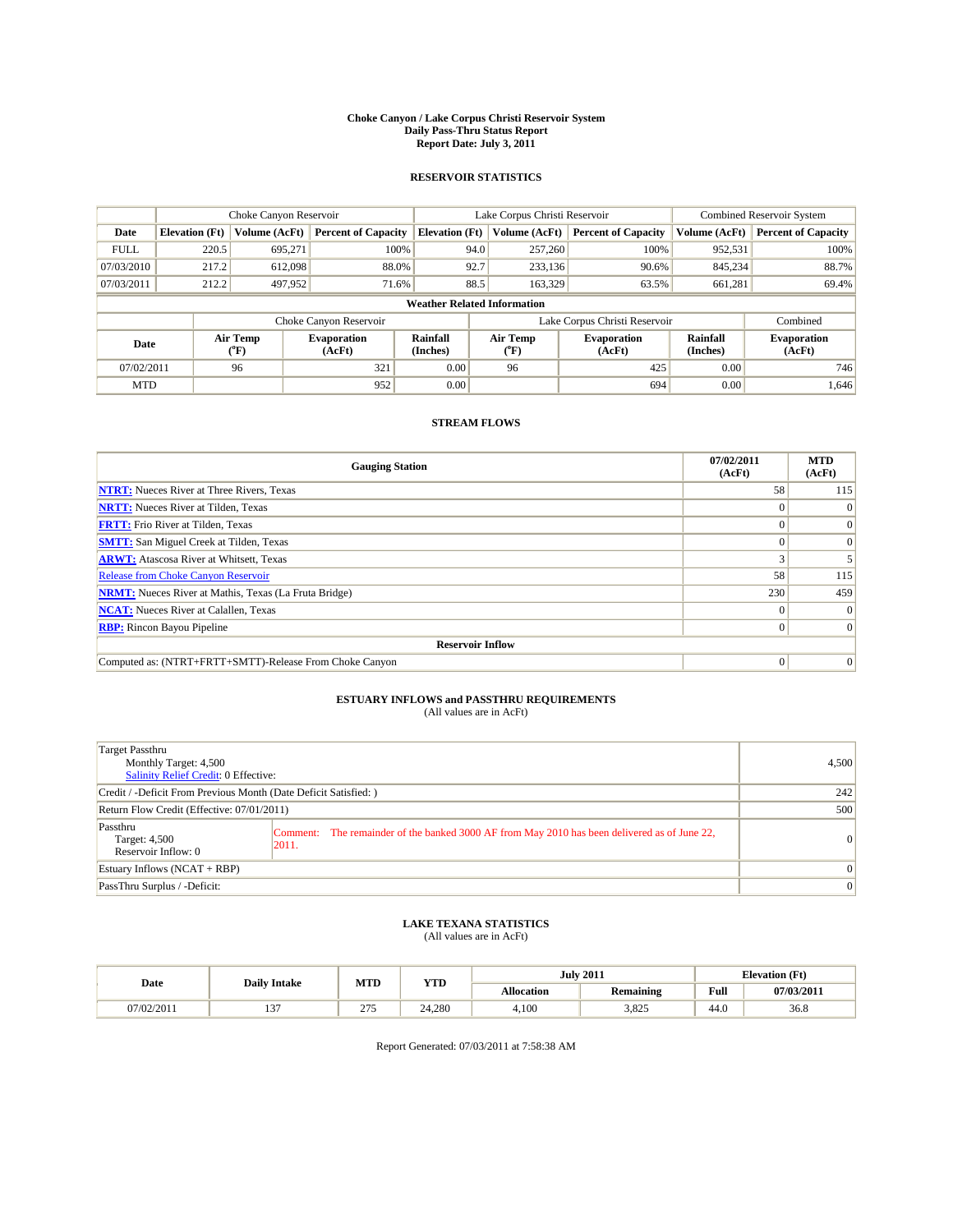#### **Choke Canyon / Lake Corpus Christi Reservoir System Daily Pass-Thru Status Report Report Date: July 4, 2011**

### **RESERVOIR STATISTICS**

|             | Choke Canyon Reservoir             |                  |                              |                       | Lake Corpus Christi Reservoir | <b>Combined Reservoir System</b> |                      |                              |  |  |
|-------------|------------------------------------|------------------|------------------------------|-----------------------|-------------------------------|----------------------------------|----------------------|------------------------------|--|--|
| Date        | <b>Elevation</b> (Ft)              | Volume (AcFt)    | <b>Percent of Capacity</b>   | <b>Elevation (Ft)</b> | Volume (AcFt)                 | <b>Percent of Capacity</b>       | Volume (AcFt)        | <b>Percent of Capacity</b>   |  |  |
| <b>FULL</b> | 220.5                              | 695,271          | 100%                         | 94.0                  | 257,260                       | 100%                             | 952,531              | 100%                         |  |  |
| 07/04/2010  | 217.2                              | 611,375          | 87.9%                        | 92.8                  | 235,625                       | 91.6%                            | 847,000              | 88.9%                        |  |  |
| 07/04/2011  | 212.2                              | 498,166          | 71.7%                        | 88.5                  | 162,378                       | 63.1%                            | 660,544              | 69.3%                        |  |  |
|             | <b>Weather Related Information</b> |                  |                              |                       |                               |                                  |                      |                              |  |  |
|             |                                    |                  | Choke Canyon Reservoir       |                       |                               | Lake Corpus Christi Reservoir    |                      | Combined                     |  |  |
| Date        |                                    | Air Temp<br>(°F) | <b>Evaporation</b><br>(AcFt) | Rainfall<br>(Inches)  | Air Temp<br>("F)              | <b>Evaporation</b><br>(AcFt)     | Rainfall<br>(Inches) | <b>Evaporation</b><br>(AcFt) |  |  |
| 07/03/2011  |                                    | 98               | 519                          | 0.00                  | 98                            | 341                              | 0.00                 | 860                          |  |  |
| <b>MTD</b>  |                                    |                  | 1,471                        | 0.00                  |                               | 1,035                            | 0.00                 | 2,506                        |  |  |

## **STREAM FLOWS**

| <b>Gauging Station</b>                                       | 07/03/2011<br>(AcFt) | <b>MTD</b><br>(AcFt) |
|--------------------------------------------------------------|----------------------|----------------------|
| <b>NTRT:</b> Nueces River at Three Rivers, Texas             | 58                   | 173                  |
| <b>NRTT:</b> Nueces River at Tilden, Texas                   |                      |                      |
| <b>FRTT:</b> Frio River at Tilden, Texas                     |                      |                      |
| <b>SMTT:</b> San Miguel Creek at Tilden, Texas               |                      | $\Omega$             |
| <b>ARWT:</b> Atascosa River at Whitsett, Texas               |                      | 8                    |
| Release from Choke Canyon Reservoir                          | 58                   | 173                  |
| <b>NRMT:</b> Nueces River at Mathis, Texas (La Fruta Bridge) | 230                  | 689                  |
| <b>NCAT:</b> Nueces River at Calallen, Texas                 | 0                    |                      |
| <b>RBP:</b> Rincon Bayou Pipeline                            | $\Omega$             | $\Omega$             |
| <b>Reservoir Inflow</b>                                      |                      |                      |
| Computed as: (NTRT+FRTT+SMTT)-Release From Choke Canyon      | $\Omega$             | $\Omega$             |

## **ESTUARY INFLOWS and PASSTHRU REQUIREMENTS**<br>(All values are in AcFt)

| Target Passthru<br>Monthly Target: 4,500<br>Salinity Relief Credit: 0 Effective: |                                                                                                        | 4,500           |
|----------------------------------------------------------------------------------|--------------------------------------------------------------------------------------------------------|-----------------|
| Credit / -Deficit From Previous Month (Date Deficit Satisfied: )                 |                                                                                                        | 242             |
| Return Flow Credit (Effective: 07/01/2011)                                       |                                                                                                        | 500             |
| Passthru<br>Target: 4,500<br>Reservoir Inflow: 0                                 | Comment: The remainder of the banked 3000 AF from May 2010 has been delivered as of June 22,<br> 2011. | $\overline{0}$  |
| Estuary Inflows $(NCAT + RBP)$                                                   |                                                                                                        | $\Omega$        |
| PassThru Surplus / -Deficit:                                                     |                                                                                                        | $\vert 0 \vert$ |

## **LAKE TEXANA STATISTICS** (All values are in AcFt)

|            | <b>Daily Intake</b> | MTD | <b>YTD</b>                       | <b>July 2011</b>  |           |      | <b>Elevation</b> (Ft) |
|------------|---------------------|-----|----------------------------------|-------------------|-----------|------|-----------------------|
| Date       |                     |     |                                  | <b>Allocation</b> | Remaining | Full | 07/04/2011            |
| 07/03/2011 | 120<br>120          | 412 | 417<br>$\sim$ $\lambda$<br>24.41 | 4,100             | 3.688     | 44.0 | 36.8                  |

Report Generated: 07/05/2011 at 9:08:50 AM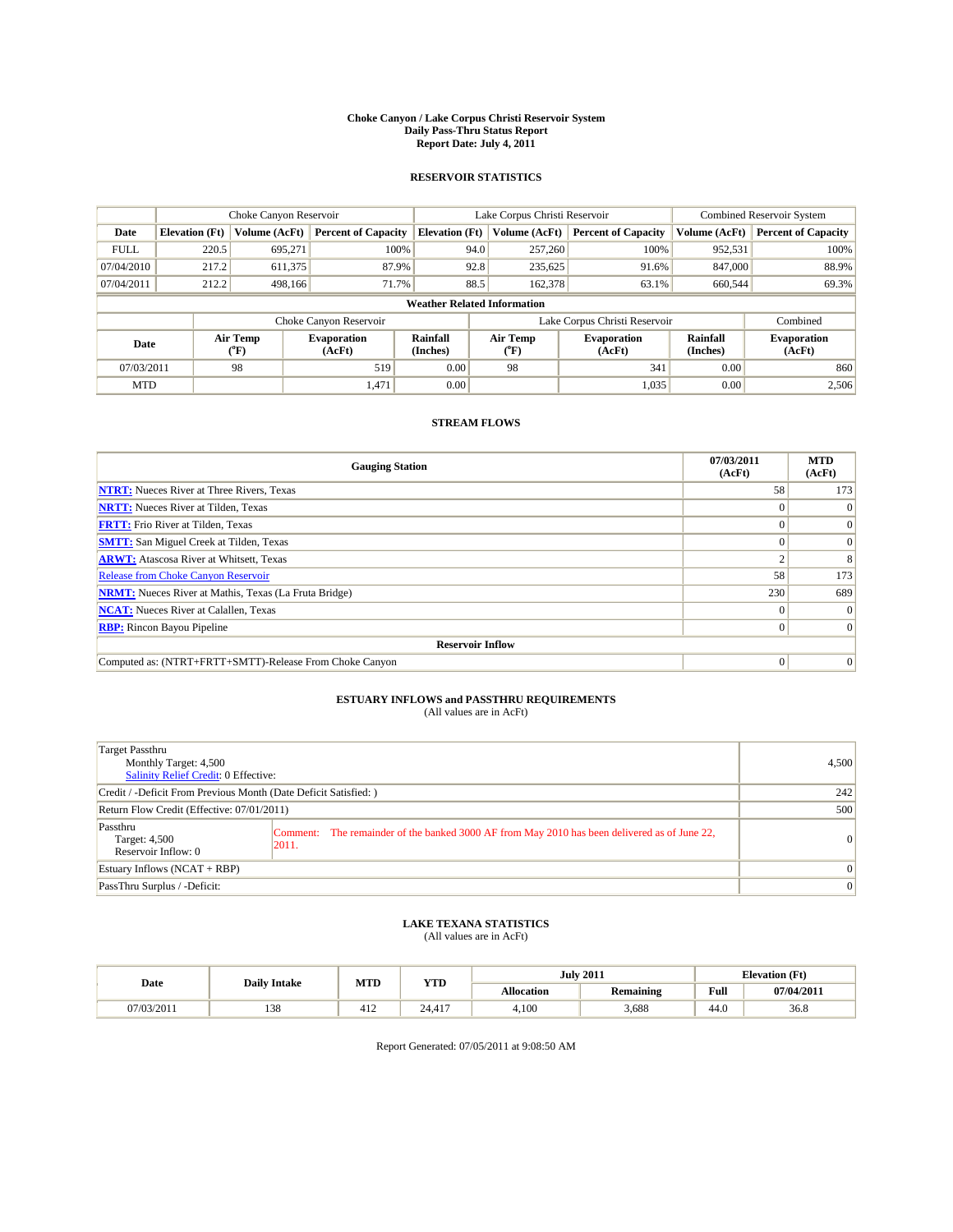#### **Choke Canyon / Lake Corpus Christi Reservoir System Daily Pass-Thru Status Report Report Date: July 5, 2011**

### **RESERVOIR STATISTICS**

|             | Choke Canyon Reservoir             |                             |                              |                       | Lake Corpus Christi Reservoir | <b>Combined Reservoir System</b> |                      |                              |  |  |
|-------------|------------------------------------|-----------------------------|------------------------------|-----------------------|-------------------------------|----------------------------------|----------------------|------------------------------|--|--|
| Date        | <b>Elevation</b> (Ft)              | Volume (AcFt)               | <b>Percent of Capacity</b>   | <b>Elevation (Ft)</b> | Volume (AcFt)                 | <b>Percent of Capacity</b>       | Volume (AcFt)        | <b>Percent of Capacity</b>   |  |  |
| <b>FULL</b> | 220.5                              | 695,271                     | 100%                         |                       | 257,260<br>94.0               | 100%                             | 952,531              | 100%                         |  |  |
| 07/05/2010  | 217.2                              | 611,857                     | 88.0%                        |                       | 92.9<br>237,586               | 92.4%                            | 849,443              | 89.2%                        |  |  |
| 07/05/2011  | 212.1                              | 497,525                     | 71.6%                        |                       | 88.4<br>161.745               | 62.9%                            | 659,270              | 69.2%                        |  |  |
|             | <b>Weather Related Information</b> |                             |                              |                       |                               |                                  |                      |                              |  |  |
|             |                                    |                             | Choke Canyon Reservoir       |                       | Lake Corpus Christi Reservoir |                                  |                      | Combined                     |  |  |
| Date        |                                    | Air Temp<br>${}^{\circ}$ F) | <b>Evaporation</b><br>(AcFt) | Rainfall<br>(Inches)  | Air Temp<br>("F)              | <b>Evaporation</b><br>(AcFt)     | Rainfall<br>(Inches) | <b>Evaporation</b><br>(AcFt) |  |  |
| 07/04/2011  |                                    | 97                          | 531                          | 0.00                  | 96                            | 350                              | 0.00                 | 881                          |  |  |
| <b>MTD</b>  |                                    |                             | 2,002                        | 0.00                  |                               | 1,385                            | 0.00                 | 3,387                        |  |  |

## **STREAM FLOWS**

| <b>Gauging Station</b>                                       | 07/04/2011<br>(AcFt) | <b>MTD</b><br>(AcFt) |
|--------------------------------------------------------------|----------------------|----------------------|
| <b>NTRT:</b> Nueces River at Three Rivers, Texas             | 56                   | 228                  |
| <b>NRTT:</b> Nueces River at Tilden, Texas                   | $\Omega$             | $\theta$             |
| <b>FRTT:</b> Frio River at Tilden, Texas                     | $\Omega$             | $\Omega$             |
| <b>SMTT:</b> San Miguel Creek at Tilden, Texas               | $\Omega$             | $\vert 0 \vert$      |
| <b>ARWT:</b> Atascosa River at Whitsett, Texas               | $\Omega$             | 8                    |
| Release from Choke Canyon Reservoir                          | 58                   | 230                  |
| <b>NRMT:</b> Nueces River at Mathis, Texas (La Fruta Bridge) | 242                  | 931                  |
| <b>NCAT:</b> Nueces River at Calallen, Texas                 | $\Omega$             | $\Omega$             |
| <b>RBP:</b> Rincon Bayou Pipeline                            | $\overline{0}$       | $\Omega$             |
| <b>Reservoir Inflow</b>                                      |                      |                      |
| Computed as: NRTT+FRTT+SMTT+ARWT                             | $\mathbf{0}$         | $\vert 0 \vert$      |

## **ESTUARY INFLOWS and PASSTHRU REQUIREMENTS**<br>(All values are in AcFt)

| Target Passthru<br>Monthly Target: 4,500<br><b>Salinity Relief Credit: 0 Effective:</b> |                                                                                                       | 4,500     |
|-----------------------------------------------------------------------------------------|-------------------------------------------------------------------------------------------------------|-----------|
| Credit / -Deficit From Previous Month (Date Deficit Satisfied: )                        |                                                                                                       | 242       |
| Return Flow Credit (Effective: 07/01/2011)                                              |                                                                                                       | 500       |
| Passthru<br>Target: 4,500<br>Reservoir Inflow: 0                                        | Comment: The remainder of the banked 3000 AF from May 2010 has been delivered as of June 22,<br>2011. | $\Omega$  |
| Estuary Inflows $(NCAT + RBP)$                                                          |                                                                                                       | $\Omega$  |
| PassThru Surplus / -Deficit:                                                            |                                                                                                       | $\vert$ 0 |

## **LAKE TEXANA STATISTICS** (All values are in AcFt)

|            | <b>Daily Intake</b> | MTD | <b>YTD</b> |            | <b>July 2011</b> |                                                    | <b>Elevation</b> (Ft) |
|------------|---------------------|-----|------------|------------|------------------|----------------------------------------------------|-----------------------|
| Date       |                     |     |            | Allocation | Remaining        | <b>Full</b><br>the contract of the contract of the | 07/05/2011            |
| 07/04/2011 | 120<br>120          | 550 | 24.555     | 4.100      | 55.5<br>J.JJU    | 44.0                                               | 36.8                  |

Report Generated: 07/05/2011 at 9:40:59 AM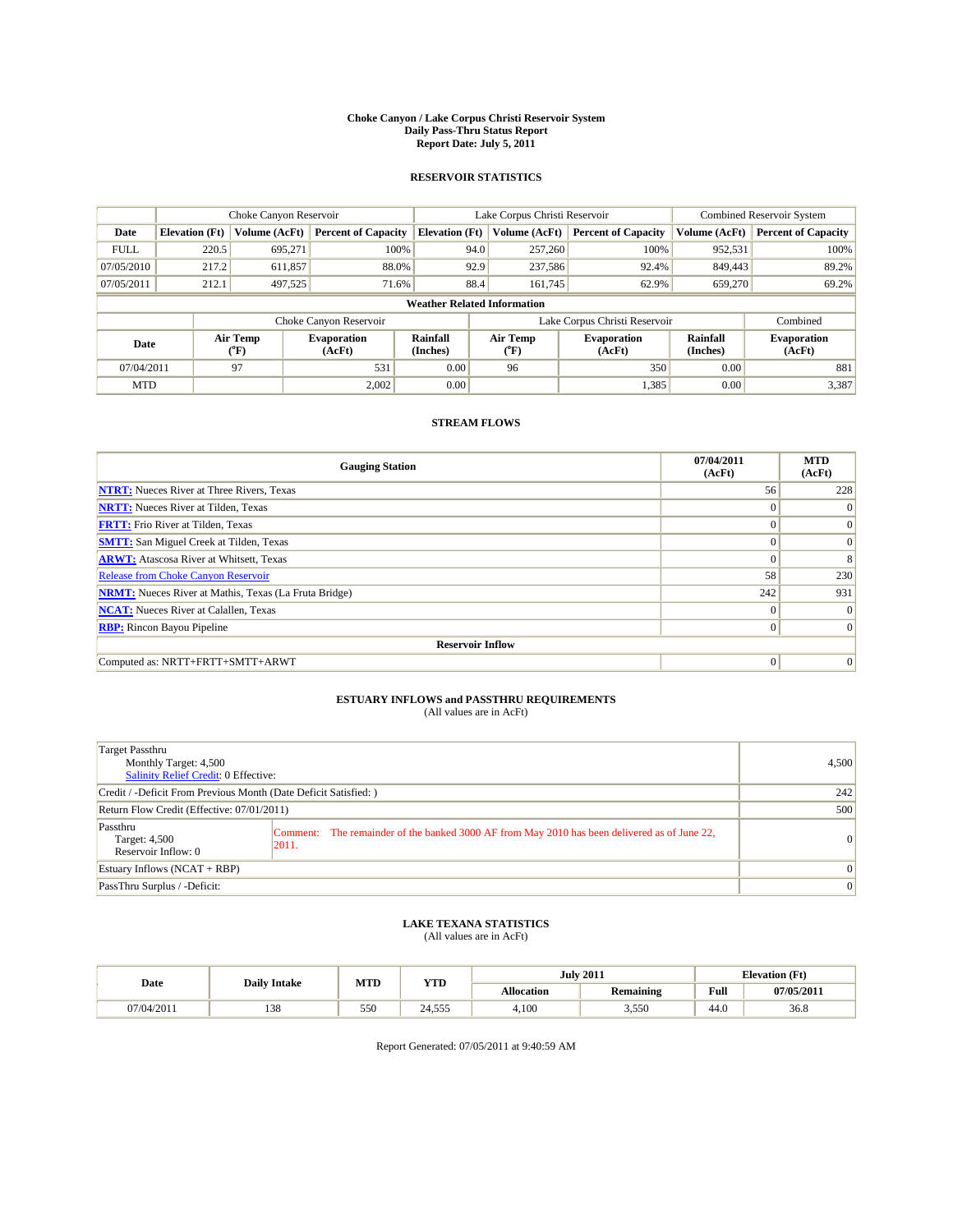#### **Choke Canyon / Lake Corpus Christi Reservoir System Daily Pass-Thru Status Report Report Date: July 6, 2011**

### **RESERVOIR STATISTICS**

|             | Choke Canyon Reservoir             |                                           |                              |                       | Lake Corpus Christi Reservoir | <b>Combined Reservoir System</b> |                      |                              |  |  |
|-------------|------------------------------------|-------------------------------------------|------------------------------|-----------------------|-------------------------------|----------------------------------|----------------------|------------------------------|--|--|
| Date        | <b>Elevation</b> (Ft)              | Volume (AcFt)                             | <b>Percent of Capacity</b>   | <b>Elevation</b> (Ft) | Volume (AcFt)                 | <b>Percent of Capacity</b>       | Volume (AcFt)        | <b>Percent of Capacity</b>   |  |  |
| <b>FULL</b> | 220.5                              | 695.271                                   | 100%                         | 94.0                  | 257,260                       | 100%                             | 952,531              | 100%                         |  |  |
| 07/06/2010  | 217.2                              | 612,823                                   | 88.1%                        | 93.0                  | 239,372                       | 93.0%                            | 852,195              | 89.5%                        |  |  |
| 07/06/2011  | 212.1                              | 496,037                                   | 71.3%                        | 88.4                  | 161,271                       | 62.7%                            | 657,308              | 69.0%                        |  |  |
|             | <b>Weather Related Information</b> |                                           |                              |                       |                               |                                  |                      |                              |  |  |
|             |                                    |                                           | Choke Canyon Reservoir       |                       |                               | Lake Corpus Christi Reservoir    |                      | Combined                     |  |  |
| Date        |                                    | Air Temp<br>$({}^{\mathrm{o}}\mathrm{F})$ | <b>Evaporation</b><br>(AcFt) | Rainfall<br>(Inches)  | Air Temp<br>(°F)              | <b>Evaporation</b><br>(AcFt)     | Rainfall<br>(Inches) | <b>Evaporation</b><br>(AcFt) |  |  |
| 07/05/2011  |                                    | 98                                        | 555                          | 0.00                  | 98                            | 386                              | 0.00                 | 941                          |  |  |
| <b>MTD</b>  |                                    |                                           | 2,557                        | 0.00                  |                               | 1.771                            | 0.00                 | 4,328                        |  |  |

### **STREAM FLOWS**

| <b>Gauging Station</b>                                       | 07/05/2011<br>(AcFt) | <b>MTD</b><br>(AcFt) |
|--------------------------------------------------------------|----------------------|----------------------|
| <b>NTRT:</b> Nueces River at Three Rivers, Texas             | 58                   | 286                  |
| <b>NRTT:</b> Nueces River at Tilden, Texas                   |                      |                      |
| <b>FRTT:</b> Frio River at Tilden, Texas                     |                      | $\Omega$             |
| <b>SMTT:</b> San Miguel Creek at Tilden, Texas               |                      | $\Omega$             |
| <b>ARWT:</b> Atascosa River at Whitsett, Texas               |                      | 12                   |
| <b>Release from Choke Canyon Reservoir</b>                   | 58                   | 288                  |
| <b>NRMT:</b> Nueces River at Mathis, Texas (La Fruta Bridge) | 288                  | 1,219                |
| <b>NCAT:</b> Nueces River at Calallen, Texas                 | $\Omega$             |                      |
| <b>RBP:</b> Rincon Bayou Pipeline                            | $\overline{0}$       | $\Omega$             |
| <b>Reservoir Inflow</b>                                      |                      |                      |
| Computed as: (NTRT+FRTT+SMTT)-Release From Choke Canyon      | $\Omega$             |                      |

# **ESTUARY INFLOWS and PASSTHRU REQUIREMENTS**<br>(All values are in AcFt)

| Target Passthru<br>Monthly Target: 4,500<br>Salinity Relief Credit: 0 Effective: |                                                                                                        | 4,500          |
|----------------------------------------------------------------------------------|--------------------------------------------------------------------------------------------------------|----------------|
| Credit / -Deficit From Previous Month (Date Deficit Satisfied: )                 |                                                                                                        | 242            |
| Return Flow Credit (Effective: 07/01/2011)                                       | 500                                                                                                    |                |
| Passthru<br>Target: 4,500<br>Reservoir Inflow: 2                                 | Comment: The remainder of the banked 3000 AF from May 2010 has been delivered as of June 22,<br> 2011. | $\overline{2}$ |
| Estuary Inflows $(NCAT + RBP)$                                                   |                                                                                                        | $\Omega$       |
| PassThru Surplus / -Deficit:                                                     |                                                                                                        | $\mathbf{0}$   |

## **LAKE TEXANA STATISTICS** (All values are in AcFt)

|            | <b>Daily Intake</b> | MTD | <b>YTD</b> | <b>July 2011</b> |               | <b>Elevation</b> (Ft)                              |            |
|------------|---------------------|-----|------------|------------------|---------------|----------------------------------------------------|------------|
| Date       |                     |     |            | Allocation       | Remaining     | <b>Full</b><br>the contract of the contract of the | 07/06/2011 |
| 07/05/2011 | 120<br>120          | 688 | 24.693     | 4.100            | 3.41 <i>2</i> | 44.0                                               | 36.6       |

Report Generated: 07/06/2011 at 8:38:28 AM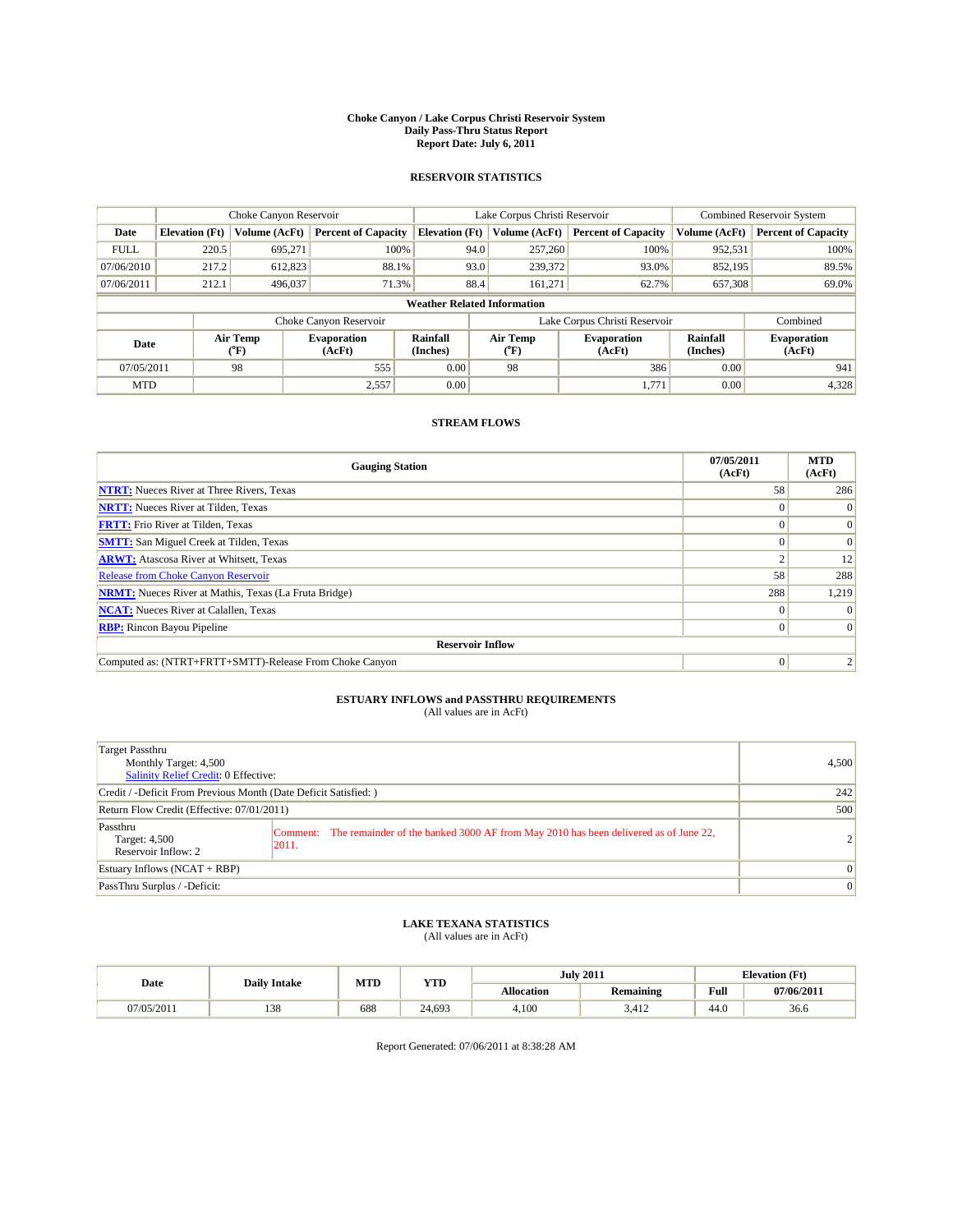#### **Choke Canyon / Lake Corpus Christi Reservoir System Daily Pass-Thru Status Report Report Date: July 7, 2011**

### **RESERVOIR STATISTICS**

|             | Choke Canyon Reservoir             |                                           |                              |                             | Lake Corpus Christi Reservoir | <b>Combined Reservoir System</b> |                             |                              |  |  |
|-------------|------------------------------------|-------------------------------------------|------------------------------|-----------------------------|-------------------------------|----------------------------------|-----------------------------|------------------------------|--|--|
| Date        | <b>Elevation</b> (Ft)              | Volume (AcFt)                             | <b>Percent of Capacity</b>   | <b>Elevation</b> (Ft)       | Volume (AcFt)                 | <b>Percent of Capacity</b>       | Volume (AcFt)               | <b>Percent of Capacity</b>   |  |  |
| <b>FULL</b> | 220.5                              | 695,271                                   | 100%                         | 94.0                        | 257,260                       | 100%                             | 952,531                     | 100%                         |  |  |
| 07/07/2010  | 217.2                              | 612,823                                   | 88.1%                        | 93.1                        | 240,983                       | 93.7%                            | 853,806                     | 89.6%                        |  |  |
| 07/07/2011  | 212.1                              | 496,037                                   | 71.3%                        | 88.4                        | 160,640                       | 62.4%                            | 656,677                     | 68.9%                        |  |  |
|             | <b>Weather Related Information</b> |                                           |                              |                             |                               |                                  |                             |                              |  |  |
|             |                                    |                                           | Choke Canyon Reservoir       |                             |                               | Lake Corpus Christi Reservoir    |                             | Combined                     |  |  |
| Date        |                                    | Air Temp<br>$({}^{\mathrm{o}}\mathrm{F})$ | <b>Evaporation</b><br>(AcFt) | <b>Rainfall</b><br>(Inches) | Air Temp<br>(°F)              | <b>Evaporation</b><br>(AcFt)     | <b>Rainfall</b><br>(Inches) | <b>Evaporation</b><br>(AcFt) |  |  |
| 07/06/2011  |                                    | 98                                        | 543                          | 0.00                        | 98                            | 432                              | 0.00                        | 975                          |  |  |
| <b>MTD</b>  |                                    |                                           | 3.100                        | 0.00                        |                               | 2,203                            | 0.00                        | 5,303                        |  |  |

## **STREAM FLOWS**

| <b>Gauging Station</b>                                       | 07/06/2011<br>(AcFt) | <b>MTD</b><br>(AcFt) |
|--------------------------------------------------------------|----------------------|----------------------|
| <b>NTRT:</b> Nueces River at Three Rivers, Texas             | 58                   | 343                  |
| <b>NRTT:</b> Nueces River at Tilden, Texas                   |                      |                      |
| <b>FRTT:</b> Frio River at Tilden, Texas                     |                      | $\Omega$             |
| <b>SMTT:</b> San Miguel Creek at Tilden, Texas               |                      | $\Omega$             |
| <b>ARWT:</b> Atascosa River at Whitsett, Texas               |                      | 14                   |
| Release from Choke Canyon Reservoir                          | 58                   | 345                  |
| <b>NRMT:</b> Nueces River at Mathis, Texas (La Fruta Bridge) | 331                  | 1,550                |
| <b>NCAT:</b> Nueces River at Calallen, Texas                 | $\Omega$             |                      |
| <b>RBP:</b> Rincon Bayou Pipeline                            | $\Omega$             | $\Omega$             |
| <b>Reservoir Inflow</b>                                      |                      |                      |
| Computed as: (NTRT+FRTT+SMTT)-Release From Choke Canyon      | $\Omega$             |                      |

## **ESTUARY INFLOWS and PASSTHRU REQUIREMENTS**<br>(All values are in AcFt)

| <b>Target Passthru</b><br>Monthly Target: 4,500<br>Salinity Relief Credit: 0 Effective: |                                                                                                       | 4,500          |
|-----------------------------------------------------------------------------------------|-------------------------------------------------------------------------------------------------------|----------------|
| Credit / -Deficit From Previous Month (Date Deficit Satisfied: )                        |                                                                                                       | 242            |
| Return Flow Credit (Effective: 07/01/2011)                                              |                                                                                                       | 500            |
| Passthru<br>Target: 4,500<br>Reservoir Inflow: 2                                        | Comment: The remainder of the banked 3000 AF from May 2010 has been delivered as of June 22,<br>2011. | $\overline{2}$ |
| Estuary Inflows $(NCAT + RBP)$                                                          |                                                                                                       | $\Omega$       |
| PassThru Surplus / -Deficit:                                                            |                                                                                                       | $\vert$ 0      |

## **LAKE TEXANA STATISTICS** (All values are in AcFt)

|            | <b>Daily Intake</b> | MTD | <b>YTD</b> |                   | <b>July 2011</b>       | <b>Elevation</b> (Ft) |                          |
|------------|---------------------|-----|------------|-------------------|------------------------|-----------------------|--------------------------|
| Date       |                     |     |            | <b>Allocation</b> | Remaining              | Full                  | $07/07/201$ <sup>+</sup> |
| 07/06/2011 | 120<br>120          | 826 | 24.831     | 4,100             | $\sim$<br>. . <u>.</u> | 44.0                  | 36.6                     |

Report Generated: 07/07/2011 at 8:45:30 AM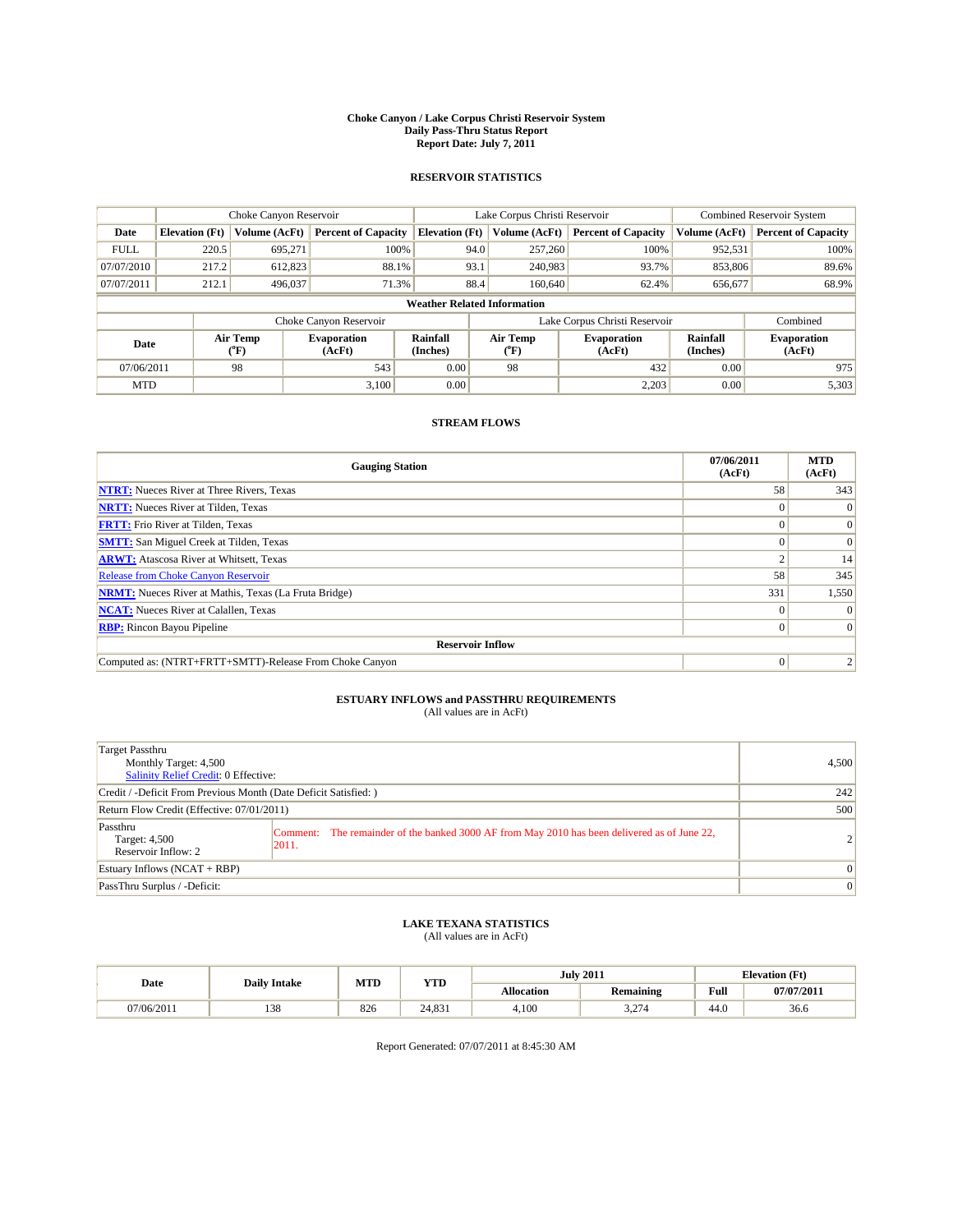#### **Choke Canyon / Lake Corpus Christi Reservoir System Daily Pass-Thru Status Report Report Date: July 8, 2011**

### **RESERVOIR STATISTICS**

|             | Choke Canyon Reservoir             |                                           |                              |                             | Lake Corpus Christi Reservoir | <b>Combined Reservoir System</b> |                             |                              |  |  |
|-------------|------------------------------------|-------------------------------------------|------------------------------|-----------------------------|-------------------------------|----------------------------------|-----------------------------|------------------------------|--|--|
| Date        | <b>Elevation</b> (Ft)              | Volume (AcFt)                             | <b>Percent of Capacity</b>   | <b>Elevation</b> (Ft)       | Volume (AcFt)                 | <b>Percent of Capacity</b>       | Volume (AcFt)               | <b>Percent of Capacity</b>   |  |  |
| <b>FULL</b> | 220.5                              | 695,271                                   | 100%                         |                             | 94.0<br>257,260               | 100%                             | 952,531                     | 100%                         |  |  |
| 07/08/2010  | 217.2                              | 611,857                                   | 88.0%                        |                             | 93.2<br>242,597               | 94.3%                            | 854,454                     | 89.7%                        |  |  |
| 07/08/2011  | 212.1                              | 496,037                                   | 71.3%                        |                             | 88.3<br>159,852               | 62.1%                            | 655,889                     | 68.9%                        |  |  |
|             | <b>Weather Related Information</b> |                                           |                              |                             |                               |                                  |                             |                              |  |  |
|             |                                    |                                           | Choke Canyon Reservoir       |                             |                               | Lake Corpus Christi Reservoir    |                             | Combined                     |  |  |
| Date        |                                    | Air Temp<br>$({}^{\mathrm{o}}\mathrm{F})$ | <b>Evaporation</b><br>(AcFt) | <b>Rainfall</b><br>(Inches) | Air Temp<br>(°F)              | <b>Evaporation</b><br>(AcFt)     | <b>Rainfall</b><br>(Inches) | <b>Evaporation</b><br>(AcFt) |  |  |
| 07/07/2011  |                                    | 98                                        | 604                          | 0.00                        | 97                            | 385                              | 0.00                        | 989                          |  |  |
| <b>MTD</b>  |                                    |                                           | 3.704                        | 0.00                        |                               | 2,588                            | 0.00                        | 6,292                        |  |  |

## **STREAM FLOWS**

| <b>Gauging Station</b>                                       | 07/07/2011<br>(AcFt) | <b>MTD</b><br>(AcFt) |
|--------------------------------------------------------------|----------------------|----------------------|
| <b>NTRT:</b> Nueces River at Three Rivers, Texas             | 58                   | 401                  |
| <b>NRTT:</b> Nueces River at Tilden, Texas                   |                      |                      |
| <b>FRTT:</b> Frio River at Tilden, Texas                     |                      | $\Omega$             |
| <b>SMTT:</b> San Miguel Creek at Tilden, Texas               |                      | $\Omega$             |
| <b>ARWT:</b> Atascosa River at Whitsett, Texas               |                      | 16                   |
| <b>Release from Choke Canyon Reservoir</b>                   | 58                   | 403                  |
| <b>NRMT:</b> Nueces River at Mathis, Texas (La Fruta Bridge) | 333                  | 1,884                |
| <b>NCAT:</b> Nueces River at Calallen, Texas                 | $\Omega$             | $\Omega$             |
| <b>RBP:</b> Rincon Bayou Pipeline                            | $\Omega$             | $\Omega$             |
| <b>Reservoir Inflow</b>                                      |                      |                      |
| Computed as: (NTRT+FRTT+SMTT)-Release From Choke Canyon      | $\Omega$             |                      |

# **ESTUARY INFLOWS and PASSTHRU REQUIREMENTS**<br>(All values are in AcFt)

| <b>Target Passthru</b><br>Monthly Target: 4,500<br>Salinity Relief Credit: 0 Effective: | 4,500          |  |
|-----------------------------------------------------------------------------------------|----------------|--|
| Credit / -Deficit From Previous Month (Date Deficit Satisfied: )                        | 242            |  |
| Return Flow Credit (Effective: 07/01/2011)                                              | 500            |  |
| Passthru<br>Target: 4,500<br>Reservoir Inflow: 2                                        | Comment:       |  |
| Estuary Inflows $(NCAT + RBP)$                                                          | 0              |  |
| PassThru Surplus / -Deficit:                                                            | $\overline{0}$ |  |

## **LAKE TEXANA STATISTICS** (All values are in AcFt)

| Date       | <b>Daily Intake</b> | MTD | <b>YTD</b> |                   | <b>July 2011</b> | <b>Elevation</b> (Ft) |            |
|------------|---------------------|-----|------------|-------------------|------------------|-----------------------|------------|
|            |                     |     |            | <b>Allocation</b> | <b>Remaining</b> | Full                  | 07/08/2011 |
| 07/07/2011 | 120<br>138          | 964 | 24.969     | 4.100             | 3,136            | 44.0                  | 36.6       |

Report Generated: 07/08/2011 at 8:33:49 AM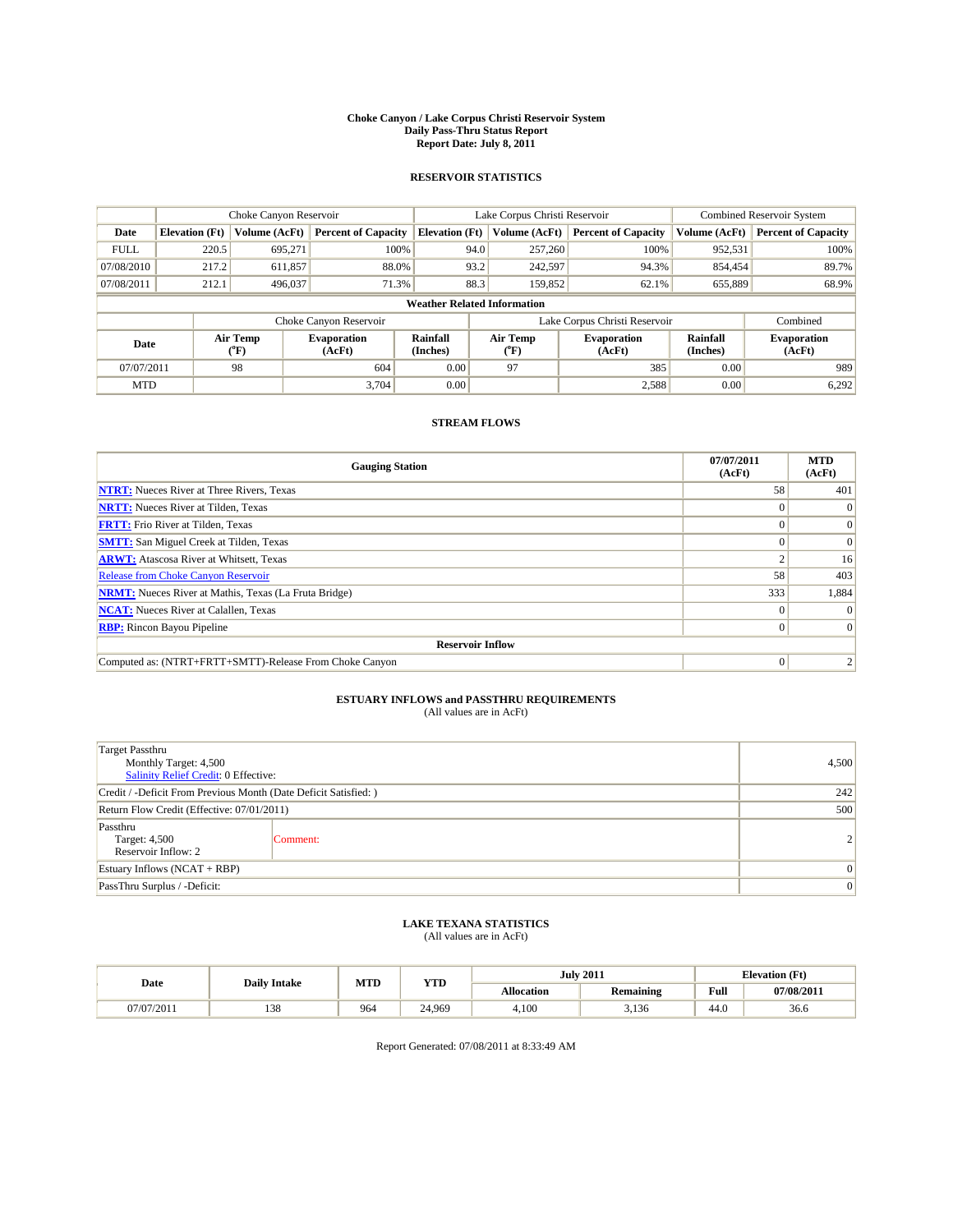#### **Choke Canyon / Lake Corpus Christi Reservoir System Daily Pass-Thru Status Report Report Date: July 9, 2011**

### **RESERVOIR STATISTICS**

|             | Choke Canyon Reservoir             |                             |                              |                             | Lake Corpus Christi Reservoir |                  |                               |                             | <b>Combined Reservoir System</b> |  |
|-------------|------------------------------------|-----------------------------|------------------------------|-----------------------------|-------------------------------|------------------|-------------------------------|-----------------------------|----------------------------------|--|
| Date        | <b>Elevation</b> (Ft)              | Volume (AcFt)               | <b>Percent of Capacity</b>   | <b>Elevation (Ft)</b>       |                               | Volume (AcFt)    | <b>Percent of Capacity</b>    | Volume (AcFt)               | <b>Percent of Capacity</b>       |  |
| <b>FULL</b> | 220.5                              | 695,271                     | 100%                         |                             | 94.0                          | 257,260          | 100%                          | 952,531                     | 100%                             |  |
| 07/09/2010  | 217.3                              | 614,040                     | 88.3%                        |                             | 93.3                          | 245.294          | 95.3%                         | 859,334                     | 90.2%                            |  |
| 07/09/2011  | 212.0                              | 494,770                     | 71.2%                        |                             | 88.3                          | 159.224          | 61.9%                         | 653,994                     | 68.7%                            |  |
|             | <b>Weather Related Information</b> |                             |                              |                             |                               |                  |                               |                             |                                  |  |
|             |                                    |                             | Choke Canyon Reservoir       |                             |                               |                  | Lake Corpus Christi Reservoir |                             | Combined                         |  |
| Date        |                                    | Air Temp<br>${}^{\circ}$ F) | <b>Evaporation</b><br>(AcFt) | <b>Rainfall</b><br>(Inches) |                               | Air Temp<br>(°F) | <b>Evaporation</b><br>(AcFt)  | <b>Rainfall</b><br>(Inches) | <b>Evaporation</b><br>(AcFt)     |  |
| 07/08/2011  |                                    | 99                          | 628                          | 0.00                        |                               | 99               | 412                           | 0.00                        | 1.040                            |  |
| <b>MTD</b>  |                                    |                             | 4,332                        | 0.00                        |                               |                  | 3,000                         | 0.00                        | 7,332                            |  |

## **STREAM FLOWS**

| <b>Gauging Station</b>                                       | 07/08/2011<br>(AcFt) | <b>MTD</b><br>(AcFt) |
|--------------------------------------------------------------|----------------------|----------------------|
| <b>NTRT:</b> Nueces River at Three Rivers, Texas             | 58                   | 459                  |
| <b>NRTT:</b> Nueces River at Tilden, Texas                   |                      | $\theta$             |
| <b>FRTT:</b> Frio River at Tilden, Texas                     |                      | $\Omega$             |
| <b>SMTT:</b> San Miguel Creek at Tilden, Texas               |                      | $\Omega$             |
| <b>ARWT:</b> Atascosa River at Whitsett, Texas               |                      | 18                   |
| <b>Release from Choke Canyon Reservoir</b>                   | 58                   | 461                  |
| <b>NRMT:</b> Nueces River at Mathis, Texas (La Fruta Bridge) | 331                  | 2,215                |
| <b>NCAT:</b> Nueces River at Calallen, Texas                 | $\Omega$             |                      |
| <b>RBP:</b> Rincon Bayou Pipeline                            | $\overline{0}$       | $\Omega$             |
| <b>Reservoir Inflow</b>                                      |                      |                      |
| Computed as: (NTRT+FRTT+SMTT)-Release From Choke Canyon      | $\Omega$             |                      |

# **ESTUARY INFLOWS and PASSTHRU REQUIREMENTS**<br>(All values are in AcFt)

| <b>Target Passthru</b><br>Monthly Target: 4,500<br>Salinity Relief Credit: 0 Effective: | 4,500           |  |
|-----------------------------------------------------------------------------------------|-----------------|--|
| Credit / -Deficit From Previous Month (Date Deficit Satisfied: )                        | 242             |  |
| Return Flow Credit (Effective: 07/01/2011)                                              | 500             |  |
| Passthru<br>Target: 4,500<br>Reservoir Inflow: 2                                        | Comment:        |  |
| Estuary Inflows $(NCAT + RBP)$                                                          | $\overline{0}$  |  |
| PassThru Surplus / -Deficit:                                                            | $\vert 0 \vert$ |  |

## **LAKE TEXANA STATISTICS** (All values are in AcFt)

|            | <b>Daily Intake</b> | MTD  | <b>YTD</b> |            | <b>July 2011</b> |                                             | <b>Elevation</b> (Ft) |
|------------|---------------------|------|------------|------------|------------------|---------------------------------------------|-----------------------|
| Date       |                     |      |            | Allocation | Remaining        | Full<br>the contract of the contract of the | 07/09/201*            |
| 07/08/2011 | 138                 | .102 | 25,107     | 4.100      | 2.998            | 44.0                                        | 36.5                  |

Report Generated: 07/09/2011 at 7:55:04 AM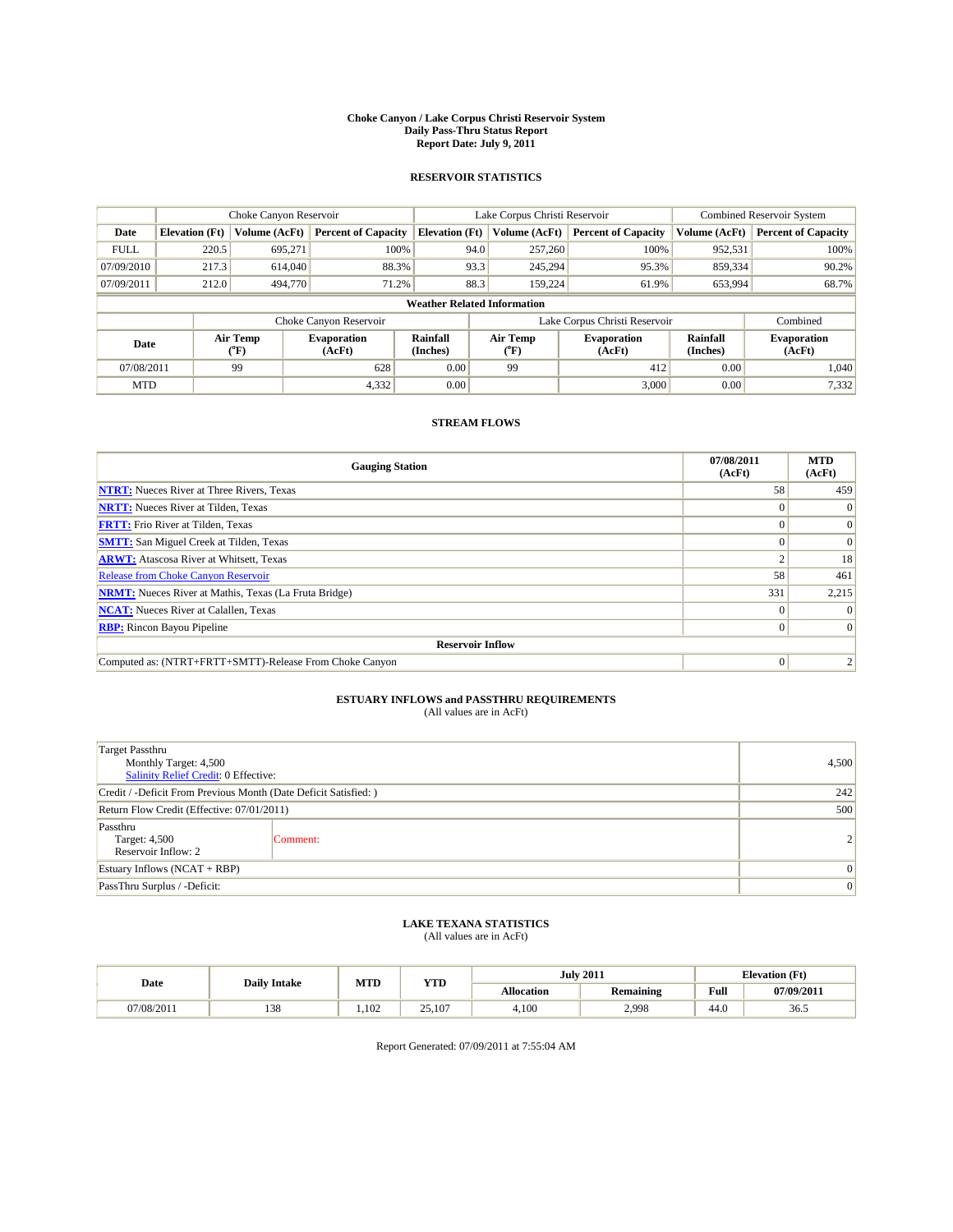#### **Choke Canyon / Lake Corpus Christi Reservoir System Daily Pass-Thru Status Report Report Date: July 10, 2011**

### **RESERVOIR STATISTICS**

|             |                                                                                                                                             | Choke Canyon Reservoir |                            |                                    | Lake Corpus Christi Reservoir |               |                               |               | <b>Combined Reservoir System</b> |  |
|-------------|---------------------------------------------------------------------------------------------------------------------------------------------|------------------------|----------------------------|------------------------------------|-------------------------------|---------------|-------------------------------|---------------|----------------------------------|--|
| Date        | <b>Elevation</b> (Ft)                                                                                                                       | Volume (AcFt)          | <b>Percent of Capacity</b> | <b>Elevation</b> (Ft)              |                               | Volume (AcFt) | <b>Percent of Capacity</b>    | Volume (AcFt) | <b>Percent of Capacity</b>       |  |
| <b>FULL</b> | 220.5                                                                                                                                       | 695,271                | 100%                       |                                    | 94.0                          | 257,260       | 100%                          | 952,531       | 100%                             |  |
| 07/10/2010  | 217.4                                                                                                                                       | 617.690                | 88.8%                      |                                    | 93.4                          | 247,096       | 96.0%                         | 864,786       | 90.8%                            |  |
| 07/10/2011  | 211.9                                                                                                                                       | 493,292                | 70.9%                      |                                    | 88.2                          | 158,440       | 61.6%                         | 651,732       | 68.4%                            |  |
|             |                                                                                                                                             |                        |                            | <b>Weather Related Information</b> |                               |               |                               |               |                                  |  |
|             |                                                                                                                                             |                        | Choke Canyon Reservoir     |                                    |                               |               | Lake Corpus Christi Reservoir |               | Combined                         |  |
|             | Air Temp<br>Air Temp<br><b>Rainfall</b><br><b>Evaporation</b><br><b>Evaporation</b><br>Date<br>(Inches)<br>(AcFt)<br>(AcFt)<br>(°F)<br>(°F) |                        | Rainfall<br>(Inches)       | <b>Evaporation</b><br>(AcFt)       |                               |               |                               |               |                                  |  |
| 07/09/2011  |                                                                                                                                             | 99                     | 615                        | 0.00                               |                               | 98            | 447                           | 0.00          | 1.062                            |  |
| <b>MTD</b>  |                                                                                                                                             |                        | 4.947                      | 0.00                               |                               |               | 3.447                         | 0.00          | 8,394                            |  |

## **STREAM FLOWS**

| <b>Gauging Station</b>                                       | 07/09/2011<br>(AcFt) | <b>MTD</b><br>(AcFt) |  |  |  |  |
|--------------------------------------------------------------|----------------------|----------------------|--|--|--|--|
| <b>NTRT:</b> Nueces River at Three Rivers, Texas             | 56                   | 514                  |  |  |  |  |
| <b>NRTT:</b> Nueces River at Tilden, Texas                   | $\Omega$             | $\Omega$             |  |  |  |  |
| <b>FRTT:</b> Frio River at Tilden, Texas                     | $\Omega$             | $\vert 0 \vert$      |  |  |  |  |
| <b>SMTT:</b> San Miguel Creek at Tilden, Texas               | $\Omega$             | $\Omega$             |  |  |  |  |
| <b>ARWT:</b> Atascosa River at Whitsett, Texas               | $\Delta$             | 19                   |  |  |  |  |
| Release from Choke Canyon Reservoir                          | 58                   | 518                  |  |  |  |  |
| <b>NRMT:</b> Nueces River at Mathis, Texas (La Fruta Bridge) | 331                  | 2,547                |  |  |  |  |
| <b>NCAT:</b> Nueces River at Calallen, Texas                 | $\Omega$             |                      |  |  |  |  |
| <b>RBP:</b> Rincon Bayou Pipeline                            | $\vert 0 \vert$      | $\Omega$             |  |  |  |  |
| <b>Reservoir Inflow</b>                                      |                      |                      |  |  |  |  |
| Computed as: NRTT+FRTT+SMTT+ARWT                             | 2                    |                      |  |  |  |  |

# **ESTUARY INFLOWS and PASSTHRU REQUIREMENTS**<br>(All values are in AcFt)

| <b>Target Passthru</b><br>Monthly Target: 4,500<br>Salinity Relief Credit: 0 Effective: |          | 4,500          |  |
|-----------------------------------------------------------------------------------------|----------|----------------|--|
| Credit / -Deficit From Previous Month (Date Deficit Satisfied: )                        | 242      |                |  |
| Return Flow Credit (Effective: 07/01/2011)                                              |          |                |  |
| Passthru<br>Target: 4,500<br>Reservoir Inflow: 4                                        | Comment: | 4              |  |
| Estuary Inflows $(NCAT + RBP)$                                                          |          |                |  |
| PassThru Surplus / -Deficit:                                                            |          | $\overline{0}$ |  |

## **LAKE TEXANA STATISTICS** (All values are in AcFt)

|            | <b>Daily Intake</b> | MTD  | <b>YTD</b> |                   | <b>July 2011</b> | <b>Elevation</b> (Ft)                       |                          |
|------------|---------------------|------|------------|-------------------|------------------|---------------------------------------------|--------------------------|
| Date       |                     |      |            | <b>Allocation</b> | <b>Remaining</b> | Full<br>the contract of the contract of the | $07/10/201$ <sup>+</sup> |
| 07/09/2011 | 138                 | .240 | 25,245     | 4.100             | 2,860            | 44.0                                        | 36.5                     |

Report Generated: 07/10/2011 at 8:26:10 AM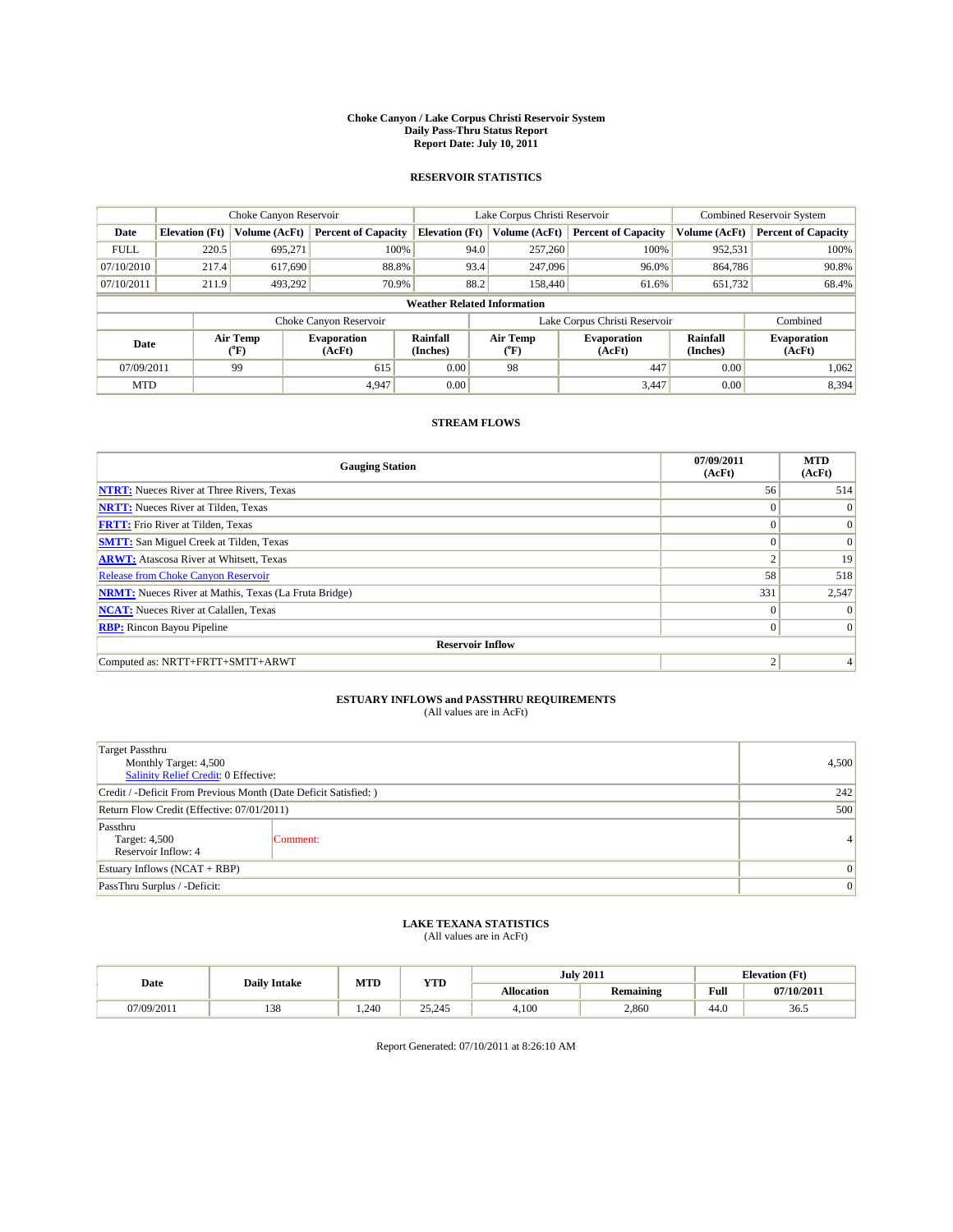#### **Choke Canyon / Lake Corpus Christi Reservoir System Daily Pass-Thru Status Report Report Date: July 11, 2011**

### **RESERVOIR STATISTICS**

|             |                       | Choke Canyon Reservoir |                              |                                    | Lake Corpus Christi Reservoir                    | <b>Combined Reservoir System</b> |                             |                              |
|-------------|-----------------------|------------------------|------------------------------|------------------------------------|--------------------------------------------------|----------------------------------|-----------------------------|------------------------------|
| Date        | <b>Elevation</b> (Ft) | Volume (AcFt)          | <b>Percent of Capacity</b>   | <b>Elevation</b> (Ft)              | Volume (AcFt)                                    | <b>Percent of Capacity</b>       | Volume (AcFt)               | <b>Percent of Capacity</b>   |
| <b>FULL</b> | 220.5                 | 695,271                | 100%                         | 94.0                               | 257,260                                          | 100%                             | 952,531                     | 100%                         |
| 07/11/2010  | 217.4                 | 616,960                | 88.7%                        | 93.5                               | 248,180                                          | 96.5%                            | 865,140                     | 90.8%                        |
| 07/11/2011  | 211.9                 | 492,869                | 70.9%                        | 88.2                               | 158,126                                          | 61.5%                            | 650,995                     | 68.3%                        |
|             |                       |                        |                              | <b>Weather Related Information</b> |                                                  |                                  |                             |                              |
|             |                       |                        | Choke Canyon Reservoir       |                                    |                                                  | Lake Corpus Christi Reservoir    |                             | Combined                     |
| Date        |                       | Air Temp<br>(°F)       | <b>Evaporation</b><br>(AcFt) | <b>Rainfall</b><br>(Inches)        | Air Temp<br><b>Evaporation</b><br>(AcFt)<br>(°F) |                                  | <b>Rainfall</b><br>(Inches) | <b>Evaporation</b><br>(AcFt) |
| 07/10/2011  |                       | 96                     | 590                          | 0.00                               | 98                                               | 337                              | 0.01                        | 927                          |
| <b>MTD</b>  |                       |                        | 5,537                        | 0.00                               |                                                  | 3.784                            | 0.01                        | 9,321                        |

## **STREAM FLOWS**

| <b>Gauging Station</b>                                       | 07/10/2011<br>(AcFt) | <b>MTD</b><br>(AcFt) |  |  |  |  |
|--------------------------------------------------------------|----------------------|----------------------|--|--|--|--|
| <b>NTRT:</b> Nueces River at Three Rivers, Texas             | 56                   | 570                  |  |  |  |  |
| <b>NRTT:</b> Nueces River at Tilden, Texas                   | $\Omega$             | $\Omega$             |  |  |  |  |
| <b>FRTT:</b> Frio River at Tilden, Texas                     | $\Omega$             | $\vert 0 \vert$      |  |  |  |  |
| <b>SMTT:</b> San Miguel Creek at Tilden, Texas               | $\Omega$             | $\Omega$             |  |  |  |  |
| <b>ARWT:</b> Atascosa River at Whitsett, Texas               | $\Delta$             | 21                   |  |  |  |  |
| <b>Release from Choke Canyon Reservoir</b>                   | 58                   | 576                  |  |  |  |  |
| <b>NRMT:</b> Nueces River at Mathis, Texas (La Fruta Bridge) | 331                  | 2,878                |  |  |  |  |
| <b>NCAT:</b> Nueces River at Calallen, Texas                 | $\Omega$             |                      |  |  |  |  |
| <b>RBP:</b> Rincon Bayou Pipeline                            | $\overline{0}$       | $\Omega$             |  |  |  |  |
| <b>Reservoir Inflow</b>                                      |                      |                      |  |  |  |  |
| Computed as: NRTT+FRTT+SMTT+ARWT                             | 2                    | 6                    |  |  |  |  |

# **ESTUARY INFLOWS and PASSTHRU REQUIREMENTS**<br>(All values are in AcFt)

| <b>Target Passthru</b><br>Monthly Target: 4,500<br>Salinity Relief Credit: 0 Effective: |          | 4,500          |  |
|-----------------------------------------------------------------------------------------|----------|----------------|--|
| Credit / -Deficit From Previous Month (Date Deficit Satisfied: )                        | 242      |                |  |
| Return Flow Credit (Effective: 07/01/2011)                                              | 500      |                |  |
| Passthru<br>Target: 4,500<br>Reservoir Inflow: 6                                        | Comment: | 6              |  |
| Estuary Inflows $(NCAT + RBP)$                                                          |          |                |  |
| PassThru Surplus / -Deficit:                                                            |          | $\overline{0}$ |  |

## **LAKE TEXANA STATISTICS** (All values are in AcFt)

|            | <b>Daily Intake</b> | MTD  | <b>YTD</b> |                   | <b>July 2011</b>       | <b>Elevation</b> (Ft)                       |            |
|------------|---------------------|------|------------|-------------------|------------------------|---------------------------------------------|------------|
| Date       |                     |      |            | <b>Allocation</b> | <b>Remaining</b>       | Full<br>the contract of the contract of the | 07/11/2011 |
| 07/10/2011 | 138                 | .378 | 25.383     | 4.100             | .700<br><u>_. . _.</u> | 44.0                                        | 36.5       |

Report Generated: 07/11/2011 at 9:11:10 AM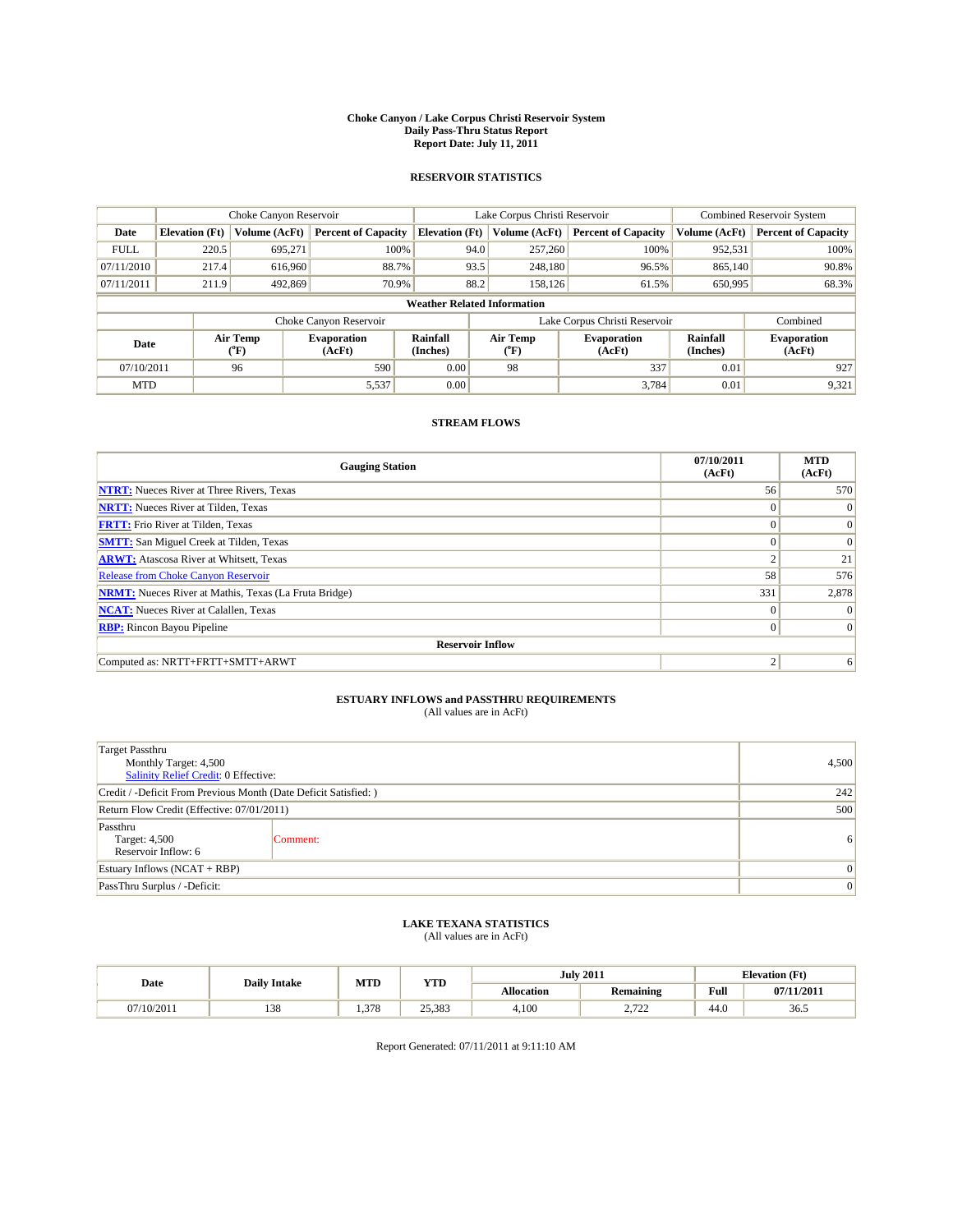#### **Choke Canyon / Lake Corpus Christi Reservoir System Daily Pass-Thru Status Report Report Date: July 12, 2011**

### **RESERVOIR STATISTICS**

|             |                       | Choke Canyon Reservoir                    |                              |                                                                                 | Lake Corpus Christi Reservoir | <b>Combined Reservoir System</b> |                              |                            |
|-------------|-----------------------|-------------------------------------------|------------------------------|---------------------------------------------------------------------------------|-------------------------------|----------------------------------|------------------------------|----------------------------|
| Date        | <b>Elevation</b> (Ft) | Volume (AcFt)                             | <b>Percent of Capacity</b>   | <b>Elevation</b> (Ft)                                                           | Volume (AcFt)                 | <b>Percent of Capacity</b>       | Volume (AcFt)                | <b>Percent of Capacity</b> |
| <b>FULL</b> | 220.5                 | 695,271                                   | 100%                         | 94.0                                                                            | 257,260                       | 100%                             | 952,531                      | 100%                       |
| 07/12/2010  | 217.3                 | 615,501                                   | 88.5%                        | 93.5                                                                            | 248,722                       | 96.7%                            | 864,223                      | 90.7%                      |
| 07/12/2011  | 211.9                 | 492,025                                   | 70.8%                        | 88.1                                                                            | 157,032                       | 61.0%                            | 649,057                      | 68.1%                      |
|             |                       |                                           |                              | <b>Weather Related Information</b>                                              |                               |                                  |                              |                            |
|             |                       |                                           | Choke Canyon Reservoir       |                                                                                 |                               | Lake Corpus Christi Reservoir    |                              | Combined                   |
| Date        |                       | Air Temp<br>$({}^{\mathrm{o}}\mathrm{F})$ | <b>Evaporation</b><br>(AcFt) | <b>Rainfall</b><br>Air Temp<br><b>Evaporation</b><br>(Inches)<br>(AcFt)<br>("F) |                               | <b>Rainfall</b><br>(Inches)      | <b>Evaporation</b><br>(AcFt) |                            |
| 07/11/2011  |                       | 100                                       | 626                          | 0.00                                                                            | 98                            | 491                              | 0.00                         | 1,117                      |
| <b>MTD</b>  |                       |                                           | 6,163                        | 0.00                                                                            |                               | 4,275                            | 0.01                         | 10,438                     |

## **STREAM FLOWS**

| <b>Gauging Station</b>                                       | 07/11/2011<br>(AcFt) | <b>MTD</b><br>(AcFt) |  |  |  |  |
|--------------------------------------------------------------|----------------------|----------------------|--|--|--|--|
| <b>NTRT:</b> Nueces River at Three Rivers, Texas             | 60                   | 629                  |  |  |  |  |
| <b>NRTT:</b> Nueces River at Tilden, Texas                   |                      |                      |  |  |  |  |
| <b>FRTT:</b> Frio River at Tilden, Texas                     |                      | $\Omega$             |  |  |  |  |
| <b>SMTT:</b> San Miguel Creek at Tilden, Texas               |                      | $\Omega$             |  |  |  |  |
| <b>ARWT:</b> Atascosa River at Whitsett, Texas               |                      | 23                   |  |  |  |  |
| Release from Choke Canyon Reservoir                          | 58                   | 633                  |  |  |  |  |
| <b>NRMT:</b> Nueces River at Mathis, Texas (La Fruta Bridge) | 330                  | 3,208                |  |  |  |  |
| <b>NCAT:</b> Nueces River at Calallen, Texas                 |                      |                      |  |  |  |  |
| <b>RBP:</b> Rincon Bayou Pipeline                            | $\Omega$             |                      |  |  |  |  |
| <b>Reservoir Inflow</b>                                      |                      |                      |  |  |  |  |
| Computed as: (NTRT+FRTT+SMTT)-Release From Choke Canyon      |                      | 8                    |  |  |  |  |

## **ESTUARY INFLOWS and PASSTHRU REQUIREMENTS**

| (All values are in AcFt) |  |
|--------------------------|--|
|--------------------------|--|

| <b>Target Passthru</b><br>Monthly Target: 4,500<br>Salinity Relief Credit: 0 Effective: | 4,500    |              |
|-----------------------------------------------------------------------------------------|----------|--------------|
| Credit / -Deficit From Previous Month (Date Deficit Satisfied: )                        | 242      |              |
| Return Flow Credit (Effective: 07/01/2011)                                              | 500      |              |
| Passthru<br>Target: 4,500<br>Reservoir Inflow: 8                                        | Comment: | 8            |
| Estuary Inflows (NCAT + RBP)                                                            |          |              |
| PassThru Surplus / -Deficit:                                                            |          | $\mathbf{0}$ |

## **LAKE TEXANA STATISTICS** (All values are in AcFt)

| Date      | <b>Daily Intake</b> | MTD   | <b>YTD</b>                          |                   | <b>July 2011</b> |      | <b>Elevation</b> (Ft) |
|-----------|---------------------|-------|-------------------------------------|-------------------|------------------|------|-----------------------|
|           |                     |       |                                     | <b>Allocation</b> | <b>Remaining</b> | Full | 07/12/2011            |
| (11/2011) | 138                 | 1.516 | 501<br>$\cap \subset$<br>المكان ولك | 4.100             | 2,584            | 44.0 | 36.4                  |

Report Generated: 07/12/2011 at 8:27:49 AM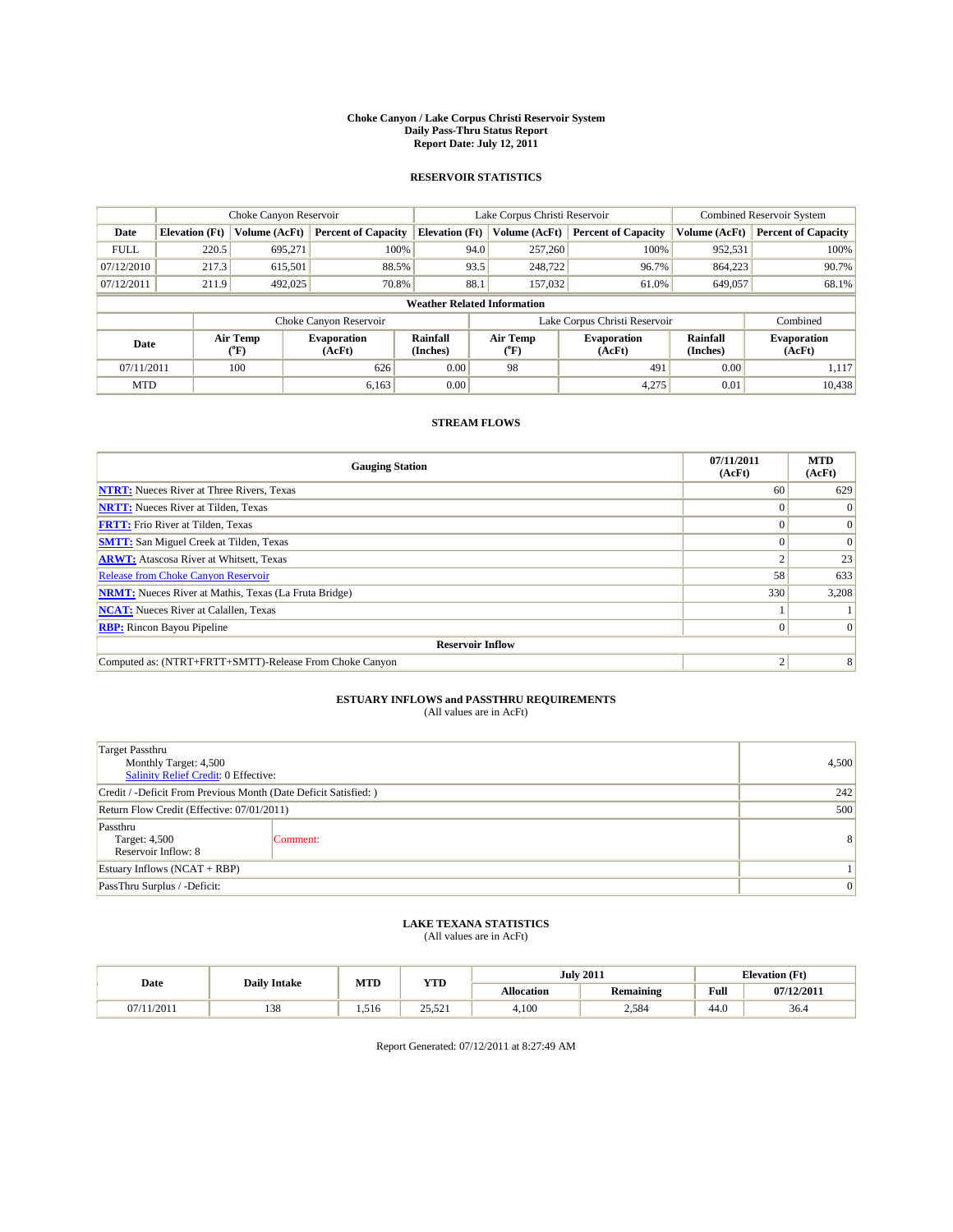#### **Choke Canyon / Lake Corpus Christi Reservoir System Daily Pass-Thru Status Report Report Date: July 13, 2011**

### **RESERVOIR STATISTICS**

|             |                                    | Choke Canyon Reservoir                    |                              |                             | Lake Corpus Christi Reservoir | <b>Combined Reservoir System</b> |                      |                              |
|-------------|------------------------------------|-------------------------------------------|------------------------------|-----------------------------|-------------------------------|----------------------------------|----------------------|------------------------------|
| Date        | <b>Elevation</b> (Ft)              | Volume (AcFt)                             | <b>Percent of Capacity</b>   | <b>Elevation</b> (Ft)       | Volume (AcFt)                 | <b>Percent of Capacity</b>       | Volume (AcFt)        | <b>Percent of Capacity</b>   |
| <b>FULL</b> | 220.5                              | 695,271                                   | 100%                         | 94.0                        | 257,260                       | 100%                             | 952,531              | 100%                         |
| 07/13/2010  | 217.3                              | 613,797                                   | 88.3%                        |                             | 93.6<br>249,807               | 97.1%                            | 863,604              | 90.7%                        |
| 07/13/2011  | 211.9                              | 491,813                                   | 70.7%                        | 88.1                        | 156,565                       | 60.9%                            | 648,378              | 68.1%                        |
|             | <b>Weather Related Information</b> |                                           |                              |                             |                               |                                  |                      |                              |
|             |                                    |                                           | Choke Canyon Reservoir       |                             | Lake Corpus Christi Reservoir |                                  |                      | Combined                     |
| Date        |                                    | Air Temp<br>$({}^{\mathrm{o}}\mathrm{F})$ | <b>Evaporation</b><br>(AcFt) | <b>Rainfall</b><br>(Inches) | Air Temp<br>("F)              | <b>Evaporation</b><br>(AcFt)     | Rainfall<br>(Inches) | <b>Evaporation</b><br>(AcFt) |
| 07/12/2011  |                                    | 99                                        | 626                          | 0.00                        | 99                            | 426                              | 0.00                 | 1.052                        |
| <b>MTD</b>  |                                    |                                           | 6.789                        | 0.00                        |                               | 4.701                            | 0.01                 | 11.490                       |

### **STREAM FLOWS**

| <b>Gauging Station</b>                                       | 07/12/2011<br>(AcFt) | <b>MTD</b><br>(AcFt) |  |  |  |  |
|--------------------------------------------------------------|----------------------|----------------------|--|--|--|--|
| <b>NTRT:</b> Nueces River at Three Rivers, Texas             | 60                   | 689                  |  |  |  |  |
| <b>NRTT:</b> Nueces River at Tilden, Texas                   |                      | $\theta$             |  |  |  |  |
| <b>FRTT:</b> Frio River at Tilden, Texas                     |                      | $\Omega$             |  |  |  |  |
| <b>SMTT:</b> San Miguel Creek at Tilden, Texas               |                      | $\Omega$             |  |  |  |  |
| <b>ARWT:</b> Atascosa River at Whitsett, Texas               |                      | 24                   |  |  |  |  |
| Release from Choke Canyon Reservoir                          | 58                   | 691                  |  |  |  |  |
| <b>NRMT:</b> Nueces River at Mathis, Texas (La Fruta Bridge) | 322                  | 3,529                |  |  |  |  |
| <b>NCAT:</b> Nueces River at Calallen, Texas                 | 16 <sup>1</sup>      | 17                   |  |  |  |  |
| <b>RBP:</b> Rincon Bayou Pipeline                            | $\Omega$             | $\Omega$             |  |  |  |  |
| <b>Reservoir Inflow</b>                                      |                      |                      |  |  |  |  |
| Computed as: (NTRT+FRTT+SMTT)-Release From Choke Canyon      | c                    | 10                   |  |  |  |  |

# **ESTUARY INFLOWS and PASSTHRU REQUIREMENTS**<br>(All values are in AcFt)

| <b>Target Passthru</b><br>Monthly Target: 4,500<br>Salinity Relief Credit: 0 Effective: | 4,500           |                 |
|-----------------------------------------------------------------------------------------|-----------------|-----------------|
| Credit / -Deficit From Previous Month (Date Deficit Satisfied: )                        | 242             |                 |
| Return Flow Credit (Effective: 07/01/2011)                                              | 500             |                 |
| Passthru<br>Target: 4,500<br>Reservoir Inflow: 10                                       | Comment:        | 10 <sup>1</sup> |
| Estuary Inflows (NCAT + RBP)                                                            | 17 <sup>1</sup> |                 |
| PassThru Surplus / -Deficit:                                                            | 0               |                 |

## **LAKE TEXANA STATISTICS** (All values are in AcFt)

|            | <b>Daily Intake</b> | MTD     | <b>YTD</b> |                   | <b>July 2011</b> | <b>Elevation</b> (Ft) |            |
|------------|---------------------|---------|------------|-------------------|------------------|-----------------------|------------|
| Date       |                     |         |            | <b>Allocation</b> | Remaining        | Full                  | 07/13/2011 |
| 07/12/2011 | 129<br>120          | . . 654 | 25.658     | 4,100             | 2.446            | 44.0                  | 36.3       |

Report Generated: 07/13/2011 at 8:59:15 AM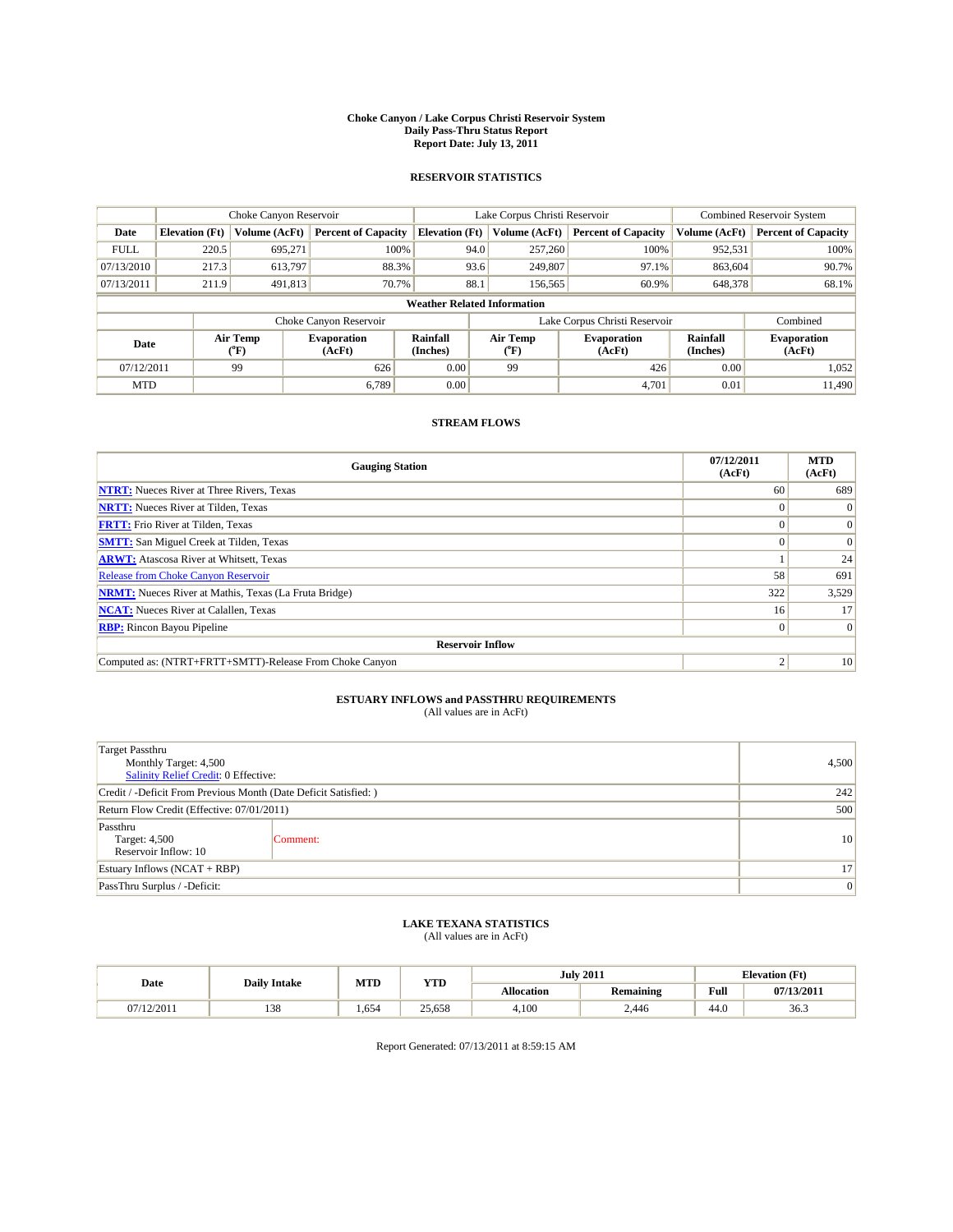#### **Choke Canyon / Lake Corpus Christi Reservoir System Daily Pass-Thru Status Report Report Date: July 14, 2011**

### **RESERVOIR STATISTICS**

|             |                                    | Choke Canyon Reservoir                    |                              |                             | Lake Corpus Christi Reservoir | <b>Combined Reservoir System</b> |                             |                              |
|-------------|------------------------------------|-------------------------------------------|------------------------------|-----------------------------|-------------------------------|----------------------------------|-----------------------------|------------------------------|
| Date        | <b>Elevation</b> (Ft)              | Volume (AcFt)                             | <b>Percent of Capacity</b>   | <b>Elevation</b> (Ft)       | Volume (AcFt)                 | <b>Percent of Capacity</b>       | Volume (AcFt)               | <b>Percent of Capacity</b>   |
| <b>FULL</b> | 220.5                              | 695,271                                   | 100%                         | 94.0                        | 257,260                       | 100%                             | 952,531                     | 100%                         |
| 07/14/2010  | 217.2                              | 613,067                                   | 88.2%                        | 93.8                        | 253,071                       | 98.4%                            | 866,138                     | 90.9%                        |
| 07/14/2011  | 211.8                              | 490.757                                   | 70.6%                        | 88.0                        | 155,479                       | 60.4%                            | 646,236                     | 67.8%                        |
|             | <b>Weather Related Information</b> |                                           |                              |                             |                               |                                  |                             |                              |
|             |                                    |                                           | Choke Canyon Reservoir       |                             | Lake Corpus Christi Reservoir |                                  |                             | Combined                     |
| Date        |                                    | Air Temp<br>$({}^{\mathrm{o}}\mathrm{F})$ | <b>Evaporation</b><br>(AcFt) | <b>Rainfall</b><br>(Inches) | Air Temp<br>("F)              | <b>Evaporation</b><br>(AcFt)     | <b>Rainfall</b><br>(Inches) | <b>Evaporation</b><br>(AcFt) |
| 07/13/2011  |                                    | 100                                       | 797                          | 0.00                        | 97                            | 431                              | 0.00                        | 1.228                        |
| <b>MTD</b>  |                                    |                                           | 7.586                        | 0.00                        |                               | 5,132                            | 0.01                        | 12.718                       |

## **STREAM FLOWS**

| <b>Gauging Station</b>                                       | 07/13/2011<br>(AcFt) | <b>MTD</b><br>(AcFt) |  |  |  |  |
|--------------------------------------------------------------|----------------------|----------------------|--|--|--|--|
| <b>NTRT:</b> Nueces River at Three Rivers, Texas             | 60                   | 748                  |  |  |  |  |
| <b>NRTT:</b> Nueces River at Tilden, Texas                   |                      | $\Omega$             |  |  |  |  |
| <b>FRTT:</b> Frio River at Tilden, Texas                     |                      | $\Omega$             |  |  |  |  |
| <b>SMTT:</b> San Miguel Creek at Tilden, Texas               |                      | $\Omega$             |  |  |  |  |
| <b>ARWT:</b> Atascosa River at Whitsett, Texas               |                      | 25                   |  |  |  |  |
| Release from Choke Canyon Reservoir                          | 58                   | 748                  |  |  |  |  |
| <b>NRMT:</b> Nueces River at Mathis, Texas (La Fruta Bridge) | 312                  | 3,841                |  |  |  |  |
| <b>NCAT:</b> Nueces River at Calallen, Texas                 |                      | 25                   |  |  |  |  |
| <b>RBP:</b> Rincon Bayou Pipeline                            | $\Omega$             | $\Omega$             |  |  |  |  |
| <b>Reservoir Inflow</b>                                      |                      |                      |  |  |  |  |
| Computed as: (NTRT+FRTT+SMTT)-Release From Choke Canyon      | ◠                    | 12                   |  |  |  |  |

# **ESTUARY INFLOWS and PASSTHRU REQUIREMENTS**<br>(All values are in AcFt)

| <b>Target Passthru</b><br>Monthly Target: 4,500<br>Salinity Relief Credit: 0 Effective: | 4,500    |    |
|-----------------------------------------------------------------------------------------|----------|----|
| Credit / -Deficit From Previous Month (Date Deficit Satisfied: )                        | 242      |    |
| Return Flow Credit (Effective: 07/01/2011)                                              | 500      |    |
| Passthru<br>Target: 4,500<br>Reservoir Inflow: 12                                       | Comment: | 12 |
| Estuary Inflows $(NCAT + RBP)$                                                          | 25       |    |
| PassThru Surplus / -Deficit:                                                            | 0        |    |

## **LAKE TEXANA STATISTICS** (All values are in AcFt)

|            | <b>Daily Intake</b> | MTD  | <b>YTD</b>    |                   | <b>July 2011</b> | <b>Elevation</b> (Ft)                       |            |
|------------|---------------------|------|---------------|-------------------|------------------|---------------------------------------------|------------|
| Date       |                     |      |               | <b>Allocation</b> | <b>Remaining</b> | Full<br>the contract of the contract of the | 07/14/2011 |
| 07/13/2011 | 138                 | .792 | 25.797<br>. ب | 4.100             | 2,308            | 44.0                                        | 36.3       |

Report Generated: 07/14/2011 at 7:36:04 AM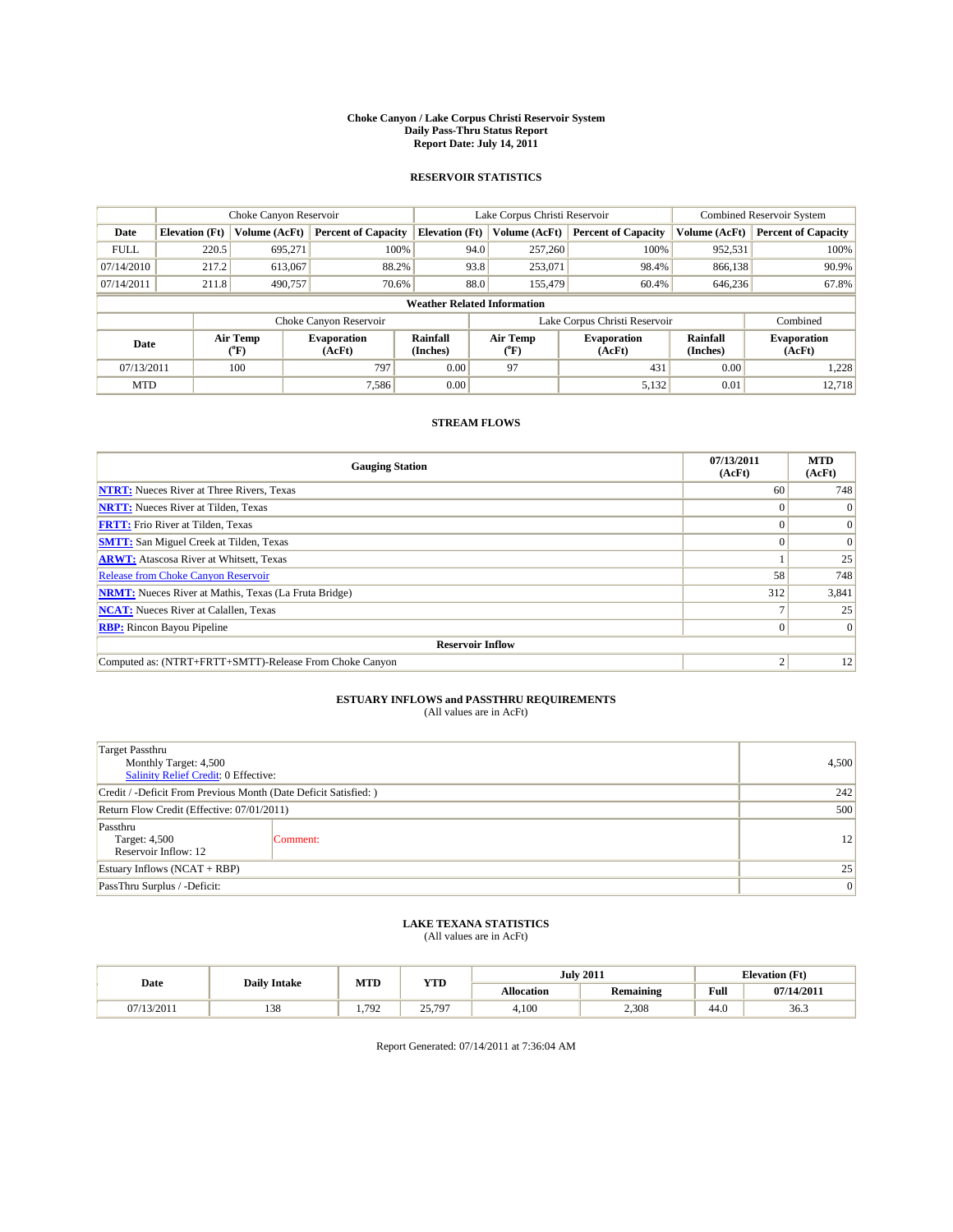#### **Choke Canyon / Lake Corpus Christi Reservoir System Daily Pass-Thru Status Report Report Date: July 15, 2011**

### **RESERVOIR STATISTICS**

|             |                                    | Choke Canyon Reservoir                    |                              |                             | Lake Corpus Christi Reservoir | <b>Combined Reservoir System</b> |                             |                              |
|-------------|------------------------------------|-------------------------------------------|------------------------------|-----------------------------|-------------------------------|----------------------------------|-----------------------------|------------------------------|
| Date        | <b>Elevation</b> (Ft)              | Volume (AcFt)                             | <b>Percent of Capacity</b>   | <b>Elevation</b> (Ft)       | Volume (AcFt)                 | <b>Percent of Capacity</b>       | Volume (AcFt)               | <b>Percent of Capacity</b>   |
| <b>FULL</b> | 220.5                              | 695,271                                   | 100%                         | 94.0                        | 257,260                       | 100%                             | 952,531                     | 100%                         |
| 07/15/2010  | 217.3                              | 613,797                                   | 88.3%                        | 93.8                        | 253,617                       | 98.6%                            | 867,414                     | 91.1%                        |
| 07/15/2011  | 211.8                              | 489,917                                   | 70.5%                        | 88.0                        | 155,016                       | 60.3%                            | 644,933                     | 67.7%                        |
|             | <b>Weather Related Information</b> |                                           |                              |                             |                               |                                  |                             |                              |
|             |                                    |                                           | Choke Canyon Reservoir       |                             | Lake Corpus Christi Reservoir |                                  |                             | Combined                     |
| Date        |                                    | Air Temp<br>$({}^{\mathrm{o}}\mathrm{F})$ | <b>Evaporation</b><br>(AcFt) | <b>Rainfall</b><br>(Inches) | Air Temp<br>("F)              | <b>Evaporation</b><br>(AcFt)     | <b>Rainfall</b><br>(Inches) | <b>Evaporation</b><br>(AcFt) |
| 07/14/2011  |                                    | 102                                       | 711                          | 0.00                        | 99                            | 430                              | 0.00                        | 1.141                        |
| <b>MTD</b>  |                                    |                                           | 8.297                        | 0.00                        |                               | 5,562                            | 0.01                        | 13,859                       |

### **STREAM FLOWS**

| <b>Gauging Station</b>                                       | 07/14/2011<br>(AcFt) | <b>MTD</b><br>(AcFt) |  |  |  |  |
|--------------------------------------------------------------|----------------------|----------------------|--|--|--|--|
| <b>NTRT:</b> Nueces River at Three Rivers, Texas             | 60                   | 808                  |  |  |  |  |
| <b>NRTT:</b> Nueces River at Tilden, Texas                   | $\theta$             |                      |  |  |  |  |
| <b>FRTT:</b> Frio River at Tilden, Texas                     |                      | $\Omega$             |  |  |  |  |
| <b>SMTT:</b> San Miguel Creek at Tilden, Texas               |                      | $\Omega$             |  |  |  |  |
| <b>ARWT:</b> Atascosa River at Whitsett, Texas               |                      | 27                   |  |  |  |  |
| <b>Release from Choke Canyon Reservoir</b>                   | 58                   | 806                  |  |  |  |  |
| <b>NRMT:</b> Nueces River at Mathis, Texas (La Fruta Bridge) | 312                  | 4,153                |  |  |  |  |
| <b>NCAT:</b> Nueces River at Calallen, Texas                 |                      | 30                   |  |  |  |  |
| <b>RBP:</b> Rincon Bayou Pipeline                            | $\Omega$             | $\Omega$             |  |  |  |  |
| <b>Reservoir Inflow</b>                                      |                      |                      |  |  |  |  |
| Computed as: (NTRT+FRTT+SMTT)-Release From Choke Canyon      | ◠                    | 14                   |  |  |  |  |

## **ESTUARY INFLOWS and PASSTHRU REQUIREMENTS**

|  | (All values are in AcFt) |
|--|--------------------------|
|--|--------------------------|

| <b>Target Passthru</b><br>Monthly Target: 4,500<br><b>Salinity Relief Credit: 0 Effective:</b> | 4,500    |    |  |  |
|------------------------------------------------------------------------------------------------|----------|----|--|--|
| Credit / -Deficit From Previous Month (Date Deficit Satisfied: )                               |          |    |  |  |
| Return Flow Credit (Effective: 07/01/2011)                                                     | 500      |    |  |  |
| Passthru<br>Target: 4,500<br>Reservoir Inflow: 14                                              | Comment: | 14 |  |  |
| Estuary Inflows (NCAT + RBP)                                                                   | 30       |    |  |  |
| PassThru Surplus / -Deficit:                                                                   |          | 0  |  |  |

## **LAKE TEXANA STATISTICS** (All values are in AcFt)

|            | <b>Daily Intake</b> | MTD  | <b>YTD</b> |                   | <b>July 2011</b> | <b>Elevation</b> (Ft) |            |
|------------|---------------------|------|------------|-------------------|------------------|-----------------------|------------|
| Date       |                     |      |            | <b>Allocation</b> | Remaining        | Full                  | 07/15/2011 |
| 07/14/2011 | 120<br>120          | .930 | 25,934     | 4,100             | 170<br>2.170     | 44.0                  | 36.3       |

Report Generated: 07/15/2011 at 6:45:21 AM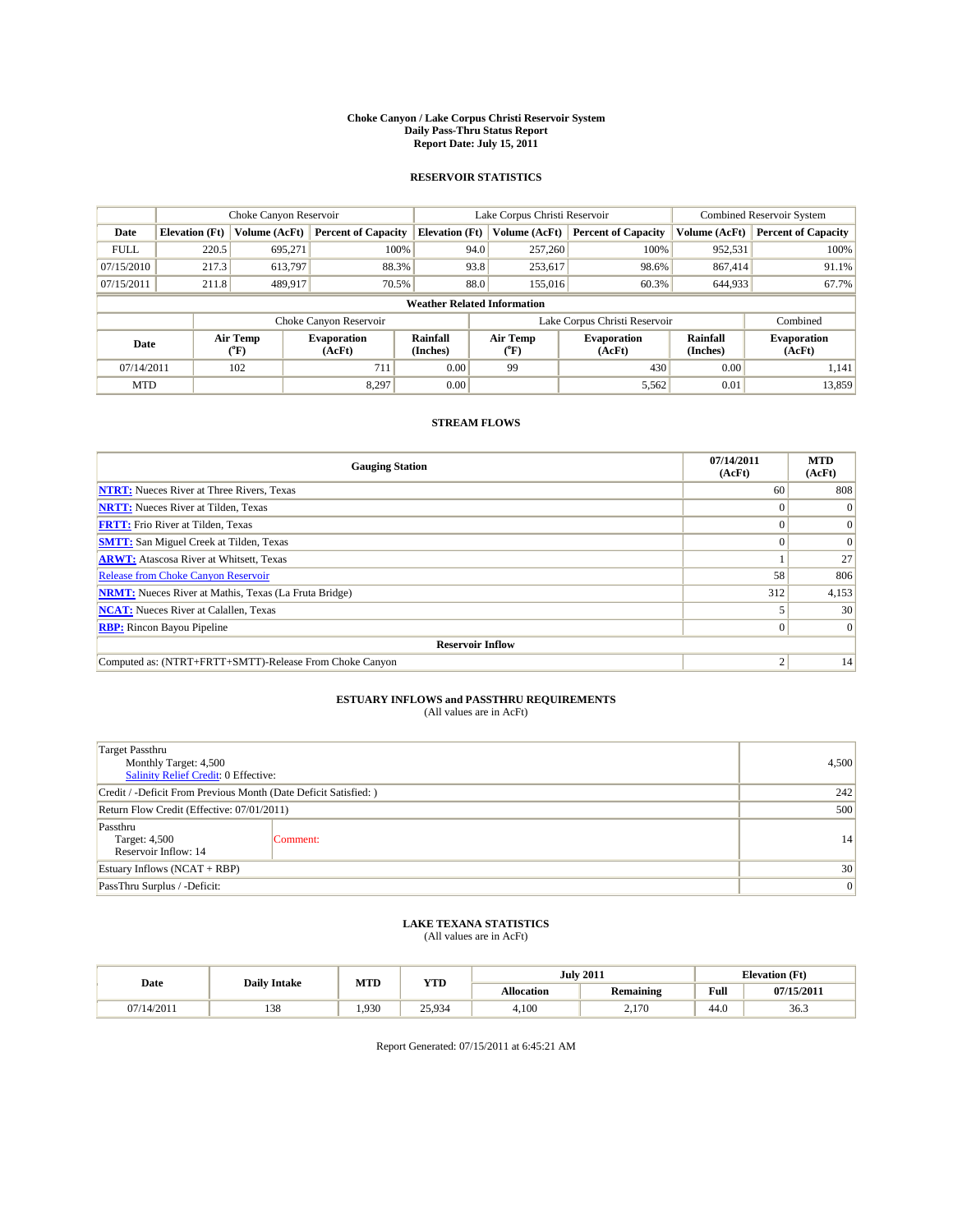#### **Choke Canyon / Lake Corpus Christi Reservoir System Daily Pass-Thru Status Report Report Date: July 16, 2011**

### **RESERVOIR STATISTICS**

|             | Choke Canyon Reservoir |                                                                                                                                                       |                            |                                    | Lake Corpus Christi Reservoir |         |                            |               | Combined Reservoir System  |  |
|-------------|------------------------|-------------------------------------------------------------------------------------------------------------------------------------------------------|----------------------------|------------------------------------|-------------------------------|---------|----------------------------|---------------|----------------------------|--|
| Date        | <b>Elevation</b> (Ft)  | Volume (AcFt)                                                                                                                                         | <b>Percent of Capacity</b> | <b>Elevation</b> (Ft)              | Volume (AcFt)                 |         | <b>Percent of Capacity</b> | Volume (AcFt) | <b>Percent of Capacity</b> |  |
| <b>FULL</b> | 220.5                  | 695.271                                                                                                                                               | 100%                       |                                    | 94.0                          | 257,260 | 100%                       | 952,531       | 100%                       |  |
| 07/16/2010  | 217.2                  | 613,310                                                                                                                                               | 88.2%                      |                                    | 93.8                          | 253,253 | 98.4%                      | 866,563       | 91.0%                      |  |
| 07/16/2011  | 211.8                  | 489,291                                                                                                                                               | 70.4%                      |                                    | 88.0                          | 154,248 | 60.0%                      | 643,539       | 67.6%                      |  |
|             |                        |                                                                                                                                                       |                            | <b>Weather Related Information</b> |                               |         |                            |               |                            |  |
|             |                        |                                                                                                                                                       | Choke Canyon Reservoir     |                                    | Lake Corpus Christi Reservoir |         |                            |               | Combined                   |  |
| Date        |                        | Air Temp<br>Rainfall<br>Air Temp<br><b>Evaporation</b><br><b>Evaporation</b><br>(AcFt)<br>(Inches)<br>$({}^{\mathrm{o}}\mathrm{F})$<br>(AcFt)<br>("F) |                            | <b>Rainfall</b><br>(Inches)        | <b>Evaporation</b><br>(AcFt)  |         |                            |               |                            |  |
| 07/15/2011  |                        | 100                                                                                                                                                   | 759                        | 0.00                               | 100                           |         | 465                        | 0.00          | 1.224                      |  |
| <b>MTD</b>  |                        |                                                                                                                                                       | 9.056                      | 0.00                               |                               |         | 6.027                      | 0.01          | 15,083                     |  |

### **STREAM FLOWS**

| <b>Gauging Station</b>                                       | 07/15/2011<br>(AcFt) | <b>MTD</b><br>(AcFt) |
|--------------------------------------------------------------|----------------------|----------------------|
| <b>NTRT:</b> Nueces River at Three Rivers, Texas             | 58                   | 865                  |
| <b>NRTT:</b> Nueces River at Tilden, Texas                   |                      |                      |
| <b>FRTT:</b> Frio River at Tilden, Texas                     |                      | $\Omega$             |
| <b>SMTT:</b> San Miguel Creek at Tilden, Texas               |                      | $\Omega$             |
| <b>ARWT:</b> Atascosa River at Whitsett, Texas               |                      | 28                   |
| <b>Release from Choke Canyon Reservoir</b>                   | 58                   | 863                  |
| <b>NRMT:</b> Nueces River at Mathis, Texas (La Fruta Bridge) | 316                  | 4,468                |
| <b>NCAT:</b> Nueces River at Calallen, Texas                 |                      | 30                   |
| <b>RBP:</b> Rincon Bayou Pipeline                            | $\overline{0}$       | $\Omega$             |
| <b>Reservoir Inflow</b>                                      |                      |                      |
| Computed as: (NTRT+FRTT+SMTT)-Release From Choke Canyon      | $\Omega$             | 14                   |

## **ESTUARY INFLOWS and PASSTHRU REQUIREMENTS**

| (All values are in AcFt) |  |
|--------------------------|--|
|--------------------------|--|

| Target Passthru<br>Monthly Target: 4,500<br><b>Salinity Relief Credit: 0 Effective:</b> |          |                 |  |  |  |
|-----------------------------------------------------------------------------------------|----------|-----------------|--|--|--|
| Credit / -Deficit From Previous Month (Date Deficit Satisfied: )                        |          |                 |  |  |  |
| Return Flow Credit (Effective: 07/01/2011)                                              | 500      |                 |  |  |  |
| Passthru<br>Target: 4,500<br>Reservoir Inflow: 14                                       | Comment: | 14              |  |  |  |
| Estuary Inflows $(NCAT + RBP)$                                                          | 30       |                 |  |  |  |
| PassThru Surplus / -Deficit:                                                            |          | $\vert 0 \vert$ |  |  |  |

## **LAKE TEXANA STATISTICS** (All values are in AcFt)

|            |                     | MTD   | <b>YTD</b> |                   | <b>July 2011</b> | <b>Elevation</b> (Ft) |            |
|------------|---------------------|-------|------------|-------------------|------------------|-----------------------|------------|
| Date       | <b>Daily Intake</b> |       |            | <b>Allocation</b> | Remaining        | Full                  | 07/16/2011 |
| 07/15/2011 | 129<br>120          | 2.068 | 26.072     | 4,100             | 2.032            | 44.0                  | 36.2       |

Report Generated: 07/16/2011 at 8:04:04 AM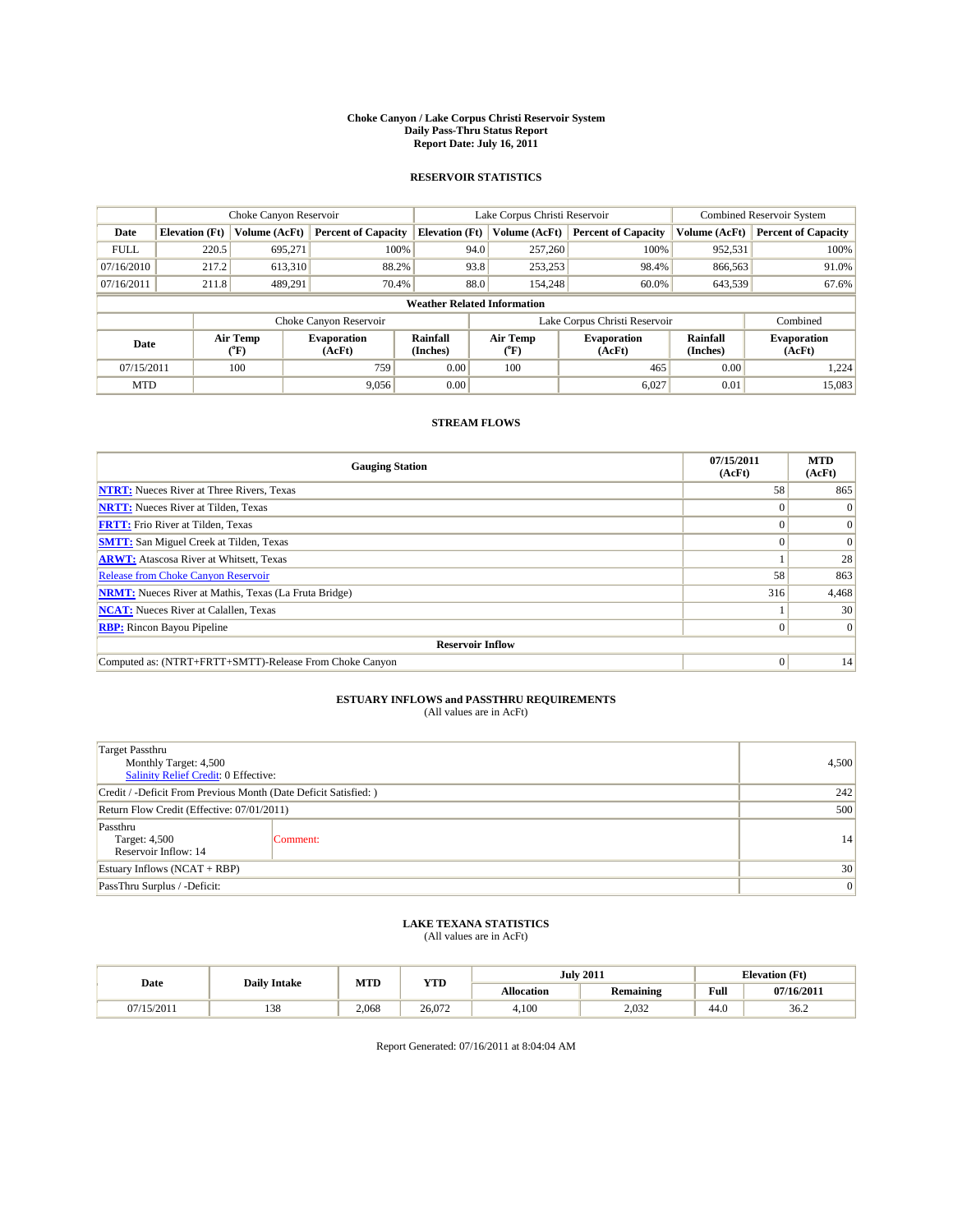#### **Choke Canyon / Lake Corpus Christi Reservoir System Daily Pass-Thru Status Report Report Date: July 17, 2011**

### **RESERVOIR STATISTICS**

|             |                       | Choke Canyon Reservoir                    |                              | Lake Corpus Christi Reservoir |                                    |  |                              | <b>Combined Reservoir System</b> |                              |
|-------------|-----------------------|-------------------------------------------|------------------------------|-------------------------------|------------------------------------|--|------------------------------|----------------------------------|------------------------------|
| Date        | <b>Elevation</b> (Ft) | Volume (AcFt)                             | <b>Percent of Capacity</b>   | <b>Elevation</b> (Ft)         | Volume (AcFt)                      |  | <b>Percent of Capacity</b>   | Volume (AcFt)                    | <b>Percent of Capacity</b>   |
| <b>FULL</b> | 220.5                 | 695,271                                   | 100%                         |                               | 94.0<br>257,260                    |  | 100%                         | 952,531                          | 100%                         |
| 07/17/2010  | 217.2                 | 612,580                                   | 88.1%                        |                               | 93.8<br>253,253                    |  | 98.4%                        | 865,833                          | 90.9%                        |
| 07/17/2011  | 211.8                 | 489,917                                   | 70.5%                        |                               | 87.9<br>154,094                    |  | 59.9%                        | 644,011                          | 67.6%                        |
|             |                       |                                           |                              |                               | <b>Weather Related Information</b> |  |                              |                                  |                              |
|             |                       |                                           | Choke Canyon Reservoir       |                               | Lake Corpus Christi Reservoir      |  |                              |                                  | Combined                     |
| Date        |                       | Air Temp<br>$({}^{\mathrm{o}}\mathrm{F})$ | <b>Evaporation</b><br>(AcFt) | <b>Rainfall</b><br>(Inches)   | Air Temp<br>("F)                   |  | <b>Evaporation</b><br>(AcFt) | Rainfall<br>(Inches)             | <b>Evaporation</b><br>(AcFt) |
| 07/16/2011  |                       | 99                                        | 600                          | 0.00                          | 99                                 |  | 429                          | 0.00                             | 1.029                        |
| <b>MTD</b>  |                       |                                           | 9,656                        | 0.00                          |                                    |  | 6,456                        | 0.01                             | 16,112                       |

## **STREAM FLOWS**

| <b>Gauging Station</b>                                       | 07/16/2011<br>(AcFt) | <b>MTD</b><br>(AcFt) |
|--------------------------------------------------------------|----------------------|----------------------|
| <b>NTRT:</b> Nueces River at Three Rivers, Texas             | 60                   | 925                  |
| <b>NRTT:</b> Nueces River at Tilden, Texas                   |                      | $\Omega$             |
| <b>FRTT:</b> Frio River at Tilden, Texas                     |                      | $\Omega$             |
| <b>SMTT:</b> San Miguel Creek at Tilden, Texas               |                      | $\Omega$             |
| <b>ARWT:</b> Atascosa River at Whitsett, Texas               |                      | 29                   |
| Release from Choke Canyon Reservoir                          | 58                   | 921                  |
| <b>NRMT:</b> Nueces River at Mathis, Texas (La Fruta Bridge) | 316                  | 4,784                |
| <b>NCAT:</b> Nueces River at Calallen, Texas                 | $\Omega$             | 30 <sub>1</sub>      |
| <b>RBP:</b> Rincon Bayou Pipeline                            | $\Omega$             | $\Omega$             |
| <b>Reservoir Inflow</b>                                      |                      |                      |
| Computed as: (NTRT+FRTT+SMTT)-Release From Choke Canyon      | ◠                    | 16                   |

# **ESTUARY INFLOWS and PASSTHRU REQUIREMENTS**<br>(All values are in AcFt)

| <b>Target Passthru</b><br>Monthly Target: 4,500<br>Salinity Relief Credit: 0 Effective: |          |    |  |  |
|-----------------------------------------------------------------------------------------|----------|----|--|--|
| Credit / -Deficit From Previous Month (Date Deficit Satisfied: )                        |          |    |  |  |
| Return Flow Credit (Effective: 07/01/2011)                                              | 500      |    |  |  |
| Passthru<br>Target: 4,500<br>Reservoir Inflow: 16                                       | Comment: | 16 |  |  |
| Estuary Inflows $(NCAT + RBP)$                                                          |          |    |  |  |
| PassThru Surplus / -Deficit:                                                            |          | 0  |  |  |

## **LAKE TEXANA STATISTICS** (All values are in AcFt)

|            | <b>Daily Intake</b> | MTD   | <b>YTD</b> |                   | <b>July 2011</b> | <b>Elevation</b> (Ft) |            |
|------------|---------------------|-------|------------|-------------------|------------------|-----------------------|------------|
| Date       |                     |       |            | <b>Allocation</b> | Remaining        | Full                  | 07/17/2011 |
| 07/16/2011 | 129<br>120          | 2.206 | 26.210     | 4,100             | .894             | 44.0                  | 36.2       |

Report Generated: 07/17/2011 at 8:00:46 AM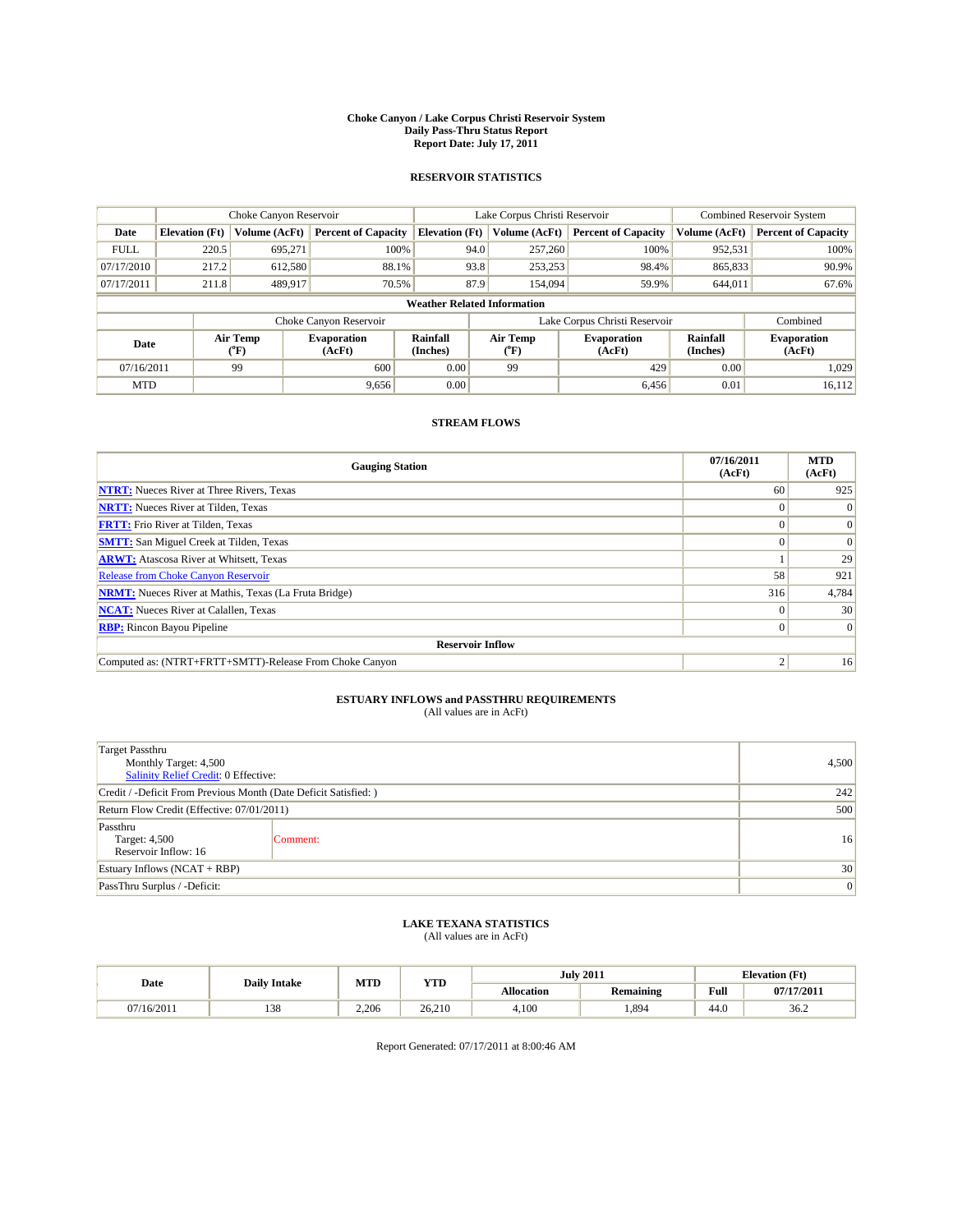#### **Choke Canyon / Lake Corpus Christi Reservoir System Daily Pass-Thru Status Report Report Date: July 18, 2011**

### **RESERVOIR STATISTICS**

|             |                       | Choke Canyon Reservoir                    |                              |                                                                                 | Lake Corpus Christi Reservoir | <b>Combined Reservoir System</b> |                              |                            |
|-------------|-----------------------|-------------------------------------------|------------------------------|---------------------------------------------------------------------------------|-------------------------------|----------------------------------|------------------------------|----------------------------|
| Date        | <b>Elevation</b> (Ft) | Volume (AcFt)                             | <b>Percent of Capacity</b>   | <b>Elevation</b> (Ft)                                                           | Volume (AcFt)                 | <b>Percent of Capacity</b>       | Volume (AcFt)                | <b>Percent of Capacity</b> |
| <b>FULL</b> | 220.5                 | 695,271                                   | 100%                         | 94.0                                                                            | 257,260                       | 100%                             | 952,531                      | 100%                       |
| 07/18/2010  | 217.2                 | 612,098                                   | 88.0%                        | 93.8                                                                            | 252,708                       | 98.2%                            | 864,806                      | 90.8%                      |
| 07/18/2011  | 211.8                 | 489.291                                   | 70.4%                        | 87.9                                                                            | 153,328                       | 59.6%                            | 642,619                      | 67.5%                      |
|             |                       |                                           |                              | <b>Weather Related Information</b>                                              |                               |                                  |                              |                            |
|             |                       |                                           | Choke Canyon Reservoir       |                                                                                 | Lake Corpus Christi Reservoir |                                  |                              | Combined                   |
| Date        |                       | Air Temp<br>$({}^{\mathrm{o}}\mathrm{F})$ | <b>Evaporation</b><br>(AcFt) | <b>Rainfall</b><br>Air Temp<br><b>Evaporation</b><br>(Inches)<br>(AcFt)<br>("F) |                               | Rainfall<br>(Inches)             | <b>Evaporation</b><br>(AcFt) |                            |
| 07/17/2011  |                       | 99                                        | 551                          | 0.00                                                                            | 97                            | 374                              | 0.00                         | 925                        |
| <b>MTD</b>  |                       |                                           | 10.207                       | 0.00                                                                            |                               | 6,830                            | 0.01                         | 17.037                     |

## **STREAM FLOWS**

| <b>Gauging Station</b>                                       | 07/17/2011<br>(AcFt) | <b>MTD</b><br>(AcFt) |
|--------------------------------------------------------------|----------------------|----------------------|
| <b>NTRT:</b> Nueces River at Three Rivers, Texas             | 60                   | 985                  |
| <b>NRTT:</b> Nueces River at Tilden, Texas                   |                      | $\theta$             |
| <b>FRTT:</b> Frio River at Tilden, Texas                     |                      | $\Omega$             |
| <b>SMTT:</b> San Miguel Creek at Tilden, Texas               |                      | $\Omega$             |
| <b>ARWT:</b> Atascosa River at Whitsett, Texas               |                      | 30                   |
| Release from Choke Canyon Reservoir                          | 58                   | 979                  |
| <b>NRMT:</b> Nueces River at Mathis, Texas (La Fruta Bridge) | 318                  | 5,101                |
| <b>NCAT:</b> Nueces River at Calallen, Texas                 |                      | 33                   |
| <b>RBP:</b> Rincon Bayou Pipeline                            | $\Omega$             | $\Omega$             |
| <b>Reservoir Inflow</b>                                      |                      |                      |
| Computed as: (NTRT+FRTT+SMTT)-Release From Choke Canyon      | c                    | 18                   |

# **ESTUARY INFLOWS and PASSTHRU REQUIREMENTS**<br>(All values are in AcFt)

| <b>Target Passthru</b><br>Monthly Target: 4,500<br>Salinity Relief Credit: 0 Effective: |          |    |  |  |  |
|-----------------------------------------------------------------------------------------|----------|----|--|--|--|
| Credit / -Deficit From Previous Month (Date Deficit Satisfied: )                        | 242      |    |  |  |  |
| Return Flow Credit (Effective: 07/01/2011)                                              | 500      |    |  |  |  |
| Passthru<br>Target: 4,500<br>Reservoir Inflow: 18                                       | Comment: | 18 |  |  |  |
| Estuary Inflows $(NCAT + RBP)$                                                          | 33       |    |  |  |  |
| PassThru Surplus / -Deficit:                                                            |          | 0  |  |  |  |

## **LAKE TEXANA STATISTICS** (All values are in AcFt)

|          | MTD<br><b>YTD</b><br><b>Daily Intake</b> |              |        |                   | <b>July 2011</b> | <b>Elevation</b> (Ft)                 |            |
|----------|------------------------------------------|--------------|--------|-------------------|------------------|---------------------------------------|------------|
| Date     |                                          |              |        | <b>Allocation</b> | Remaining        | Full                                  | 07/18/2011 |
| /17/2011 | 120<br>120                               | 242<br>2.343 | 26,348 | 4,100             | 757<br>.         | $\overline{A}$ $\overline{C}$<br>44.0 | 36.2       |

Report Generated: 07/18/2011 at 8:11:42 AM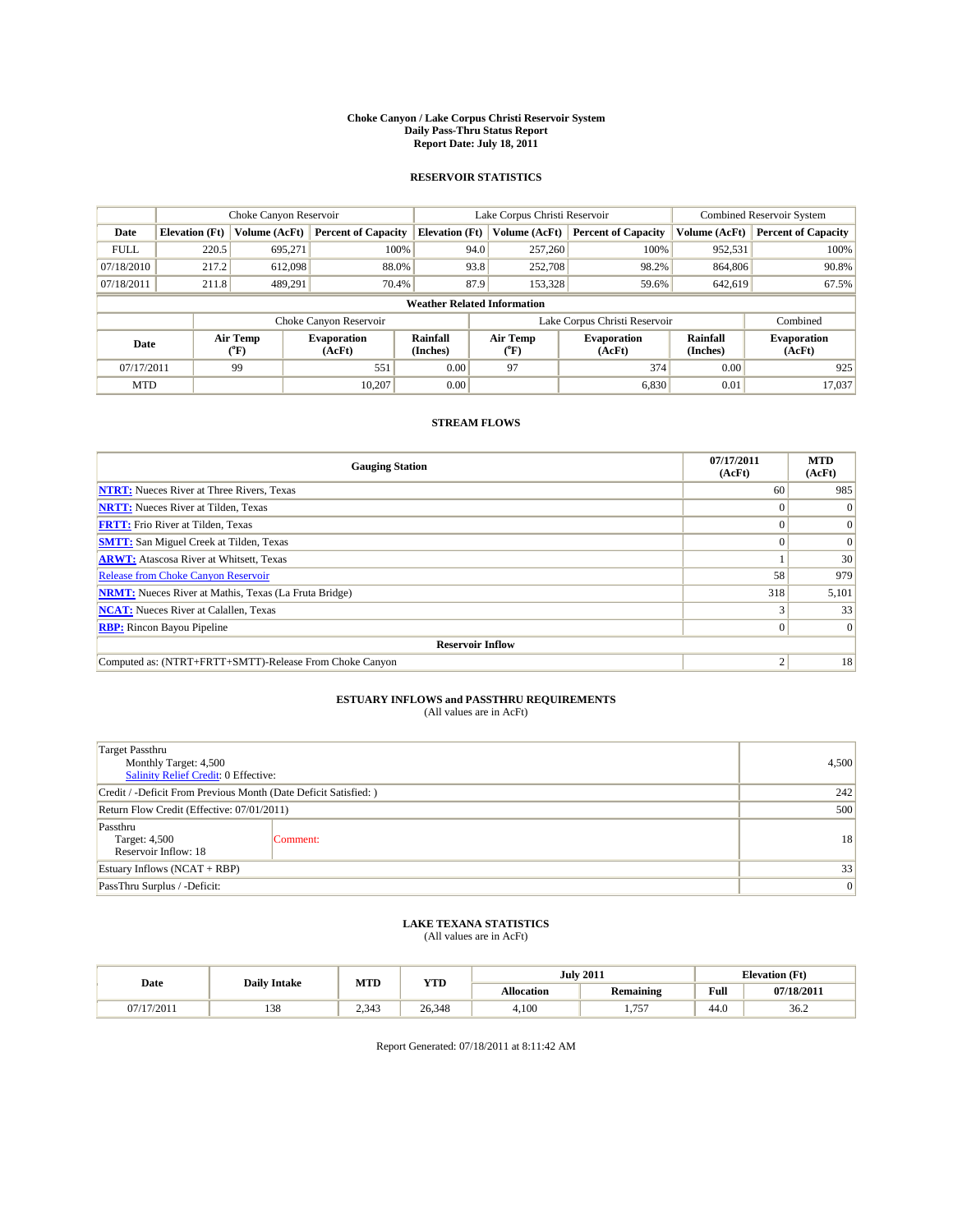#### **Choke Canyon / Lake Corpus Christi Reservoir System Daily Pass-Thru Status Report Report Date: July 19, 2011**

### **RESERVOIR STATISTICS**

|             | Choke Canyon Reservoir |                             |                              |                                    | Lake Corpus Christi Reservoir |                  |                               |                      | <b>Combined Reservoir System</b> |  |  |
|-------------|------------------------|-----------------------------|------------------------------|------------------------------------|-------------------------------|------------------|-------------------------------|----------------------|----------------------------------|--|--|
| Date        | <b>Elevation</b> (Ft)  | Volume (AcFt)               | <b>Percent of Capacity</b>   | <b>Elevation</b> (Ft)              |                               | Volume (AcFt)    | <b>Percent of Capacity</b>    | Volume (AcFt)        | <b>Percent of Capacity</b>       |  |  |
| <b>FULL</b> | 220.5                  | 695,271                     | 100%                         |                                    | 94.0                          | 257,260          | 100%                          | 952,531              | 100%                             |  |  |
| 07/19/2010  | 217.1                  | 611,134                     | 87.9%                        |                                    | 93.7                          | 252,345          | 98.1%                         | 863,479              | 90.7%                            |  |  |
| 07/19/2011  | 211.7                  | 487.824                     | 70.2%                        |                                    | 87.9                          | 152,717          | 59.4%                         | 640,541              | 67.2%                            |  |  |
|             |                        |                             |                              | <b>Weather Related Information</b> |                               |                  |                               |                      |                                  |  |  |
|             |                        |                             | Choke Canyon Reservoir       |                                    |                               |                  | Lake Corpus Christi Reservoir |                      | Combined                         |  |  |
| Date        |                        | Air Temp<br>${}^{\circ}$ F) | <b>Evaporation</b><br>(AcFt) | Rainfall<br>(Inches)               |                               | Air Temp<br>("F) | <b>Evaporation</b><br>(AcFt)  | Rainfall<br>(Inches) | <b>Evaporation</b><br>(AcFt)     |  |  |
| 07/18/2011  |                        | 101                         | 550                          | 0.00                               |                               | 101              | 418                           | 0.00                 | 968                              |  |  |
| <b>MTD</b>  |                        |                             | 10.757                       | 0.00                               |                               |                  | 7.248                         | 0.01                 | 18,005                           |  |  |

## **STREAM FLOWS**

| <b>Gauging Station</b>                                       | 07/18/2011<br>(AcFt) | <b>MTD</b><br>(AcFt) |
|--------------------------------------------------------------|----------------------|----------------------|
| <b>NTRT:</b> Nueces River at Three Rivers, Texas             | 60                   | 1,044                |
| <b>NRTT:</b> Nueces River at Tilden, Texas                   |                      |                      |
| <b>FRTT:</b> Frio River at Tilden, Texas                     |                      |                      |
| <b>SMTT:</b> San Miguel Creek at Tilden, Texas               |                      | $\Omega$             |
| <b>ARWT:</b> Atascosa River at Whitsett, Texas               |                      | 32                   |
| <b>Release from Choke Canyon Reservoir</b>                   | 58                   | 1,036                |
| <b>NRMT:</b> Nueces River at Mathis, Texas (La Fruta Bridge) | 320                  | 5,421                |
| <b>NCAT:</b> Nueces River at Calallen, Texas                 |                      | 35                   |
| <b>RBP:</b> Rincon Bayou Pipeline                            | $\overline{0}$       | $\Omega$             |
| <b>Reservoir Inflow</b>                                      |                      |                      |
| Computed as: (NTRT+FRTT+SMTT)-Release From Choke Canyon      | $\bigcap$            | 20                   |

# **ESTUARY INFLOWS and PASSTHRU REQUIREMENTS**<br>(All values are in AcFt)

| <b>Target Passthru</b><br>Monthly Target: 4,500<br>Salinity Relief Credit: 0 Effective: |          |    |  |  |
|-----------------------------------------------------------------------------------------|----------|----|--|--|
| Credit / -Deficit From Previous Month (Date Deficit Satisfied: )                        | 242      |    |  |  |
| Return Flow Credit (Effective: 07/01/2011)                                              | 500      |    |  |  |
| Passthru<br>Target: 4,500<br>Reservoir Inflow: 20                                       | Comment: | 20 |  |  |
| Estuary Inflows $(NCAT + RBP)$                                                          | 35       |    |  |  |
| PassThru Surplus / -Deficit:                                                            |          | 0  |  |  |

## **LAKE TEXANA STATISTICS** (All values are in AcFt)

|            |     | MTD<br><b>YTD</b><br><b>Daily Intake</b> |        | <b>July 2011</b>  | <b>Elevation</b> (Ft) |                                             |            |
|------------|-----|------------------------------------------|--------|-------------------|-----------------------|---------------------------------------------|------------|
| Date       |     |                                          |        | <b>Allocation</b> | <b>Remaining</b>      | Full<br>the contract of the contract of the | 07/19/2011 |
| 07/18/2011 | 138 | 2.481                                    | 26,486 | 4.100             | .,619                 | 44.0                                        | 36.1       |

Report Generated: 07/19/2011 at 8:35:56 AM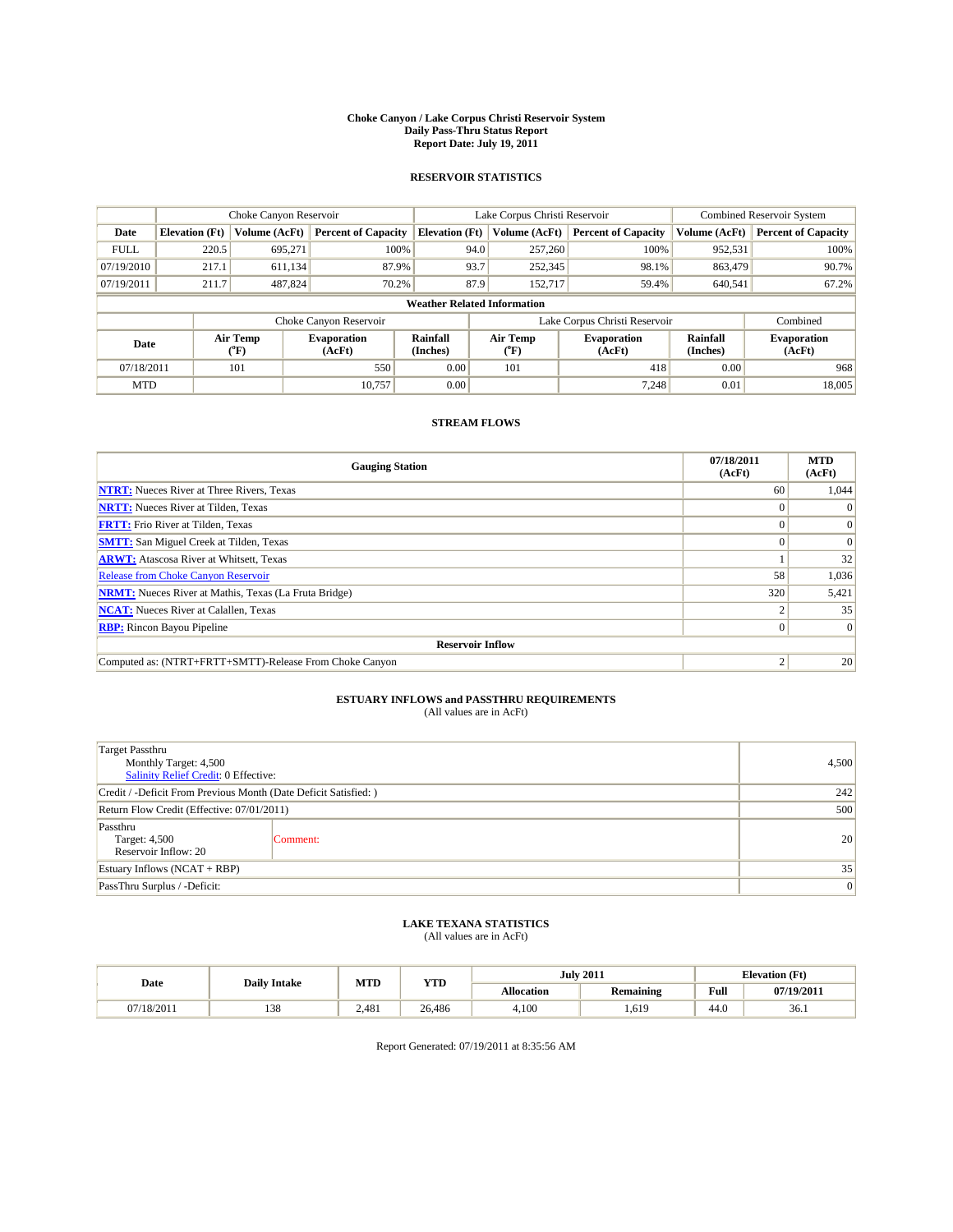#### **Choke Canyon / Lake Corpus Christi Reservoir System Daily Pass-Thru Status Report Report Date: July 20, 2011**

### **RESERVOIR STATISTICS**

|             | Choke Canyon Reservoir |                             |                              |                                    | Lake Corpus Christi Reservoir |                          |                               |                      | <b>Combined Reservoir System</b> |  |
|-------------|------------------------|-----------------------------|------------------------------|------------------------------------|-------------------------------|--------------------------|-------------------------------|----------------------|----------------------------------|--|
| Date        | <b>Elevation</b> (Ft)  | Volume (AcFt)               | <b>Percent of Capacity</b>   | <b>Elevation</b> (Ft)              |                               | Volume (AcFt)            | <b>Percent of Capacity</b>    | Volume (AcFt)        | <b>Percent of Capacity</b>       |  |
| <b>FULL</b> | 220.5                  | 695,271                     | 100%                         |                                    | 94.0                          | 257,260                  | 100%                          | 952,531              | 100%                             |  |
| 07/20/2010  | 217.2                  | 611,857                     | 88.0%                        |                                    | 93.7                          | 251,982                  | 97.9%                         | 863,839              | 90.7%                            |  |
| 07/20/2011  | 211.7                  | 487.824                     | 70.2%                        |                                    | 87.8                          | 151,651                  | 58.9%                         | 639,475              | 67.1%                            |  |
|             |                        |                             |                              | <b>Weather Related Information</b> |                               |                          |                               |                      |                                  |  |
|             |                        |                             | Choke Canyon Reservoir       |                                    |                               |                          | Lake Corpus Christi Reservoir |                      | Combined                         |  |
| Date        |                        | Air Temp<br>${}^{\circ}$ F) | <b>Evaporation</b><br>(AcFt) | Rainfall<br>(Inches)               |                               | Air Temp<br>$\rm ^{o}F)$ | <b>Evaporation</b><br>(AcFt)  | Rainfall<br>(Inches) | <b>Evaporation</b><br>(AcFt)     |  |
| 07/19/2011  |                        | 99                          | 452                          | 0.00                               |                               | 100                      | 407                           | 0.00                 | 859                              |  |
| <b>MTD</b>  |                        |                             | 11.209                       | 0.00                               |                               |                          | 7,655                         | 0.01                 | 18,864                           |  |

## **STREAM FLOWS**

| <b>Gauging Station</b>                                       | 07/19/2011<br>(AcFt) | <b>MTD</b><br>(AcFt) |
|--------------------------------------------------------------|----------------------|----------------------|
| <b>NTRT:</b> Nueces River at Three Rivers, Texas             | 60                   | 1,104                |
| <b>NRTT:</b> Nueces River at Tilden, Texas                   |                      |                      |
| <b>FRTT:</b> Frio River at Tilden, Texas                     |                      |                      |
| <b>SMTT:</b> San Miguel Creek at Tilden, Texas               |                      | $\Omega$             |
| <b>ARWT:</b> Atascosa River at Whitsett, Texas               |                      | 33                   |
| <b>Release from Choke Canyon Reservoir</b>                   | 58                   | 1,094                |
| <b>NRMT:</b> Nueces River at Mathis, Texas (La Fruta Bridge) | 320                  | 5,741                |
| <b>NCAT:</b> Nueces River at Calallen, Texas                 | $\Omega$             | 35                   |
| <b>RBP:</b> Rincon Bayou Pipeline                            | $\overline{0}$       | $\Omega$             |
| <b>Reservoir Inflow</b>                                      |                      |                      |
| Computed as: (NTRT+FRTT+SMTT)-Release From Choke Canyon      | $\bigcap$            | 22                   |

# **ESTUARY INFLOWS and PASSTHRU REQUIREMENTS**<br>(All values are in AcFt)

| <b>Target Passthru</b><br>Monthly Target: 4,500<br>Salinity Relief Credit: 0 Effective: |          |    |  |  |
|-----------------------------------------------------------------------------------------|----------|----|--|--|
| Credit / -Deficit From Previous Month (Date Deficit Satisfied: )                        | 242      |    |  |  |
| Return Flow Credit (Effective: 07/01/2011)                                              | 500      |    |  |  |
| Passthru<br>Target: 4,500<br>Reservoir Inflow: 22                                       | Comment: | 22 |  |  |
| Estuary Inflows $(NCAT + RBP)$                                                          | 35       |    |  |  |
| PassThru Surplus / -Deficit:                                                            |          | 0  |  |  |

## **LAKE TEXANA STATISTICS** (All values are in AcFt)

|            | <b>Daily Intake</b> | MTD<br><b>YTD</b> |        |                   | <b>July 2011</b> | <b>Elevation</b> (Ft) |            |
|------------|---------------------|-------------------|--------|-------------------|------------------|-----------------------|------------|
| Date       |                     |                   |        | <b>Allocation</b> | Remaining        | Full                  | 07/20/2011 |
| 07/19/2011 | 129<br>120          | 2.619             | 26.624 | 4,100             | .481             | 44.0                  | 36.1       |

Report Generated: 07/20/2011 at 8:33:12 AM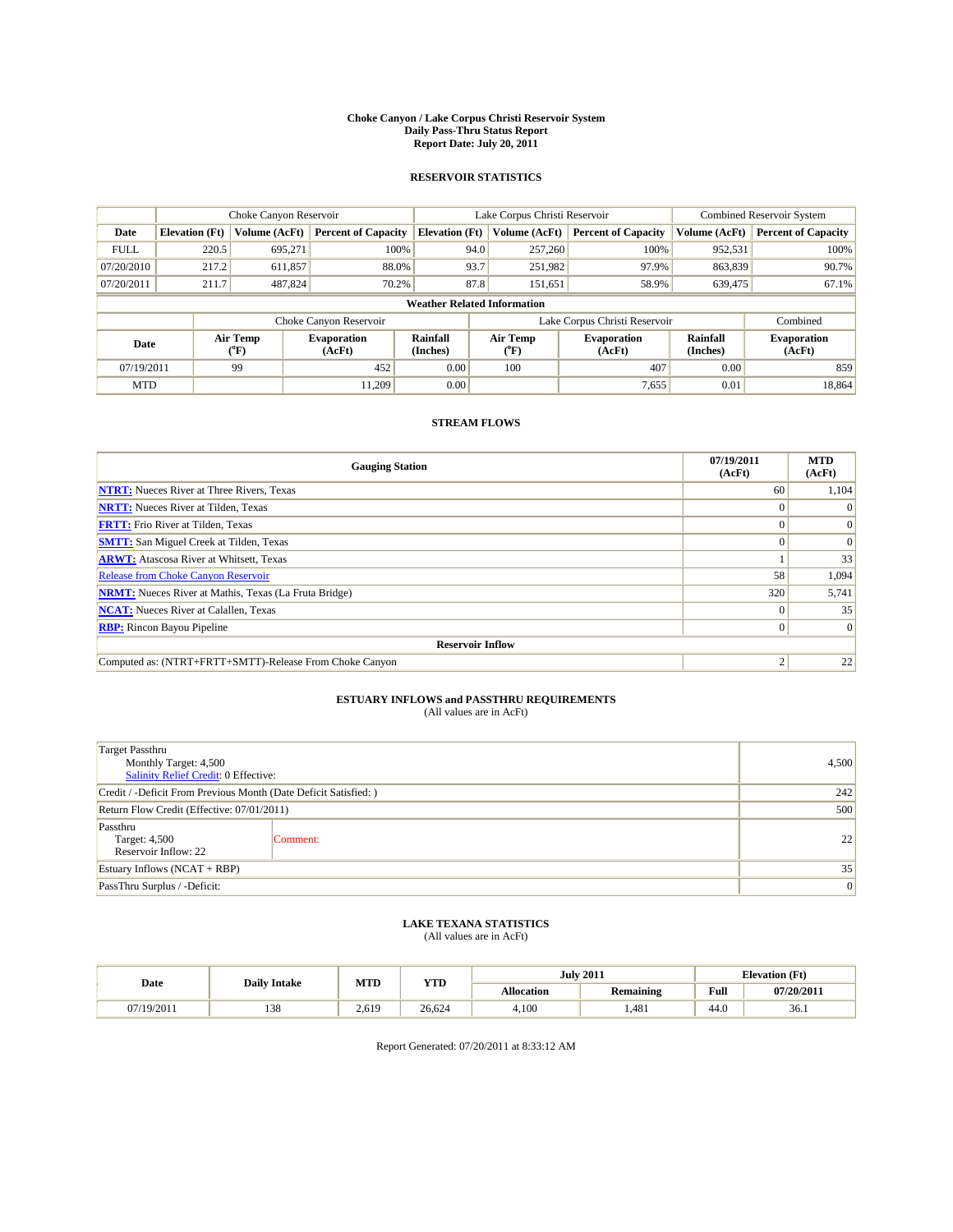#### **Choke Canyon / Lake Corpus Christi Reservoir System Daily Pass-Thru Status Report Report Date: July 21, 2011**

### **RESERVOIR STATISTICS**

|             | Choke Canyon Reservoir |                  |                              |                                    | Lake Corpus Christi Reservoir | <b>Combined Reservoir System</b> |                      |                              |
|-------------|------------------------|------------------|------------------------------|------------------------------------|-------------------------------|----------------------------------|----------------------|------------------------------|
| Date        | <b>Elevation</b> (Ft)  | Volume (AcFt)    | <b>Percent of Capacity</b>   | <b>Elevation</b> (Ft)              | Volume (AcFt)                 | <b>Percent of Capacity</b>       | Volume (AcFt)        | <b>Percent of Capacity</b>   |
| <b>FULL</b> | 220.5                  | 695,271          | 100%                         | 94.0                               | 257,260                       | 100%                             | 952,531              | 100%                         |
| 07/21/2010  | 217.2                  | 611,375          | 87.9%                        | 93.7                               | 251,619                       | 97.8%                            | 862,994              | 90.6%                        |
| 07/21/2011  | 211.6                  | 486,345          | 70.0%                        | 87.8                               | 151,195                       | 58.8%                            | 637,540              | 66.9%                        |
|             |                        |                  |                              | <b>Weather Related Information</b> |                               |                                  |                      |                              |
|             |                        |                  | Choke Canyon Reservoir       |                                    |                               | Lake Corpus Christi Reservoir    |                      | Combined                     |
| Date        |                        | Air Temp<br>(°F) | <b>Evaporation</b><br>(AcFt) | Rainfall<br>(Inches)               | Air Temp<br>("F)              | <b>Evaporation</b><br>(AcFt)     | Rainfall<br>(Inches) | <b>Evaporation</b><br>(AcFt) |
| 07/20/2011  |                        | 101              | 610                          | 0.00                               | 101                           | 469                              | 0.00                 | 1.079                        |
| <b>MTD</b>  |                        |                  | 11.819                       | 0.00                               |                               | 8.124                            | 0.01                 | 19,943                       |

## **STREAM FLOWS**

| <b>Gauging Station</b>                                       | 07/20/2011<br>(AcFt) | <b>MTD</b><br>(AcFt) |
|--------------------------------------------------------------|----------------------|----------------------|
| <b>NTRT:</b> Nueces River at Three Rivers, Texas             | 60                   | 1,163                |
| <b>NRTT:</b> Nueces River at Tilden, Texas                   |                      |                      |
| <b>FRTT:</b> Frio River at Tilden, Texas                     |                      |                      |
| <b>SMTT:</b> San Miguel Creek at Tilden, Texas               |                      | $\Omega$             |
| <b>ARWT:</b> Atascosa River at Whitsett, Texas               |                      | 34                   |
| <b>Release from Choke Canyon Reservoir</b>                   | 58                   | 1,151                |
| <b>NRMT:</b> Nueces River at Mathis, Texas (La Fruta Bridge) | 318                  | 6,058                |
| <b>NCAT:</b> Nueces River at Calallen, Texas                 | $\Omega$             | 35                   |
| <b>RBP:</b> Rincon Bayou Pipeline                            | $\overline{0}$       | $\Omega$             |
| <b>Reservoir Inflow</b>                                      |                      |                      |
| Computed as: (NTRT+FRTT+SMTT)-Release From Choke Canyon      | $\bigcap$            | 24                   |

# **ESTUARY INFLOWS and PASSTHRU REQUIREMENTS**<br>(All values are in AcFt)

| <b>Target Passthru</b><br>Monthly Target: 4,500<br>Salinity Relief Credit: 0 Effective: |          |    |  |  |
|-----------------------------------------------------------------------------------------|----------|----|--|--|
| Credit / -Deficit From Previous Month (Date Deficit Satisfied: )                        | 242      |    |  |  |
| Return Flow Credit (Effective: 07/01/2011)                                              | 500      |    |  |  |
| Passthru<br>Target: 4,500<br>Reservoir Inflow: 24                                       | Comment: | 24 |  |  |
| Estuary Inflows $(NCAT + RBP)$                                                          | 35       |    |  |  |
| PassThru Surplus / -Deficit:                                                            |          | 0  |  |  |

## **LAKE TEXANA STATISTICS** (All values are in AcFt)

|            | <b>Daily Intake</b> | MTD   | <b>YTD</b> |                   | <b>July 2011</b> |                                             | <b>Elevation</b> (Ft) |
|------------|---------------------|-------|------------|-------------------|------------------|---------------------------------------------|-----------------------|
| Date       |                     |       |            | <b>Allocation</b> | <b>Remaining</b> | Full<br>the contract of the contract of the | 07/21/2011            |
| 07/20/2011 | 138                 | 2.756 | 26.761     | 4.100             | .344             | 44.0                                        | 36.1                  |

Report Generated: 07/21/2011 at 8:53:32 AM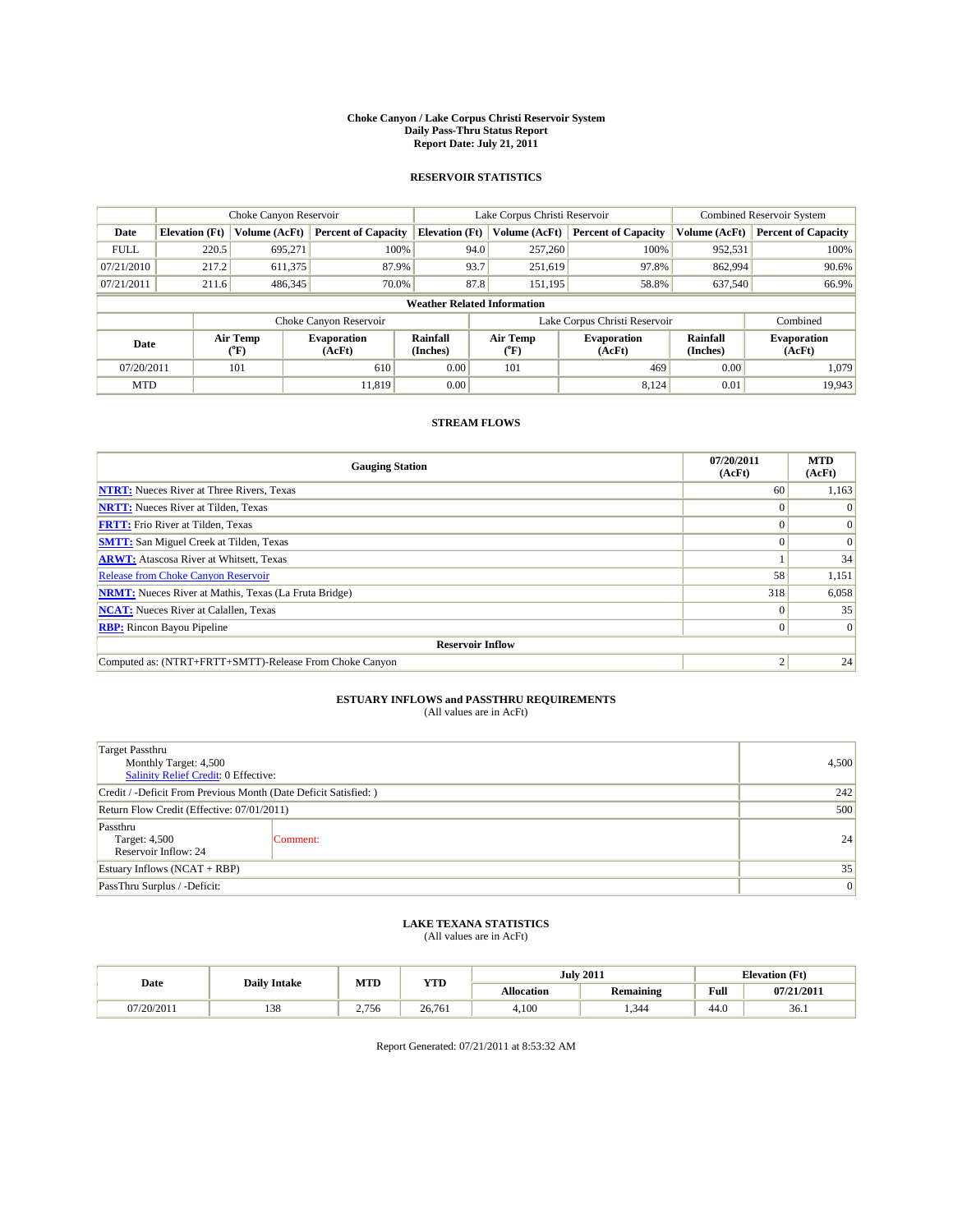#### **Choke Canyon / Lake Corpus Christi Reservoir System Daily Pass-Thru Status Report Report Date: July 22, 2011**

### **RESERVOIR STATISTICS**

|             | Choke Canyon Reservoir |                  |                              |                                    | Lake Corpus Christi Reservoir | <b>Combined Reservoir System</b> |                      |                              |
|-------------|------------------------|------------------|------------------------------|------------------------------------|-------------------------------|----------------------------------|----------------------|------------------------------|
| Date        | <b>Elevation</b> (Ft)  | Volume (AcFt)    | <b>Percent of Capacity</b>   | <b>Elevation</b> (Ft)              | Volume (AcFt)                 | <b>Percent of Capacity</b>       | Volume (AcFt)        | <b>Percent of Capacity</b>   |
| <b>FULL</b> | 220.5                  | 695.271          | 100%                         | 94.0                               | 257,260                       | 100%                             | 952,531              | 100%                         |
| 07/22/2010  | 217.2                  | 612,098          | 88.0%                        | 93.7                               | 251,256                       | 97.7%                            | 863,354              | 90.6%                        |
| 07/22/2011  | 211.5                  | 484,672          | 69.7%                        | 87.7                               | 150,135                       | 58.4%                            | 634,807              | 66.6%                        |
|             |                        |                  |                              | <b>Weather Related Information</b> |                               |                                  |                      |                              |
|             |                        |                  | Choke Canyon Reservoir       |                                    |                               | Lake Corpus Christi Reservoir    |                      | Combined                     |
| Date        |                        | Air Temp<br>(°F) | <b>Evaporation</b><br>(AcFt) | Rainfall<br>(Inches)               | Air Temp<br>("F)              | <b>Evaporation</b><br>(AcFt)     | Rainfall<br>(Inches) | <b>Evaporation</b><br>(AcFt) |
| 07/21/2011  |                        | 97               | 573                          | 0.00                               | 97                            | 387                              | 0.00                 | 960                          |
| <b>MTD</b>  |                        |                  | 12.392                       | 0.00                               |                               | 8,511                            | 0.01                 | 20,903                       |

## **STREAM FLOWS**

| <b>Gauging Station</b>                                       | 07/21/2011<br>(AcFt) | <b>MTD</b><br>(AcFt) |
|--------------------------------------------------------------|----------------------|----------------------|
| <b>NTRT:</b> Nueces River at Three Rivers, Texas             | 58                   | 1,221                |
| <b>NRTT:</b> Nueces River at Tilden, Texas                   |                      |                      |
| <b>FRTT:</b> Frio River at Tilden, Texas                     |                      |                      |
| <b>SMTT:</b> San Miguel Creek at Tilden, Texas               |                      | $\Omega$             |
| <b>ARWT:</b> Atascosa River at Whitsett, Texas               |                      | 36                   |
| <b>Release from Choke Canyon Reservoir</b>                   | 58                   | 1,209                |
| <b>NRMT:</b> Nueces River at Mathis, Texas (La Fruta Bridge) | 318                  | 6,376                |
| <b>NCAT:</b> Nueces River at Calallen, Texas                 | $\Omega$             | 35                   |
| <b>RBP:</b> Rincon Bayou Pipeline                            | $\overline{0}$       | $\Omega$             |
| <b>Reservoir Inflow</b>                                      |                      |                      |
| Computed as: (NTRT+FRTT+SMTT)-Release From Choke Canyon      | $\Omega$             | 24                   |

# **ESTUARY INFLOWS and PASSTHRU REQUIREMENTS**<br>(All values are in AcFt)

| <b>Target Passthru</b><br>Monthly Target: 4,500<br>Salinity Relief Credit: 0 Effective: |          |    |  |  |
|-----------------------------------------------------------------------------------------|----------|----|--|--|
| Credit / -Deficit From Previous Month (Date Deficit Satisfied: )                        | 242      |    |  |  |
| Return Flow Credit (Effective: 07/01/2011)                                              | 500      |    |  |  |
| Passthru<br>Target: 4,500<br>Reservoir Inflow: 24                                       | Comment: | 24 |  |  |
| Estuary Inflows $(NCAT + RBP)$                                                          | 35       |    |  |  |
| PassThru Surplus / -Deficit:                                                            |          | 0  |  |  |

## **LAKE TEXANA STATISTICS** (All values are in AcFt)

|            |     | MTD<br><b>YTD</b><br><b>Daily Intake</b> |        |                   | <b>July 2011</b> | <b>Elevation</b> (Ft)                       |            |
|------------|-----|------------------------------------------|--------|-------------------|------------------|---------------------------------------------|------------|
| Date       |     |                                          |        | <b>Allocation</b> | <b>Remaining</b> | Full<br>the contract of the contract of the | 07/22/2011 |
| 07/21/2011 | 138 | 2.894                                    | 26.899 | 4.100             | .206             | 44.0                                        | 36.1       |

Report Generated: 07/22/2011 at 8:32:42 AM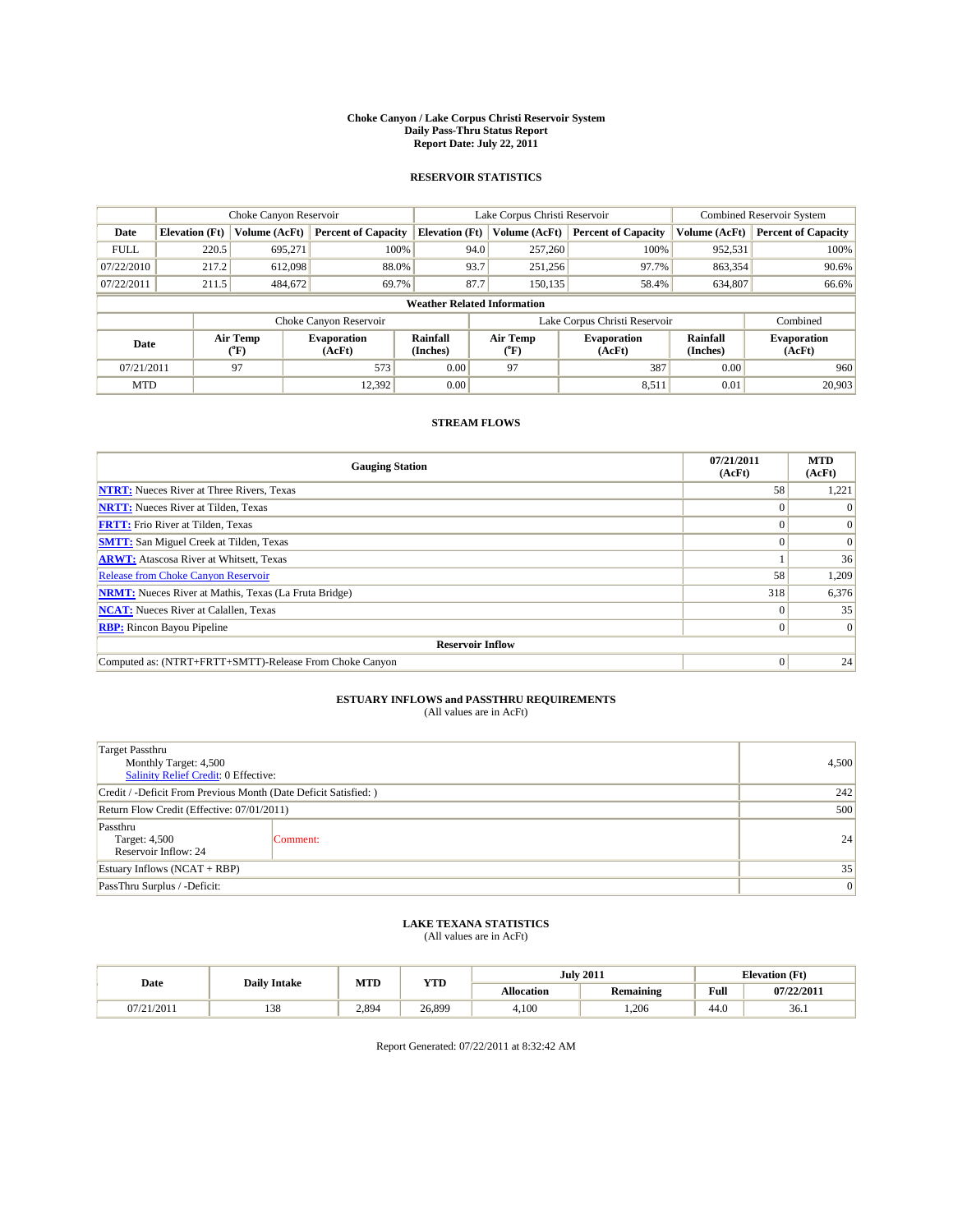#### **Choke Canyon / Lake Corpus Christi Reservoir System Daily Pass-Thru Status Report Report Date: July 23, 2011**

### **RESERVOIR STATISTICS**

|             | Choke Canyon Reservoir |                             |                              |                                    | Lake Corpus Christi Reservoir |                          |                               |                      | <b>Combined Reservoir System</b> |  |  |
|-------------|------------------------|-----------------------------|------------------------------|------------------------------------|-------------------------------|--------------------------|-------------------------------|----------------------|----------------------------------|--|--|
| Date        | <b>Elevation</b> (Ft)  | Volume (AcFt)               | <b>Percent of Capacity</b>   | <b>Elevation</b> (Ft)              |                               | Volume (AcFt)            | <b>Percent of Capacity</b>    | Volume (AcFt)        | <b>Percent of Capacity</b>       |  |  |
| <b>FULL</b> | 220.5                  | 695,271                     | 100%                         |                                    | 94.0                          | 257,260                  | 100%                          | 952,531              | 100%                             |  |  |
| 07/23/2010  | 217.2                  | 611,616                     | 88.0%                        |                                    | 93.7                          | 251,256                  | 97.7%                         | 862,872              | 90.6%                            |  |  |
| 07/23/2011  | 211.5                  | 484,672                     | 69.7%                        |                                    | 87.7                          | 150.135                  | 58.4%                         | 634,807              | 66.6%                            |  |  |
|             |                        |                             |                              | <b>Weather Related Information</b> |                               |                          |                               |                      |                                  |  |  |
|             |                        |                             | Choke Canyon Reservoir       |                                    |                               |                          | Lake Corpus Christi Reservoir |                      | Combined                         |  |  |
| Date        |                        | Air Temp<br>${}^{\circ}$ F) | <b>Evaporation</b><br>(AcFt) | Rainfall<br>(Inches)               |                               | Air Temp<br>$\rm ^{o}F)$ | <b>Evaporation</b><br>(AcFt)  | Rainfall<br>(Inches) | <b>Evaporation</b><br>(AcFt)     |  |  |
| 07/22/2011  |                        | 100                         | 634                          | 0.00                               |                               | 98                       | 396                           | 0.00                 | 1,030                            |  |  |
| <b>MTD</b>  |                        |                             | 13.026                       | 0.00                               |                               |                          | 8,907                         | 0.01                 | 21,933                           |  |  |

## **STREAM FLOWS**

| <b>Gauging Station</b>                                       | 07/22/2011<br>(AcFt) | <b>MTD</b><br>(AcFt) |
|--------------------------------------------------------------|----------------------|----------------------|
| <b>NTRT:</b> Nueces River at Three Rivers, Texas             | 119                  | 1,340                |
| <b>NRTT:</b> Nueces River at Tilden, Texas                   | 157                  | 157                  |
| <b>FRTT:</b> Frio River at Tilden, Texas                     |                      |                      |
| <b>SMTT:</b> San Miguel Creek at Tilden, Texas               |                      | $\Omega$             |
| <b>ARWT:</b> Atascosa River at Whitsett, Texas               |                      | 37                   |
| <b>Release from Choke Canyon Reservoir</b>                   | 58                   | 1,266                |
| <b>NRMT:</b> Nueces River at Mathis, Texas (La Fruta Bridge) | 320                  | 6,695                |
| <b>NCAT:</b> Nueces River at Calallen, Texas                 | $^{\circ}$           | 35                   |
| <b>RBP:</b> Rincon Bayou Pipeline                            | $\overline{0}$       | $\Omega$             |
| <b>Reservoir Inflow</b>                                      |                      |                      |
| Computed as: (NTRT+FRTT+SMTT)-Release From Choke Canyon      | 69                   | 92                   |

# **ESTUARY INFLOWS and PASSTHRU REQUIREMENTS**<br>(All values are in AcFt)

| <b>Target Passthru</b><br>Monthly Target: 4,500<br>Salinity Relief Credit: 0 Effective: |          |    |  |  |
|-----------------------------------------------------------------------------------------|----------|----|--|--|
| Credit / -Deficit From Previous Month (Date Deficit Satisfied: )                        | 242      |    |  |  |
| Return Flow Credit (Effective: 07/01/2011)                                              | 500      |    |  |  |
| Passthru<br>Target: 4,500<br>Reservoir Inflow: 92                                       | Comment: | 92 |  |  |
| Estuary Inflows $(NCAT + RBP)$                                                          | 35       |    |  |  |
| PassThru Surplus / -Deficit:                                                            |          | 0  |  |  |

## **LAKE TEXANA STATISTICS** (All values are in AcFt)

|            | <b>Daily Intake</b> | MTD   | <b>YTD</b> |                   | <b>July 2011</b> |      | <b>Elevation</b> (Ft) |
|------------|---------------------|-------|------------|-------------------|------------------|------|-----------------------|
| Date       |                     |       |            | <b>Allocation</b> | Remaining        | Full | 07/23/2011            |
| 07/22/2011 | $\sim$<br>1 J       | 3.032 | 27.036     | 4,100             | .068             | 44.0 | 36.0                  |

Report Generated: 07/23/2011 at 8:01:32 AM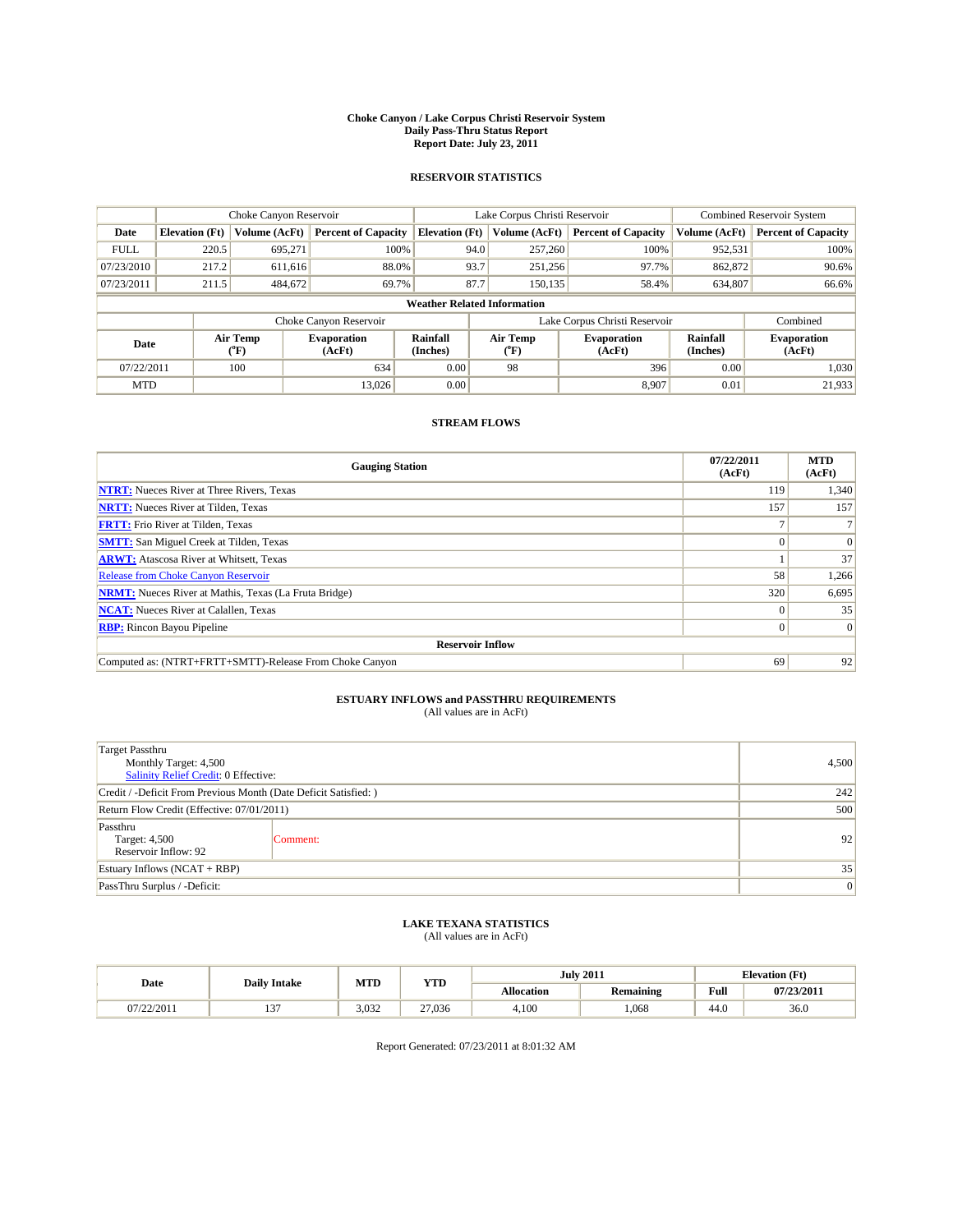#### **Choke Canyon / Lake Corpus Christi Reservoir System Daily Pass-Thru Status Report Report Date: July 24, 2011**

### **RESERVOIR STATISTICS**

|             | Choke Canyon Reservoir |                             |                              |                                    | Lake Corpus Christi Reservoir |                          |                               |                      | <b>Combined Reservoir System</b> |  |  |
|-------------|------------------------|-----------------------------|------------------------------|------------------------------------|-------------------------------|--------------------------|-------------------------------|----------------------|----------------------------------|--|--|
| Date        | <b>Elevation</b> (Ft)  | Volume (AcFt)               | <b>Percent of Capacity</b>   | <b>Elevation</b> (Ft)              |                               | Volume (AcFt)            | <b>Percent of Capacity</b>    | Volume (AcFt)        | <b>Percent of Capacity</b>       |  |  |
| <b>FULL</b> | 220.5                  | 695,271                     | 100%                         |                                    | 94.0                          | 257,260                  | 100%                          | 952,531              | 100%                             |  |  |
| 07/24/2010  | 217.2                  | 611,616                     | 88.0%                        |                                    | 93.7                          | 251,075                  | 97.6%                         | 862,691              | 90.6%                            |  |  |
| 07/24/2011  | 211.6                  | 485,090                     | 69.8%                        |                                    | 87.6                          | 149,380                  | 58.1%                         | 634,470              | 66.6%                            |  |  |
|             |                        |                             |                              | <b>Weather Related Information</b> |                               |                          |                               |                      |                                  |  |  |
|             |                        |                             | Choke Canyon Reservoir       |                                    |                               |                          | Lake Corpus Christi Reservoir |                      | Combined                         |  |  |
| Date        |                        | Air Temp<br>${}^{\circ}$ F) | <b>Evaporation</b><br>(AcFt) | Rainfall<br>(Inches)               |                               | Air Temp<br>$\rm ^{o}F)$ | <b>Evaporation</b><br>(AcFt)  | Rainfall<br>(Inches) | <b>Evaporation</b><br>(AcFt)     |  |  |
| 07/23/2011  |                        | 100                         | 671                          | 0.00                               |                               | 99                       | 483                           | 0.00                 | 1,154                            |  |  |
| <b>MTD</b>  |                        |                             | 13,697                       | 0.00                               |                               |                          | 9,390                         | 0.01                 | 23,087                           |  |  |

## **STREAM FLOWS**

| <b>Gauging Station</b>                                       | 07/23/2011<br>(AcFt) | <b>MTD</b><br>(AcFt) |
|--------------------------------------------------------------|----------------------|----------------------|
| <b>NTRT:</b> Nueces River at Three Rivers, Texas             | 135                  | 1,475                |
| <b>NRTT:</b> Nueces River at Tilden, Texas                   | 113                  | 270                  |
| <b>FRTT:</b> Frio River at Tilden, Texas                     |                      |                      |
| <b>SMTT:</b> San Miguel Creek at Tilden, Texas               |                      | $\Omega$             |
| <b>ARWT:</b> Atascosa River at Whitsett, Texas               |                      | 39                   |
| <b>Release from Choke Canyon Reservoir</b>                   | 58                   | 1,324                |
| <b>NRMT:</b> Nueces River at Mathis, Texas (La Fruta Bridge) | 322                  | 7,017                |
| <b>NCAT:</b> Nueces River at Calallen, Texas                 | $\Omega$             | 35                   |
| <b>RBP:</b> Rincon Bayou Pipeline                            | $\overline{0}$       | $\Omega$             |
| <b>Reservoir Inflow</b>                                      |                      |                      |
| Computed as: (NTRT+FRTT+SMTT)-Release From Choke Canyon      | 77                   | 170                  |

# **ESTUARY INFLOWS and PASSTHRU REQUIREMENTS**<br>(All values are in AcFt)

| <b>Target Passthru</b><br>Monthly Target: 4,500<br>Salinity Relief Credit: 0 Effective: | 4,500    |     |
|-----------------------------------------------------------------------------------------|----------|-----|
| Credit / -Deficit From Previous Month (Date Deficit Satisfied: )                        | 242      |     |
| Return Flow Credit (Effective: 07/01/2011)                                              | 500      |     |
| Passthru<br>Target: 4,500<br>Reservoir Inflow: 170                                      | Comment: | 170 |
| Estuary Inflows $(NCAT + RBP)$                                                          | 35       |     |
| PassThru Surplus / -Deficit:                                                            |          | 0   |

## **LAKE TEXANA STATISTICS** (All values are in AcFt)

|            | MTD<br><b>YTD</b><br><b>Daily Intake</b> |       |                            |                   | <b>July 2011</b> | <b>Elevation</b> (Ft)                       |            |
|------------|------------------------------------------|-------|----------------------------|-------------------|------------------|---------------------------------------------|------------|
| Date       |                                          |       |                            | <b>Allocation</b> | <b>Remaining</b> | Full<br>the contract of the contract of the | 07/24/2011 |
| 07/23/2011 | 138                                      | 3.169 | $\sim$<br>$\sim$<br>71.119 | 4.100             | 931              | 44.0                                        | 36.0       |

Report Generated: 07/24/2011 at 7:59:20 AM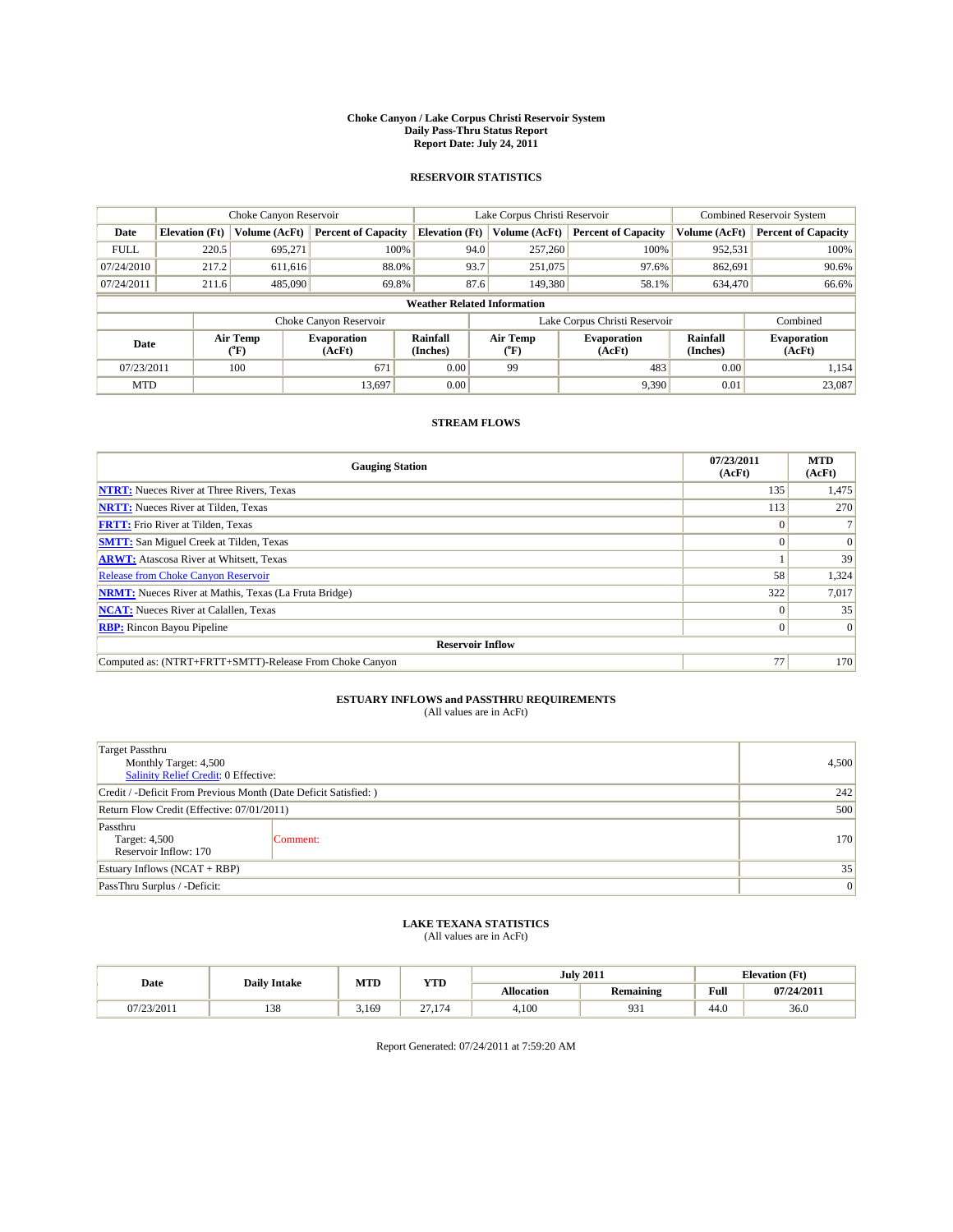#### **Choke Canyon / Lake Corpus Christi Reservoir System Daily Pass-Thru Status Report Report Date: July 25, 2011**

### **RESERVOIR STATISTICS**

|             |                       | Choke Canyon Reservoir |                              |                                    | Lake Corpus Christi Reservoir | <b>Combined Reservoir System</b> |                      |                              |
|-------------|-----------------------|------------------------|------------------------------|------------------------------------|-------------------------------|----------------------------------|----------------------|------------------------------|
| Date        | <b>Elevation</b> (Ft) | Volume (AcFt)          | <b>Percent of Capacity</b>   | <b>Elevation</b> (Ft)              | Volume (AcFt)                 | <b>Percent of Capacity</b>       | Volume (AcFt)        | <b>Percent of Capacity</b>   |
| <b>FULL</b> | 220.5                 | 695,271                | 100%                         | 94.0                               | 257,260                       | 100%                             | 952,531              | 100%                         |
| 07/25/2010  | 217.1                 | 610.411                | 87.8%                        | 93.6                               | 250,713                       | 97.5%                            | 861,124              | 90.4%                        |
| 07/25/2011  | 211.5                 | 484,672                | 69.7%                        | 87.6                               | 148,778                       | 57.8%                            | 633,450              | 66.5%                        |
|             |                       |                        |                              | <b>Weather Related Information</b> |                               |                                  |                      |                              |
|             |                       |                        | Choke Canyon Reservoir       |                                    | Lake Corpus Christi Reservoir |                                  |                      | Combined                     |
| Date        |                       | Air Temp<br>(°F)       | <b>Evaporation</b><br>(AcFt) | Rainfall<br>(Inches)               | Air Temp<br>("F)              | <b>Evaporation</b><br>(AcFt)     | Rainfall<br>(Inches) | <b>Evaporation</b><br>(AcFt) |
| 07/24/2011  |                       | 101                    | 621                          | 0.00                               | 100                           | 447                              | 0.00                 | 1.068                        |
| <b>MTD</b>  |                       |                        | 14,318                       | 0.00                               |                               | 9,837                            | 0.01                 | 24,155                       |

## **STREAM FLOWS**

| <b>Gauging Station</b>                                       | 07/24/2011<br>(AcFt) | <b>MTD</b><br>(AcFt) |
|--------------------------------------------------------------|----------------------|----------------------|
| <b>NTRT:</b> Nueces River at Three Rivers, Texas             | 143                  | 1,618                |
| <b>NRTT:</b> Nueces River at Tilden, Texas                   | 30                   | 300                  |
| <b>FRTT:</b> Frio River at Tilden, Texas                     |                      |                      |
| <b>SMTT:</b> San Miguel Creek at Tilden, Texas               |                      | $\Omega$             |
| <b>ARWT:</b> Atascosa River at Whitsett, Texas               |                      | 40                   |
| <b>Release from Choke Canyon Reservoir</b>                   | 58                   | 1,382                |
| <b>NRMT:</b> Nueces River at Mathis, Texas (La Fruta Bridge) | 339                  | 7,356                |
| <b>NCAT:</b> Nueces River at Calallen, Texas                 | $\Omega$             | 35                   |
| <b>RBP:</b> Rincon Bayou Pipeline                            | $\overline{0}$       | $\Omega$             |
| <b>Reservoir Inflow</b>                                      |                      |                      |
| Computed as: (NTRT+FRTT+SMTT)-Release From Choke Canyon      | 85                   | 255                  |

# **ESTUARY INFLOWS and PASSTHRU REQUIREMENTS**<br>(All values are in AcFt)

| <b>Target Passthru</b><br>Monthly Target: 4,500<br>Salinity Relief Credit: 0 Effective: |          |     |  |  |  |
|-----------------------------------------------------------------------------------------|----------|-----|--|--|--|
| Credit / -Deficit From Previous Month (Date Deficit Satisfied: )                        |          |     |  |  |  |
| Return Flow Credit (Effective: 07/01/2011)                                              | 500      |     |  |  |  |
| Passthru<br>Target: 4,500<br>Reservoir Inflow: 255                                      | Comment: | 255 |  |  |  |
| Estuary Inflows $(NCAT + RBP)$                                                          | 35       |     |  |  |  |
| PassThru Surplus / -Deficit:                                                            |          | 0   |  |  |  |

## **LAKE TEXANA STATISTICS** (All values are in AcFt)

|            | MTD<br><b>YTD</b><br><b>Daily Intake</b> |       |                 | <b>July 2011</b>  | <b>Elevation</b> (Ft) |                                                    |            |
|------------|------------------------------------------|-------|-----------------|-------------------|-----------------------|----------------------------------------------------|------------|
| Date       |                                          |       |                 | <b>Allocation</b> | Remaining             | <b>Full</b><br>the contract of the contract of the | 07/25/2011 |
| 07/24/2011 | 129<br>120                               | 3.307 | $\sim$<br>21.71 | 4,100             | 793                   | 44.0                                               | 36.0       |

Report Generated: 07/25/2011 at 9:03:40 AM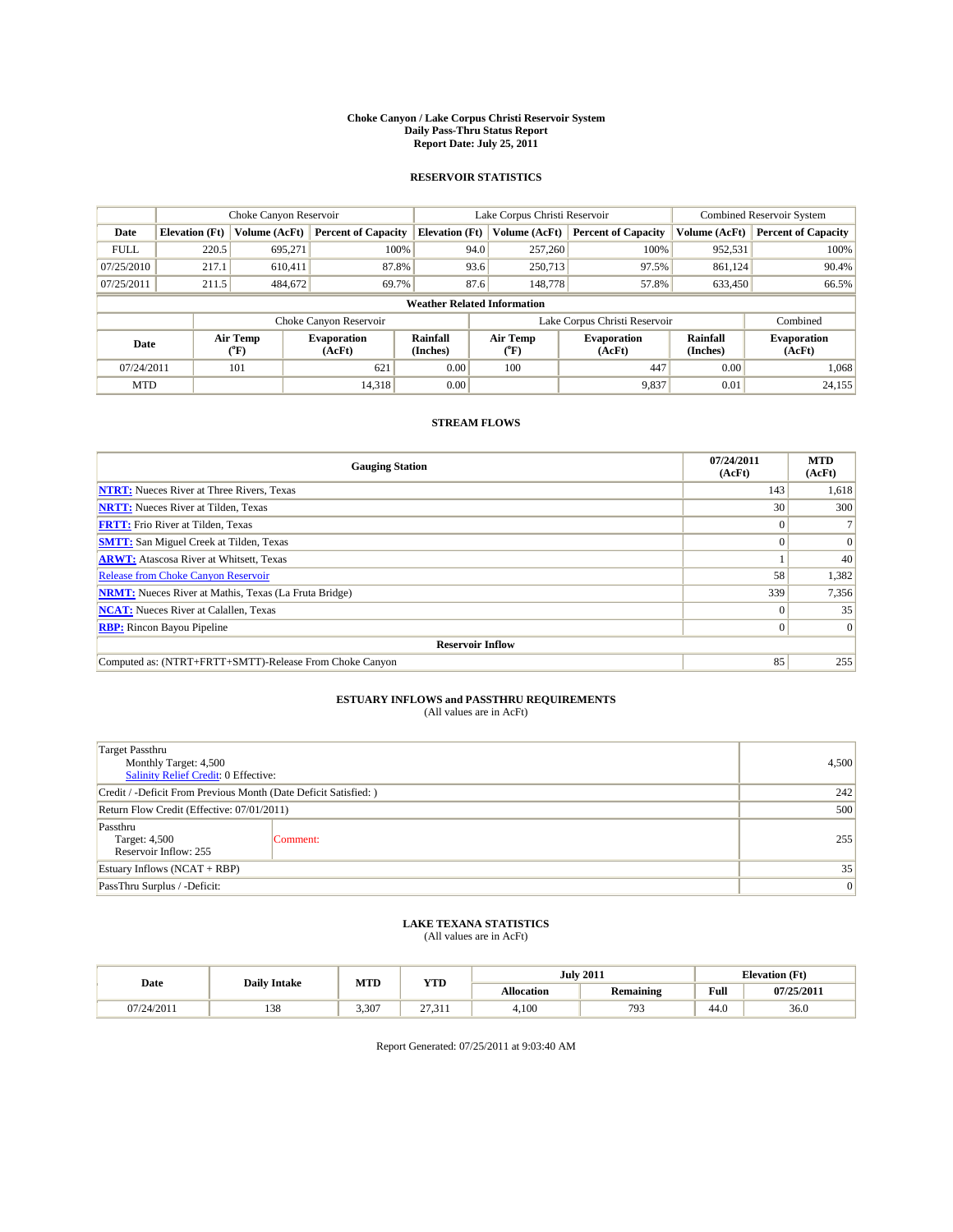#### **Choke Canyon / Lake Corpus Christi Reservoir System Daily Pass-Thru Status Report Report Date: July 26, 2011**

### **RESERVOIR STATISTICS**

|             | Choke Canyon Reservoir |                                           |                              |                                    | Lake Corpus Christi Reservoir | <b>Combined Reservoir System</b> |                             |                              |
|-------------|------------------------|-------------------------------------------|------------------------------|------------------------------------|-------------------------------|----------------------------------|-----------------------------|------------------------------|
| Date        | <b>Elevation</b> (Ft)  | Volume (AcFt)                             | <b>Percent of Capacity</b>   | <b>Elevation</b> (Ft)              | Volume (AcFt)                 | <b>Percent of Capacity</b>       | Volume (AcFt)               | <b>Percent of Capacity</b>   |
| <b>FULL</b> | 220.5                  | 695,271                                   | 100%                         | 94.0                               | 257,260                       | 100%                             | 952,531                     | 100%                         |
| 07/26/2010  | 217.1                  | 609,929                                   | 87.7%                        | 93.6                               | 250,169                       | 97.2%                            | 860,098                     | 90.3%                        |
| 07/26/2011  | 211.5                  | 483,001                                   | 69.5%                        | 87.5                               | 148,027                       | 57.5%                            | 631,028                     | 66.2%                        |
|             |                        |                                           |                              | <b>Weather Related Information</b> |                               |                                  |                             |                              |
|             |                        |                                           | Choke Canyon Reservoir       |                                    | Lake Corpus Christi Reservoir |                                  |                             | Combined                     |
| Date        |                        | Air Temp<br>$({}^{\mathrm{o}}\mathrm{F})$ | <b>Evaporation</b><br>(AcFt) | <b>Rainfall</b><br>(Inches)        | Air Temp<br>("F)              | <b>Evaporation</b><br>(AcFt)     | <b>Rainfall</b><br>(Inches) | <b>Evaporation</b><br>(AcFt) |
| 07/25/2011  |                        | 101                                       | 669                          | 0.00                               | 101                           | 454                              | 0.00                        | 1,123                        |
| <b>MTD</b>  |                        |                                           | 14.987                       | 0.00                               |                               | 10.291                           | 0.01                        | 25,278                       |

### **STREAM FLOWS**

| <b>Gauging Station</b>                                       | 07/25/2011<br>(AcFt) | <b>MTD</b><br>(AcFt) |
|--------------------------------------------------------------|----------------------|----------------------|
| <b>NTRT:</b> Nueces River at Three Rivers, Texas             | 97                   | 1,715                |
| <b>NRTT:</b> Nueces River at Tilden, Texas                   | n                    | 306                  |
| <b>FRTT:</b> Frio River at Tilden, Texas                     |                      |                      |
| <b>SMTT:</b> San Miguel Creek at Tilden, Texas               | $\Omega$             | $\Omega$             |
| <b>ARWT:</b> Atascosa River at Whitsett, Texas               |                      | 41                   |
| <b>Release from Choke Canyon Reservoir</b>                   | 58                   | 1,439                |
| <b>NRMT:</b> Nueces River at Mathis, Texas (La Fruta Bridge) | 369                  | 7,726                |
| <b>NCAT:</b> Nueces River at Calallen, Texas                 | $\Omega$             | 35                   |
| <b>RBP:</b> Rincon Bayou Pipeline                            | $\overline{0}$       | $\Omega$             |
| <b>Reservoir Inflow</b>                                      |                      |                      |
| Computed as: (NTRT+FRTT+SMTT)-Release From Choke Canyon      | 40                   | 295                  |

# **ESTUARY INFLOWS and PASSTHRU REQUIREMENTS**<br>(All values are in AcFt)

| <b>Target Passthru</b><br>Monthly Target: 4,500<br>Salinity Relief Credit: 0 Effective: | 4,500    |                 |  |  |  |
|-----------------------------------------------------------------------------------------|----------|-----------------|--|--|--|
| Credit / -Deficit From Previous Month (Date Deficit Satisfied: )                        |          |                 |  |  |  |
| Return Flow Credit (Effective: 07/01/2011)                                              | 500      |                 |  |  |  |
| Passthru<br>Target: 4,500<br>Reservoir Inflow: 295                                      | Comment: | 295             |  |  |  |
| Estuary Inflows $(NCAT + RBP)$                                                          | 35       |                 |  |  |  |
| PassThru Surplus / -Deficit:                                                            |          | $\vert 0 \vert$ |  |  |  |

## **LAKE TEXANA STATISTICS** (All values are in AcFt)

|            |                     | MTD   | <b>YTD</b> |            | <b>July 2011</b> | <b>Elevation</b> (Ft)                              |            |
|------------|---------------------|-------|------------|------------|------------------|----------------------------------------------------|------------|
| Date       | <b>Daily Intake</b> |       |            | Allocation | Remaining        | <b>Full</b><br>the contract of the contract of the | 07/26/2011 |
| 07/25/2011 | 120<br>120          | 3.444 | 27.449     | 4,100      | 656              | 44.0                                               | 36.0       |

Report Generated: 07/26/2011 at 8:18:07 AM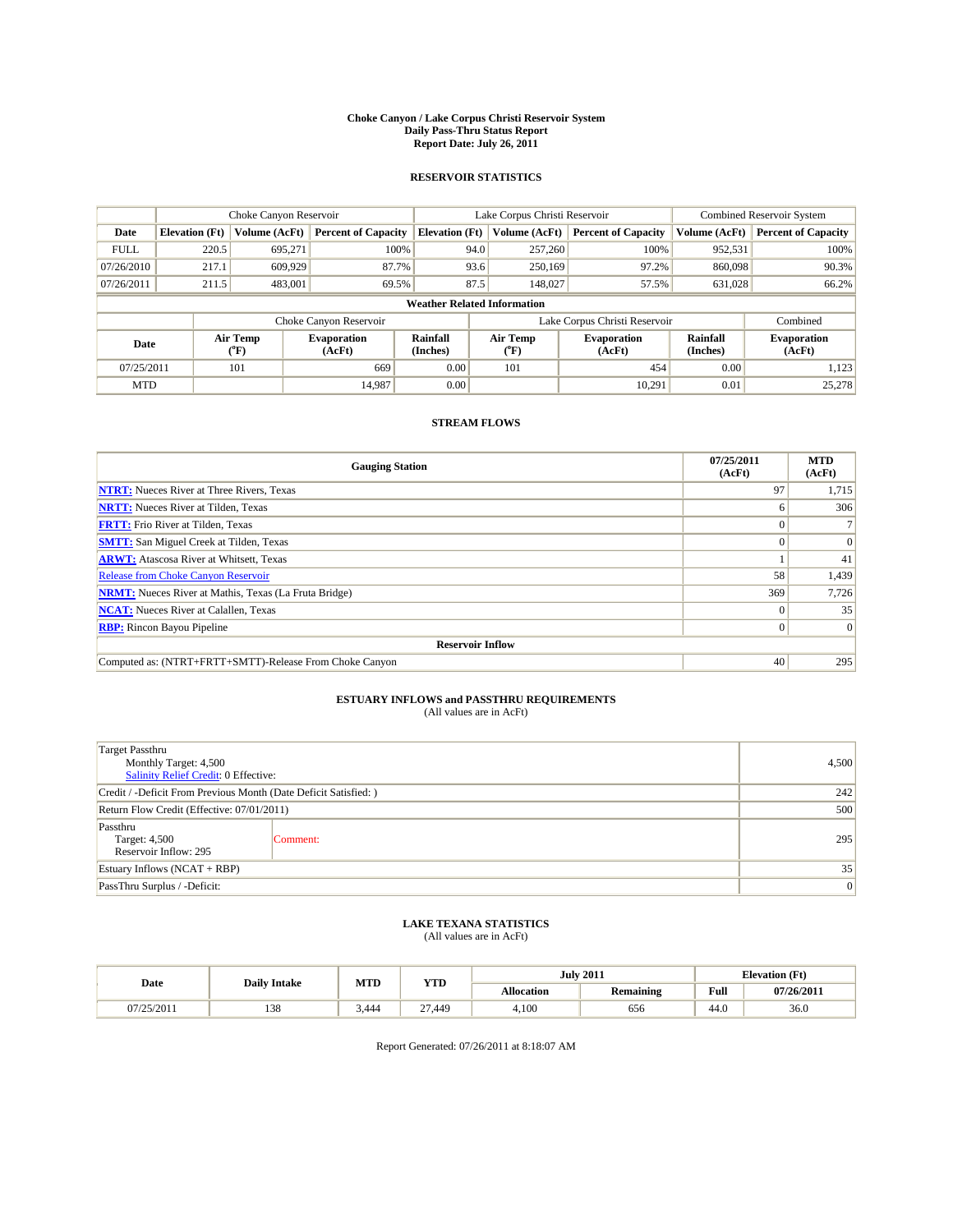#### **Choke Canyon / Lake Corpus Christi Reservoir System Daily Pass-Thru Status Report Report Date: July 27, 2011**

### **RESERVOIR STATISTICS**

|             |                       | Choke Canyon Reservoir |                              |                                    | Lake Corpus Christi Reservoir | <b>Combined Reservoir System</b> |                      |                              |
|-------------|-----------------------|------------------------|------------------------------|------------------------------------|-------------------------------|----------------------------------|----------------------|------------------------------|
| Date        | <b>Elevation</b> (Ft) | Volume (AcFt)          | <b>Percent of Capacity</b>   | <b>Elevation</b> (Ft)              | Volume (AcFt)                 | <b>Percent of Capacity</b>       | Volume (AcFt)        | <b>Percent of Capacity</b>   |
| <b>FULL</b> | 220.5                 | 695,271                | 100%                         | 94.0                               | 257,260                       | 100%                             | 952,531              | 100%                         |
| 07/27/2010  | 217.1                 | 609,688                | 87.7%                        | 93.6                               | 249,988                       | 97.2%                            | 859,676              | 90.3%                        |
| 07/27/2011  | 211.4                 | 481,956                | 69.3%                        | 87.5                               | 147,877                       | 57.5%                            | 629,833              | 66.1%                        |
|             |                       |                        |                              | <b>Weather Related Information</b> |                               |                                  |                      |                              |
|             |                       |                        | Choke Canyon Reservoir       |                                    | Lake Corpus Christi Reservoir |                                  |                      | Combined                     |
| Date        |                       | Air Temp<br>(°F)       | <b>Evaporation</b><br>(AcFt) | Rainfall<br>(Inches)               | Air Temp<br>("F)              | <b>Evaporation</b><br>(AcFt)     | Rainfall<br>(Inches) | <b>Evaporation</b><br>(AcFt) |
| 07/26/2011  |                       | 102                    | 693                          | 0.00                               | 101                           | 419                              | 0.00                 | 1,112                        |
| <b>MTD</b>  |                       |                        | 15,680                       | 0.00                               |                               | 10.710                           | 0.01                 | 26,390                       |

## **STREAM FLOWS**

| <b>Gauging Station</b>                                       | 07/26/2011<br>(AcFt) | <b>MTD</b><br>(AcFt) |
|--------------------------------------------------------------|----------------------|----------------------|
| <b>NTRT:</b> Nueces River at Three Rivers, Texas             | 71                   | 1,787                |
| <b>NRTT:</b> Nueces River at Tilden, Texas                   |                      | 306                  |
| <b>FRTT:</b> Frio River at Tilden, Texas                     |                      |                      |
| <b>SMTT:</b> San Miguel Creek at Tilden, Texas               |                      | $\Omega$             |
| <b>ARWT:</b> Atascosa River at Whitsett, Texas               |                      | 42                   |
| <b>Release from Choke Canyon Reservoir</b>                   | 58                   | 1,497                |
| <b>NRMT:</b> Nueces River at Mathis, Texas (La Fruta Bridge) | 353                  | 8,079                |
| <b>NCAT:</b> Nueces River at Calallen, Texas                 | $\Omega$             | 35                   |
| <b>RBP:</b> Rincon Bayou Pipeline                            | $\overline{0}$       | $\Omega$             |
| <b>Reservoir Inflow</b>                                      |                      |                      |
| Computed as: (NTRT+FRTT+SMTT)-Release From Choke Canyon      | 14                   | 309                  |

# **ESTUARY INFLOWS and PASSTHRU REQUIREMENTS**<br>(All values are in AcFt)

| <b>Target Passthru</b><br>Monthly Target: 4,500<br>Salinity Relief Credit: 0 Effective: |          |     |  |  |  |
|-----------------------------------------------------------------------------------------|----------|-----|--|--|--|
| Credit / -Deficit From Previous Month (Date Deficit Satisfied: )                        |          |     |  |  |  |
| Return Flow Credit (Effective: 07/01/2011)                                              | 500      |     |  |  |  |
| Passthru<br>Target: 4,500<br>Reservoir Inflow: 309                                      | Comment: | 309 |  |  |  |
| Estuary Inflows $(NCAT + RBP)$                                                          | 35       |     |  |  |  |
| PassThru Surplus / -Deficit:                                                            |          | 0   |  |  |  |

## **LAKE TEXANA STATISTICS** (All values are in AcFt)

|            | <b>Daily Intake</b> | MTD   |        | <b>YTD</b>        |                  | <b>July 2011</b>                            |            | <b>Elevation</b> (Ft) |
|------------|---------------------|-------|--------|-------------------|------------------|---------------------------------------------|------------|-----------------------|
| Date       |                     |       |        | <b>Allocation</b> | <b>Remaining</b> | Full<br>the contract of the contract of the | 07/27/2011 |                       |
| 07/26/2011 | $\sim$<br>. .       | 3.582 | 27.586 | 4.100             | 518              | 44.0                                        | 35.9       |                       |

Report Generated: 07/27/2011 at 8:34:41 AM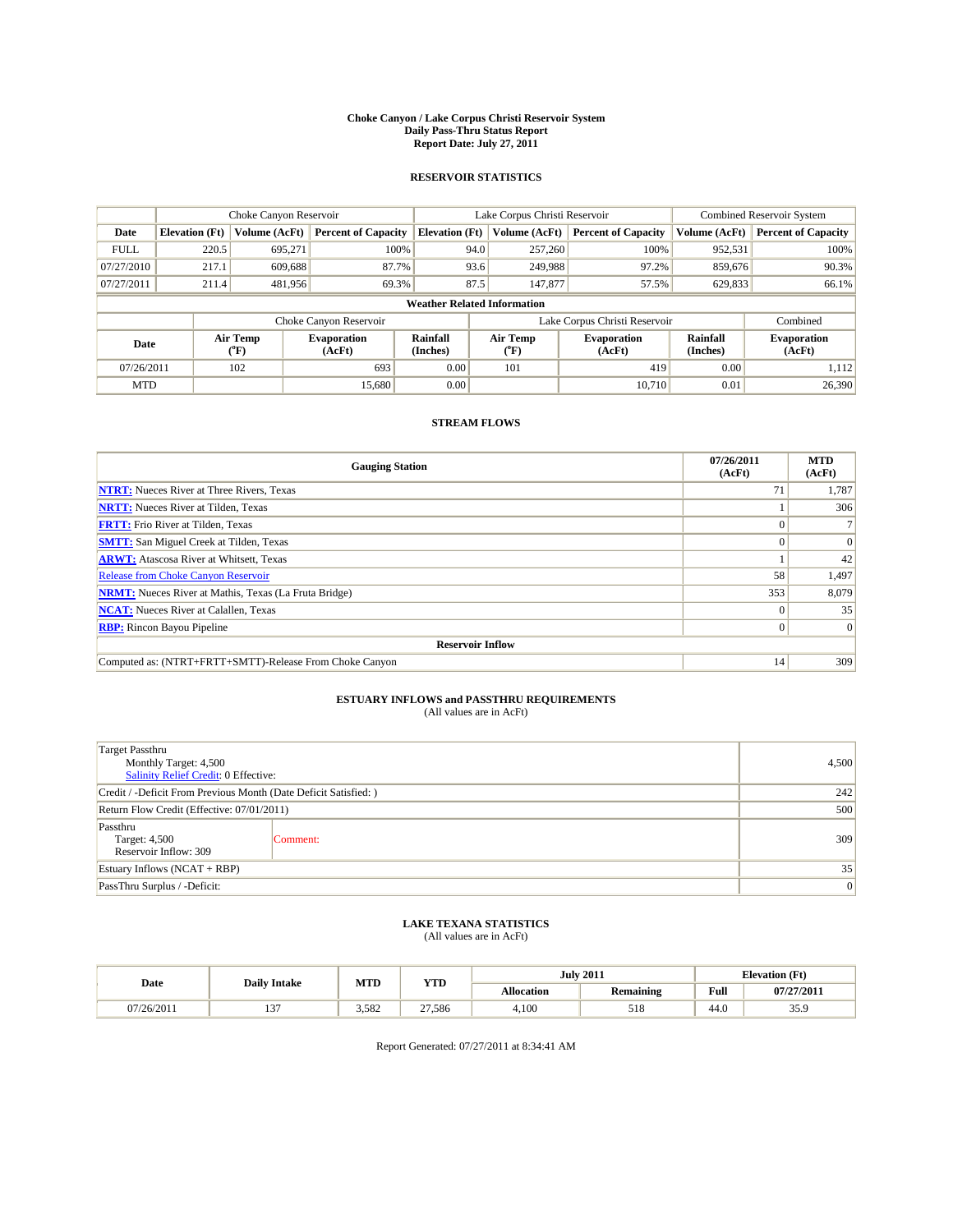#### **Choke Canyon / Lake Corpus Christi Reservoir System Daily Pass-Thru Status Report Report Date: July 28, 2011**

### **RESERVOIR STATISTICS**

|             | Choke Canyon Reservoir |                             |                              |                                    | Lake Corpus Christi Reservoir |                  |                              |                      | <b>Combined Reservoir System</b> |  |
|-------------|------------------------|-----------------------------|------------------------------|------------------------------------|-------------------------------|------------------|------------------------------|----------------------|----------------------------------|--|
| Date        | <b>Elevation</b> (Ft)  | Volume (AcFt)               | <b>Percent of Capacity</b>   | <b>Elevation</b> (Ft)              |                               | Volume (AcFt)    | <b>Percent of Capacity</b>   | Volume (AcFt)        | <b>Percent of Capacity</b>       |  |
| <b>FULL</b> | 220.5                  | 695,271                     | 100%                         |                                    | 94.0                          | 257,260          | 100%                         | 952,531              | 100%                             |  |
| 07/28/2010  | 217.1                  | 609,206                     | 87.6%                        |                                    | 93.5                          | 248,722          | 96.7%                        | 857,928              | 90.1%                            |  |
| 07/28/2011  | 211.4                  | 481.749                     | 69.3%                        |                                    | 87.5                          | 147.129          | 57.2%                        | 628,878              | 66.0%                            |  |
|             |                        |                             |                              | <b>Weather Related Information</b> |                               |                  |                              |                      |                                  |  |
|             |                        |                             | Choke Canyon Reservoir       |                                    | Lake Corpus Christi Reservoir |                  |                              | Combined             |                                  |  |
| Date        |                        | Air Temp<br>${}^{\circ}$ F) | <b>Evaporation</b><br>(AcFt) | <b>Rainfall</b><br>(Inches)        |                               | Air Temp<br>(°F) | <b>Evaporation</b><br>(AcFt) | Rainfall<br>(Inches) | <b>Evaporation</b><br>(AcFt)     |  |
| 07/27/2011  |                        | 102                         | 644                          | 0.00                               |                               | 101              | 435                          | 0.00                 | 1.079                            |  |
| <b>MTD</b>  |                        |                             | 16.324                       | 0.00                               |                               |                  | 11,145                       | 0.01                 | 27,469                           |  |

## **STREAM FLOWS**

| <b>Gauging Station</b>                                       | 07/27/2011<br>(AcFt) | <b>MTD</b><br>(AcFt) |
|--------------------------------------------------------------|----------------------|----------------------|
| <b>NTRT:</b> Nueces River at Three Rivers, Texas             | 64                   | 1,850                |
| <b>NRTT:</b> Nueces River at Tilden, Texas                   |                      | 307                  |
| <b>FRTT:</b> Frio River at Tilden, Texas                     |                      |                      |
| <b>SMTT:</b> San Miguel Creek at Tilden, Texas               |                      | $\Omega$             |
| <b>ARWT:</b> Atascosa River at Whitsett, Texas               |                      | 43                   |
| <b>Release from Choke Canyon Reservoir</b>                   | 58                   | 1,554                |
| <b>NRMT:</b> Nueces River at Mathis, Texas (La Fruta Bridge) | 357                  | 8,436                |
| <b>NCAT:</b> Nueces River at Calallen, Texas                 | $\Omega$             | 35                   |
| <b>RBP:</b> Rincon Bayou Pipeline                            | $\overline{0}$       | $\Omega$             |
| <b>Reservoir Inflow</b>                                      |                      |                      |
| Computed as: (NTRT+FRTT+SMTT)-Release From Choke Canyon      | 6                    | 314                  |

# **ESTUARY INFLOWS and PASSTHRU REQUIREMENTS**<br>(All values are in AcFt)

| <b>Target Passthru</b><br>Monthly Target: 4,500<br>Salinity Relief Credit: 0 Effective: |          |     |  |  |  |
|-----------------------------------------------------------------------------------------|----------|-----|--|--|--|
| Credit / -Deficit From Previous Month (Date Deficit Satisfied: )                        |          |     |  |  |  |
| Return Flow Credit (Effective: 07/01/2011)                                              | 500      |     |  |  |  |
| Passthru<br>Target: 4,500<br>Reservoir Inflow: 314                                      | Comment: | 314 |  |  |  |
| Estuary Inflows $(NCAT + RBP)$                                                          | 35       |     |  |  |  |
| PassThru Surplus / -Deficit:                                                            |          | 0   |  |  |  |

## **LAKE TEXANA STATISTICS** (All values are in AcFt)

| <b>Daily Intake</b> |     | MTD<br><b>YTD</b>   |                            |                   | <b>July 2011</b> |                                             | <b>Elevation</b> (Ft) |  |
|---------------------|-----|---------------------|----------------------------|-------------------|------------------|---------------------------------------------|-----------------------|--|
| Date                |     |                     |                            | <b>Allocation</b> | <b>Remaining</b> | Full<br>the contract of the contract of the | 07/28/2011            |  |
| 07/27/2011          | 138 | 3.719<br>3.1<br>. . | $\sim$<br>.724<br>$\sim\,$ | 4.100             | 381              | 44.0                                        | 35.9                  |  |

Report Generated: 07/28/2011 at 8:26:34 AM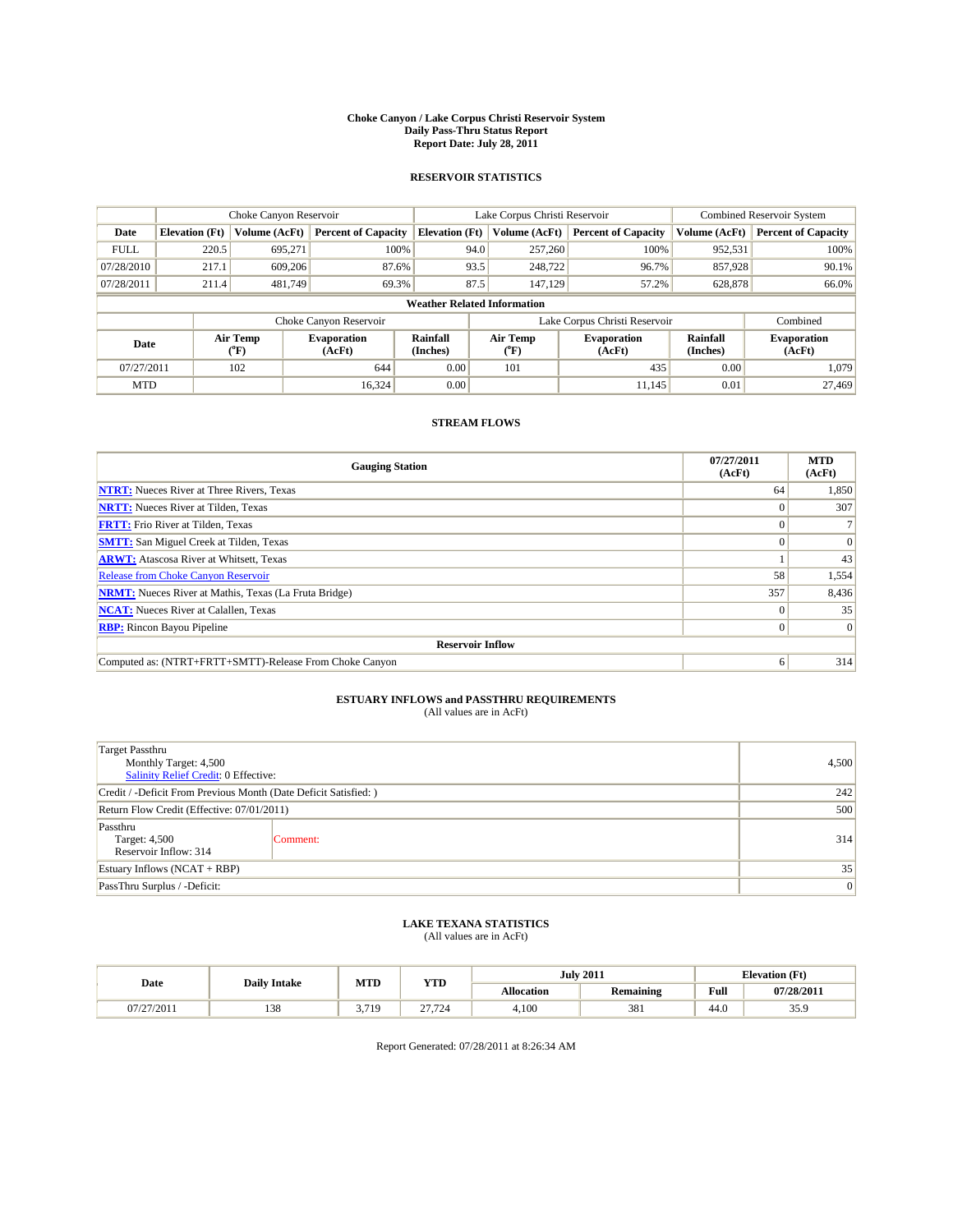#### **Choke Canyon / Lake Corpus Christi Reservoir System Daily Pass-Thru Status Report Report Date: July 29, 2011**

### **RESERVOIR STATISTICS**

|             | Choke Canyon Reservoir |                  |                              |                       | Lake Corpus Christi Reservoir      | <b>Combined Reservoir System</b> |                      |                              |
|-------------|------------------------|------------------|------------------------------|-----------------------|------------------------------------|----------------------------------|----------------------|------------------------------|
| Date        | <b>Elevation</b> (Ft)  | Volume (AcFt)    | <b>Percent of Capacity</b>   | <b>Elevation</b> (Ft) | Volume (AcFt)                      | <b>Percent of Capacity</b>       | Volume (AcFt)        | <b>Percent of Capacity</b>   |
| <b>FULL</b> | 220.5                  | 695,271          | 100%                         |                       | 94.0<br>257,260                    | 100%                             | 952,531              | 100%                         |
| 07/29/2010  | 217.1                  | 609,206          | 87.6%                        |                       | 93.6<br>250,169                    | 97.2%                            | 859,375              | 90.2%                        |
| 07/29/2011  | 211.4                  | 481.749          | 69.3%                        |                       | 87.5<br>146,830                    | 57.1%                            | 628,579              | 66.0%                        |
|             |                        |                  |                              |                       | <b>Weather Related Information</b> |                                  |                      |                              |
|             |                        |                  | Choke Canyon Reservoir       |                       | Lake Corpus Christi Reservoir      |                                  |                      | Combined                     |
| Date        |                        | Air Temp<br>(°F) | <b>Evaporation</b><br>(AcFt) | Rainfall<br>(Inches)  | Air Temp<br>("F)                   | <b>Evaporation</b><br>(AcFt)     | Rainfall<br>(Inches) | <b>Evaporation</b><br>(AcFt) |
| 07/28/2011  |                        | 100              | 692                          | 0.00                  | 99                                 | 487                              | 0.00                 | 1.179                        |
| <b>MTD</b>  |                        |                  | 17.016                       | 0.00                  |                                    | 11,632                           | 0.01                 | 28,648                       |

## **STREAM FLOWS**

| <b>Gauging Station</b>                                       | 07/28/2011<br>(AcFt) | <b>MTD</b><br>(AcFt) |
|--------------------------------------------------------------|----------------------|----------------------|
| <b>NTRT:</b> Nueces River at Three Rivers, Texas             | 58                   | 1,908                |
| <b>NRTT:</b> Nueces River at Tilden, Texas                   |                      | 307                  |
| <b>FRTT:</b> Frio River at Tilden, Texas                     |                      |                      |
| <b>SMTT:</b> San Miguel Creek at Tilden, Texas               |                      | $\Omega$             |
| <b>ARWT:</b> Atascosa River at Whitsett, Texas               |                      | 45                   |
| <b>Release from Choke Canyon Reservoir</b>                   | 58                   | 1,612                |
| <b>NRMT:</b> Nueces River at Mathis, Texas (La Fruta Bridge) | 367                  | 8,803                |
| <b>NCAT:</b> Nueces River at Calallen, Texas                 | $\Omega$             | 35                   |
| <b>RBP:</b> Rincon Bayou Pipeline                            | $\overline{0}$       | $\Omega$             |
| <b>Reservoir Inflow</b>                                      |                      |                      |
| Computed as: (NTRT+FRTT+SMTT)-Release From Choke Canyon      | $\Omega$             | 314                  |

# **ESTUARY INFLOWS and PASSTHRU REQUIREMENTS**<br>(All values are in AcFt)

| <b>Target Passthru</b><br>Monthly Target: 4,500<br>Salinity Relief Credit: 0 Effective: |          |     |  |  |
|-----------------------------------------------------------------------------------------|----------|-----|--|--|
| Credit / -Deficit From Previous Month (Date Deficit Satisfied: )                        | 242      |     |  |  |
| Return Flow Credit (Effective: 07/01/2011)                                              | 500      |     |  |  |
| Passthru<br>Target: 4,500<br>Reservoir Inflow: 314                                      | Comment: | 314 |  |  |
| Estuary Inflows $(NCAT + RBP)$                                                          | 35       |     |  |  |
| PassThru Surplus / -Deficit:                                                            |          | 0   |  |  |

## **LAKE TEXANA STATISTICS** (All values are in AcFt)

|            |                     | MTD   |            |                   | <b>July 2011</b>       | <b>Elevation</b> (Ft) |            |
|------------|---------------------|-------|------------|-------------------|------------------------|-----------------------|------------|
| Date       | <b>Daily Intake</b> |       | <b>YTD</b> | <b>Allocation</b> | Remaining              | Full                  | 07/29/2011 |
| 07/28/2011 | 129<br>120          | 3.857 | 27.862     | 4.100             | 24 <sup>o</sup><br>Z43 | 44.0                  | 35.8       |

Report Generated: 07/29/2011 at 9:19:50 AM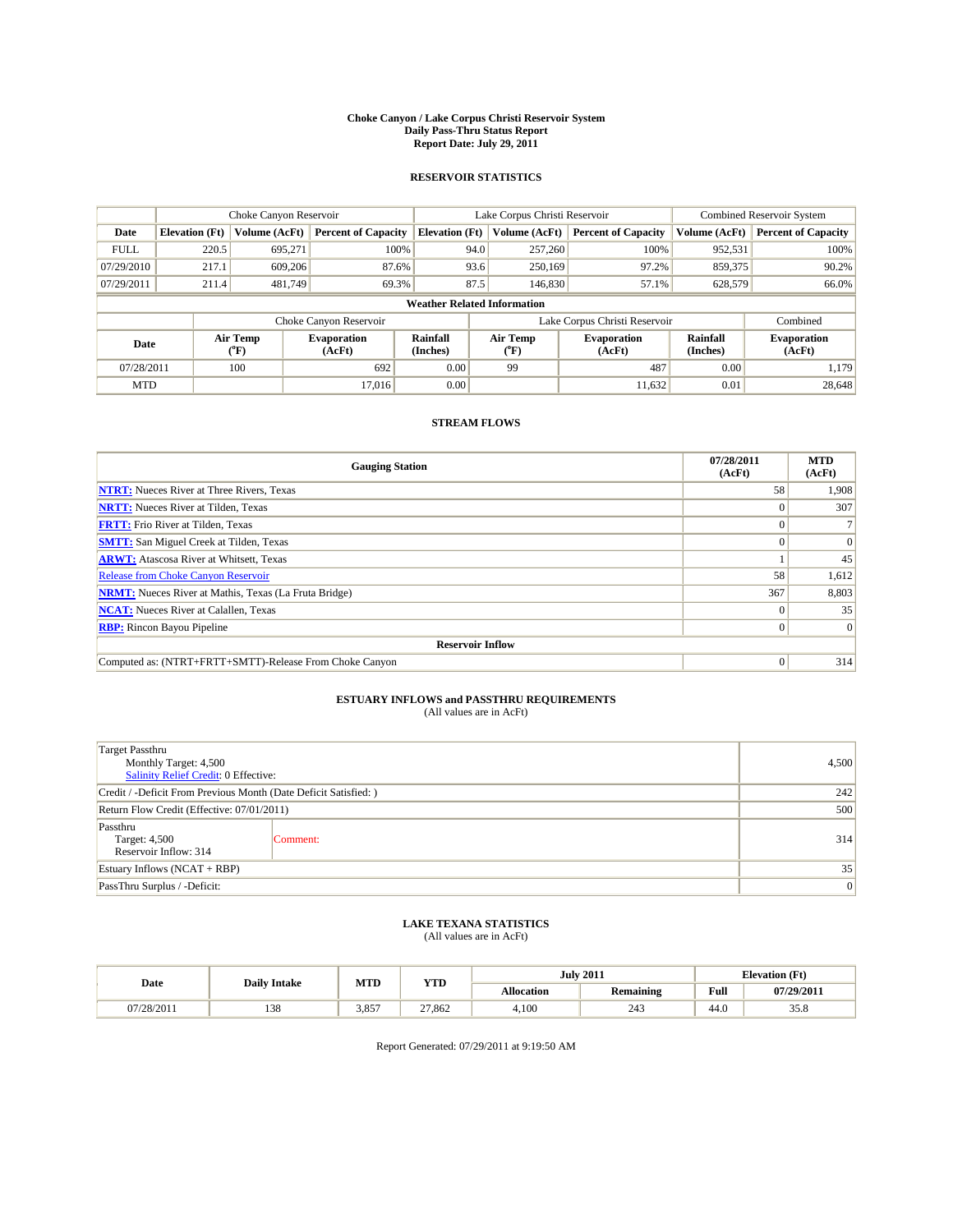#### **Choke Canyon / Lake Corpus Christi Reservoir System Daily Pass-Thru Status Report Report Date: July 30, 2011**

### **RESERVOIR STATISTICS**

|             |                       | Choke Canyon Reservoir |                              |                                    | Lake Corpus Christi Reservoir | <b>Combined Reservoir System</b> |                      |                              |
|-------------|-----------------------|------------------------|------------------------------|------------------------------------|-------------------------------|----------------------------------|----------------------|------------------------------|
| Date        | <b>Elevation</b> (Ft) | Volume (AcFt)          | <b>Percent of Capacity</b>   | <b>Elevation</b> (Ft)              | Volume (AcFt)                 | <b>Percent of Capacity</b>       | Volume (AcFt)        | <b>Percent of Capacity</b>   |
| <b>FULL</b> | 220.5                 | 695,271                | 100%                         | 94.0                               | 257,260                       | 100%                             | 952,531              | 100%                         |
| 07/30/2010  | 217.0                 | 608.723                | 87.6%                        | 93.6                               | 249,445                       | 97.0%                            | 858,168              | 90.1%                        |
| 07/30/2011  | 211.3                 | 479,890                | 69.0%                        | 87.4                               | 145,788                       | 56.7%                            | 625,678              | 65.7%                        |
|             |                       |                        |                              | <b>Weather Related Information</b> |                               |                                  |                      |                              |
|             |                       |                        | Choke Canyon Reservoir       |                                    | Lake Corpus Christi Reservoir |                                  |                      | Combined                     |
| Date        |                       | Air Temp<br>(°F)       | <b>Evaporation</b><br>(AcFt) | Rainfall<br>(Inches)               | Air Temp<br>("F)              | <b>Evaporation</b><br>(AcFt)     | Rainfall<br>(Inches) | <b>Evaporation</b><br>(AcFt) |
| 07/29/2011  |                       | 98                     | 546                          | 0.02                               | 96                            | 303                              | 0.03                 | 849                          |
| <b>MTD</b>  |                       |                        | 17.562                       | 0.02                               |                               | 11,935                           | 0.04                 | 29.497                       |

## **STREAM FLOWS**

| <b>Gauging Station</b>                                       | 07/29/2011<br>(AcFt) | <b>MTD</b><br>(AcFt) |  |  |  |  |  |
|--------------------------------------------------------------|----------------------|----------------------|--|--|--|--|--|
| <b>NTRT:</b> Nueces River at Three Rivers, Texas             | 58                   | 1,965                |  |  |  |  |  |
| <b>NRTT:</b> Nueces River at Tilden, Texas                   |                      | 307                  |  |  |  |  |  |
| <b>FRTT:</b> Frio River at Tilden, Texas                     |                      |                      |  |  |  |  |  |
| <b>SMTT:</b> San Miguel Creek at Tilden, Texas               |                      | $\Omega$             |  |  |  |  |  |
| <b>ARWT:</b> Atascosa River at Whitsett, Texas               |                      | 46                   |  |  |  |  |  |
| <b>Release from Choke Canyon Reservoir</b>                   | 58                   | 1,669                |  |  |  |  |  |
| <b>NRMT:</b> Nueces River at Mathis, Texas (La Fruta Bridge) | 306                  | 9,109                |  |  |  |  |  |
| <b>NCAT:</b> Nueces River at Calallen, Texas                 |                      | 42                   |  |  |  |  |  |
| <b>RBP:</b> Rincon Bayou Pipeline                            | 0                    | $\Omega$             |  |  |  |  |  |
| <b>Reservoir Inflow</b>                                      |                      |                      |  |  |  |  |  |
| Computed as: (NTRT+FRTT+SMTT)-Release From Choke Canyon      | $\Omega$             | 314                  |  |  |  |  |  |

## **ESTUARY INFLOWS and PASSTHRU REQUIREMENTS**<br>(All values are in AcFt)

| <b>Target Passthru</b><br>Monthly Target: 4,500<br><b>Salinity Relief Credit: 0 Effective:</b> | 4,500    |     |
|------------------------------------------------------------------------------------------------|----------|-----|
| Credit / -Deficit From Previous Month (Date Deficit Satisfied: )                               | 242      |     |
| Return Flow Credit (Effective: 07/01/2011)                                                     | 500      |     |
| Passthru<br>Target: 4,500<br>Reservoir Inflow: 314                                             | Comment: | 314 |
| Estuary Inflows $(NCAT + RBP)$                                                                 | 42       |     |
| PassThru Surplus / -Deficit:                                                                   | 0        |     |

## **LAKE TEXANA STATISTICS** (All values are in AcFt)

| MTD<br><b>Daily Intake</b> |              | <b>YTD</b> |        | <b>July 2011</b> | <b>Elevation</b> (Ft) |                                                    |            |
|----------------------------|--------------|------------|--------|------------------|-----------------------|----------------------------------------------------|------------|
| Date                       |              |            |        | Allocation       | Remaining             | <b>Full</b><br>the contract of the contract of the | 07/30/2011 |
| 07/29/2011                 | $\sim$<br>ιJ | 3.994      | 27.999 | 4.100            | 106                   | 44.0                                               | 35.8       |

Report Generated: 07/30/2011 at 8:04:55 AM